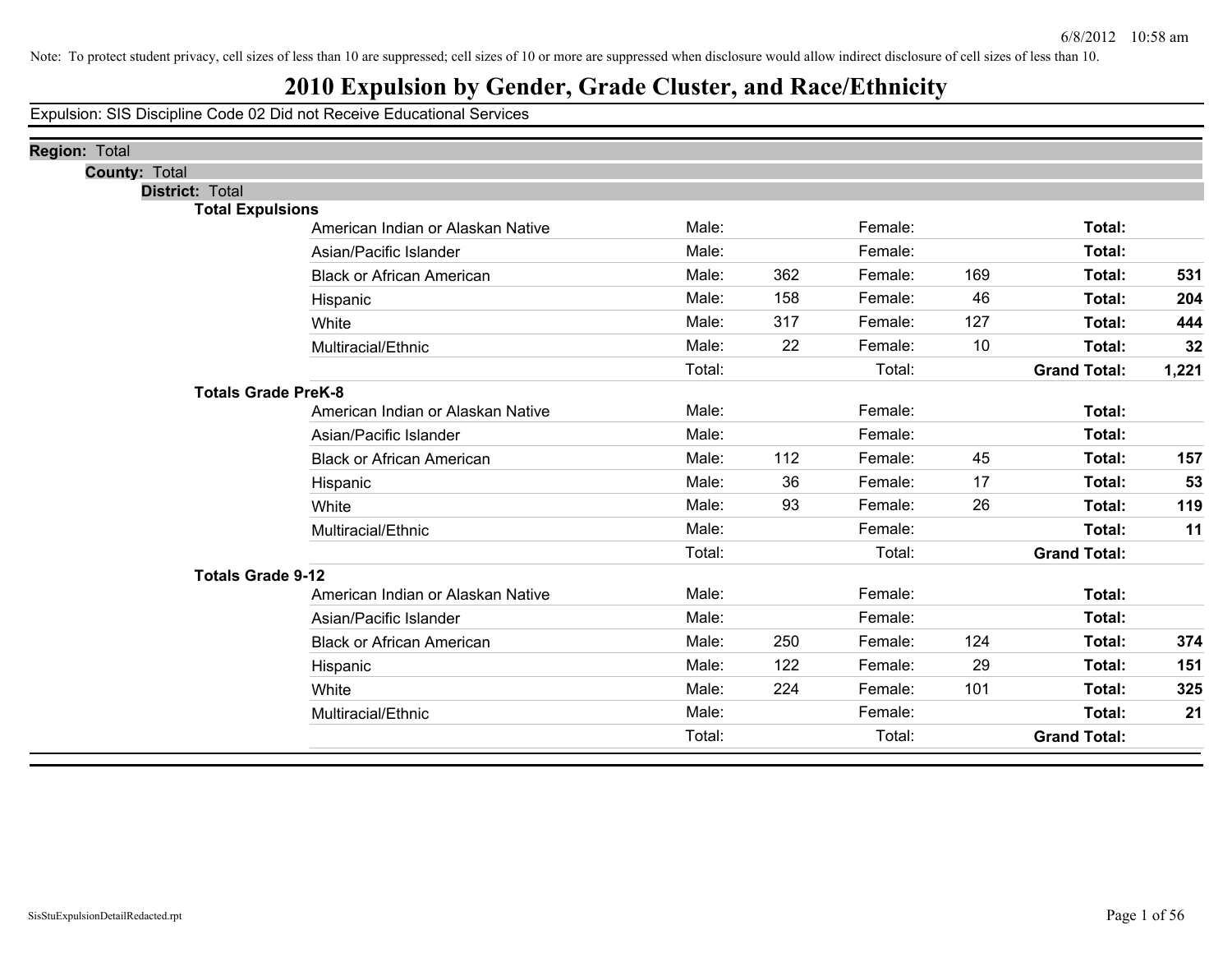## **2010 Expulsion by Gender, Grade Cluster, and Race/Ethnicity**

Expulsion: SIS Discipline Code 02 Did not Receive Educational Services

| Region: Adams/Pike ROE (01)                             |                                   |        |         |                     |
|---------------------------------------------------------|-----------------------------------|--------|---------|---------------------|
| County: Adams (001)                                     |                                   |        |         |                     |
| District: Quincy SD 172 (172022)                        |                                   |        |         |                     |
| <b>Grade PreK-8</b>                                     |                                   |        |         |                     |
|                                                         | American Indian or Alaskan Native | Male:  | Female: | Total:              |
|                                                         | Asian/Pacific Islander            | Male:  | Female: | Total:              |
|                                                         | <b>Black or African American</b>  | Male:  | Female: | Total:              |
|                                                         | Hispanic                          | Male:  | Female: | Total:              |
|                                                         | White                             | Male:  | Female: | Total:              |
|                                                         | Multiracial/Ethnic                | Male:  | Female: | Total:              |
|                                                         |                                   | Total: | Total:  | <b>Grand Total:</b> |
| Grade 9-12                                              |                                   |        |         |                     |
|                                                         | American Indian or Alaskan Native | Male:  | Female: | Total:              |
|                                                         | Asian/Pacific Islander            | Male:  | Female: | Total:              |
|                                                         | <b>Black or African American</b>  | Male:  | Female: | Total:              |
|                                                         | Hispanic                          | Male:  | Female: | Total:              |
|                                                         | White                             | Male:  | Female: | Total:              |
|                                                         | Multiracial/Ethnic                | Male:  | Female: | Total:              |
|                                                         |                                   | Total: | Total:  | <b>Grand Total:</b> |
|                                                         |                                   |        |         |                     |
| Region: Alxndr/John/Masc/Pulski/Unon ROE (02)           |                                   |        |         |                     |
| County: Union (091)                                     |                                   |        |         |                     |
| District: Cobden SUD 17 (017022)<br><b>Grade PreK-8</b> |                                   |        |         |                     |
|                                                         | American Indian or Alaskan Native | Male:  | Female: | Total:              |
|                                                         | Asian/Pacific Islander            | Male:  | Female: | Total:              |
|                                                         | <b>Black or African American</b>  | Male:  | Female: | Total:              |
|                                                         | Hispanic                          | Male:  | Female: | Total:              |
|                                                         | White                             | Male:  | Female: | Total:              |
|                                                         | Multiracial/Ethnic                | Male:  | Female: | Total:              |
|                                                         |                                   | Total: | Total:  | <b>Grand Total:</b> |
|                                                         |                                   |        |         |                     |
| Region: Bond/Effingham/Fayette ROE (03)                 |                                   |        |         |                     |

### **County:** Effingham (025)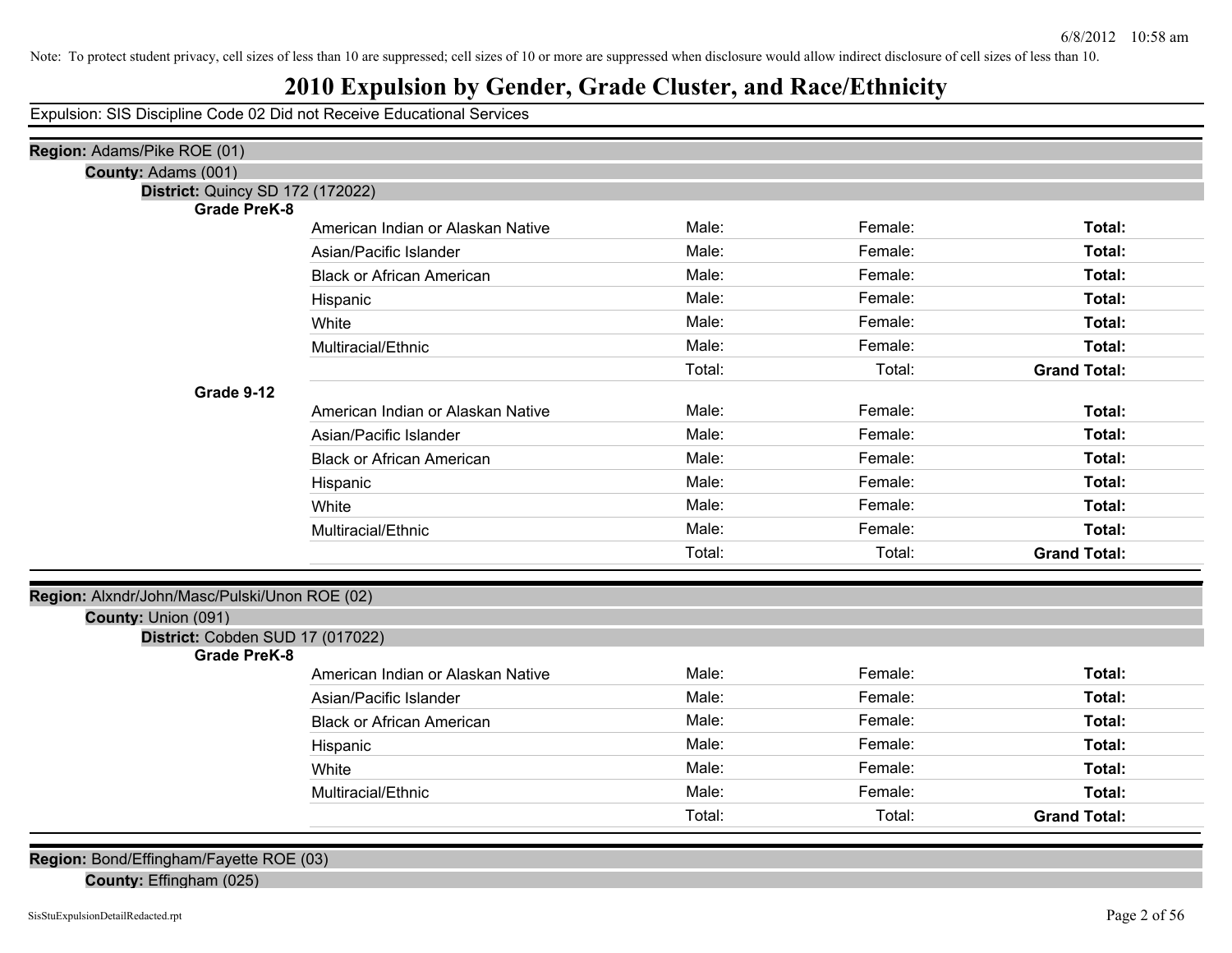## **2010 Expulsion by Gender, Grade Cluster, and Race/Ethnicity**

| District: Effingham CUSD 40 (040026)                      |                                   |        |         |                     |    |
|-----------------------------------------------------------|-----------------------------------|--------|---------|---------------------|----|
| Grade 9-12                                                |                                   |        |         |                     |    |
|                                                           | American Indian or Alaskan Native | Male:  | Female: | Total:              |    |
|                                                           | Asian/Pacific Islander            | Male:  | Female: | Total:              |    |
|                                                           | <b>Black or African American</b>  | Male:  | Female: | Total:              |    |
|                                                           | Hispanic                          | Male:  | Female: | Total:              |    |
|                                                           | White                             | Male:  | Female: | Total:              | 17 |
|                                                           | Multiracial/Ethnic                | Male:  | Female: | Total:              |    |
|                                                           |                                   | Total: | Total:  | <b>Grand Total:</b> |    |
| County: Fayette (026)                                     |                                   |        |         |                     |    |
| District: Ramsey CUSD 204 (204026)<br><b>Grade PreK-8</b> |                                   |        |         |                     |    |
|                                                           | American Indian or Alaskan Native | Male:  | Female: | Total:              |    |
|                                                           | Asian/Pacific Islander            | Male:  | Female: | Total:              |    |
|                                                           | <b>Black or African American</b>  | Male:  | Female: | Total:              |    |
|                                                           | Hispanic                          | Male:  | Female: | Total:              |    |
|                                                           | White                             | Male:  | Female: | Total:              |    |
|                                                           | Multiracial/Ethnic                | Male:  | Female: | Total:              |    |
|                                                           |                                   | Total: | Total:  | <b>Grand Total:</b> |    |
| District: St Elmo CUSD 202 (202026)                       |                                   |        |         |                     |    |
| <b>Grade PreK-8</b>                                       |                                   |        |         |                     |    |
|                                                           | American Indian or Alaskan Native | Male:  | Female: | <b>Total:</b>       |    |
|                                                           | Asian/Pacific Islander            | Male:  | Female: | Total:              |    |
|                                                           | <b>Black or African American</b>  | Male:  | Female: | Total:              |    |
|                                                           | Hispanic                          | Male:  | Female: | Total:              |    |
|                                                           | White                             | Male:  | Female: | Total:              |    |
|                                                           | Multiracial/Ethnic                | Male:  | Female: | Total:              |    |
|                                                           |                                   | Total: | Total:  | <b>Grand Total:</b> |    |
| District: Vandalia CUSD 203 (203026)                      |                                   |        |         |                     |    |
| Grade 9-12                                                | American Indian or Alaskan Native | Male:  | Female: | Total:              |    |
|                                                           |                                   | Male:  | Female: | Total:              |    |
|                                                           | Asian/Pacific Islander            |        |         |                     |    |
|                                                           | <b>Black or African American</b>  | Male:  | Female: | Total:              |    |
|                                                           | Hispanic                          | Male:  | Female: | Total:              |    |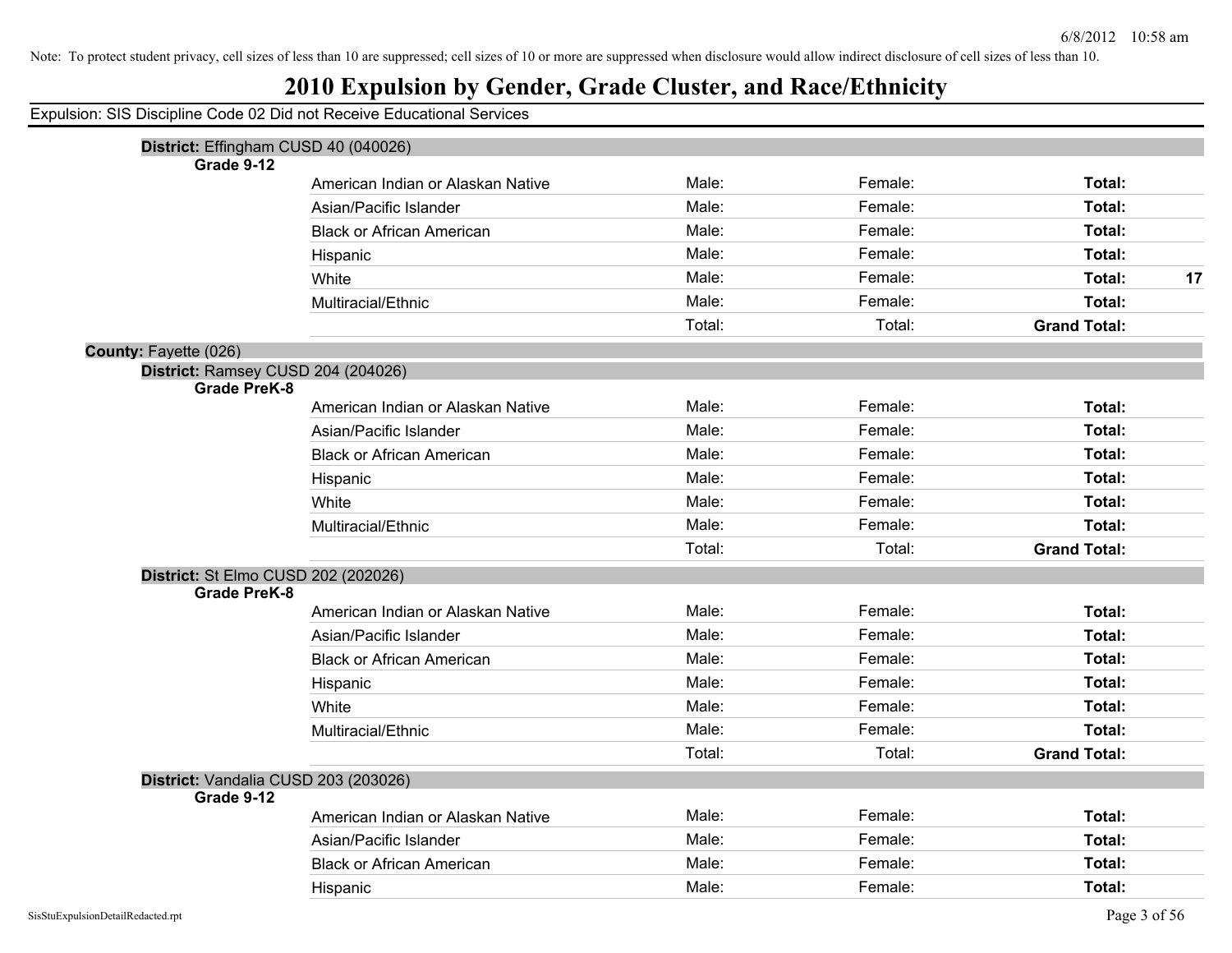| Expulsion: SIS Discipline Code 02 Did not Receive Educational Services |                                               |        |         |                     |    |
|------------------------------------------------------------------------|-----------------------------------------------|--------|---------|---------------------|----|
|                                                                        | White                                         | Male:  | Female: | Total:              |    |
|                                                                        | Multiracial/Ethnic                            | Male:  | Female: | Total:              |    |
|                                                                        |                                               | Total: | Total:  | <b>Grand Total:</b> |    |
|                                                                        |                                               |        |         |                     |    |
| Region: Boone/Winnebago ROE (04)                                       |                                               |        |         |                     |    |
| County: Winnebago (101)                                                | District: County of Winnebago SD 320 (320026) |        |         |                     |    |
| Grade 9-12                                                             |                                               |        |         |                     |    |
|                                                                        | American Indian or Alaskan Native             | Male:  | Female: | Total:              |    |
|                                                                        | Asian/Pacific Islander                        | Male:  | Female: | Total:              |    |
|                                                                        | <b>Black or African American</b>              | Male:  | Female: | Total:              |    |
|                                                                        | Hispanic                                      | Male:  | Female: | Total:              |    |
|                                                                        | White                                         | Male:  | Female: | Total:              |    |
|                                                                        | Multiracial/Ethnic                            | Male:  | Female: | Total:              |    |
|                                                                        |                                               | Total: | Total:  | <b>Grand Total:</b> |    |
| District: Hononegah CHD 207 (207016)                                   |                                               |        |         |                     |    |
| Grade 9-12                                                             |                                               |        |         |                     |    |
|                                                                        | American Indian or Alaskan Native             | Male:  | Female: | Total:              |    |
|                                                                        | Asian/Pacific Islander                        | Male:  | Female: | Total:              |    |
|                                                                        | <b>Black or African American</b>              | Male:  | Female: | Total:              |    |
|                                                                        | Hispanic                                      | Male:  | Female: | Total:              |    |
|                                                                        | White                                         | Male:  | Female: | Total:              | 19 |
|                                                                        | Multiracial/Ethnic                            | Male:  | Female: | Total:              |    |
|                                                                        |                                               | Total: | Total:  | <b>Grand Total:</b> |    |
| District: Prairie Hill CCSD 133 (133004)                               |                                               |        |         |                     |    |
| <b>Grade PreK-8</b>                                                    |                                               |        |         |                     |    |
|                                                                        | American Indian or Alaskan Native             | Male:  | Female: | Total:              |    |
|                                                                        | Asian/Pacific Islander                        | Male:  | Female: | Total:              |    |
|                                                                        | <b>Black or African American</b>              | Male:  | Female: | Total:              |    |
|                                                                        | Hispanic                                      | Male:  | Female: | Total:              |    |
|                                                                        | White                                         | Male:  | Female: | Total:              |    |
|                                                                        | Multiracial/Ethnic                            | Male:  | Female: | Total:              |    |
|                                                                        |                                               | Total: | Total:  | <b>Grand Total:</b> |    |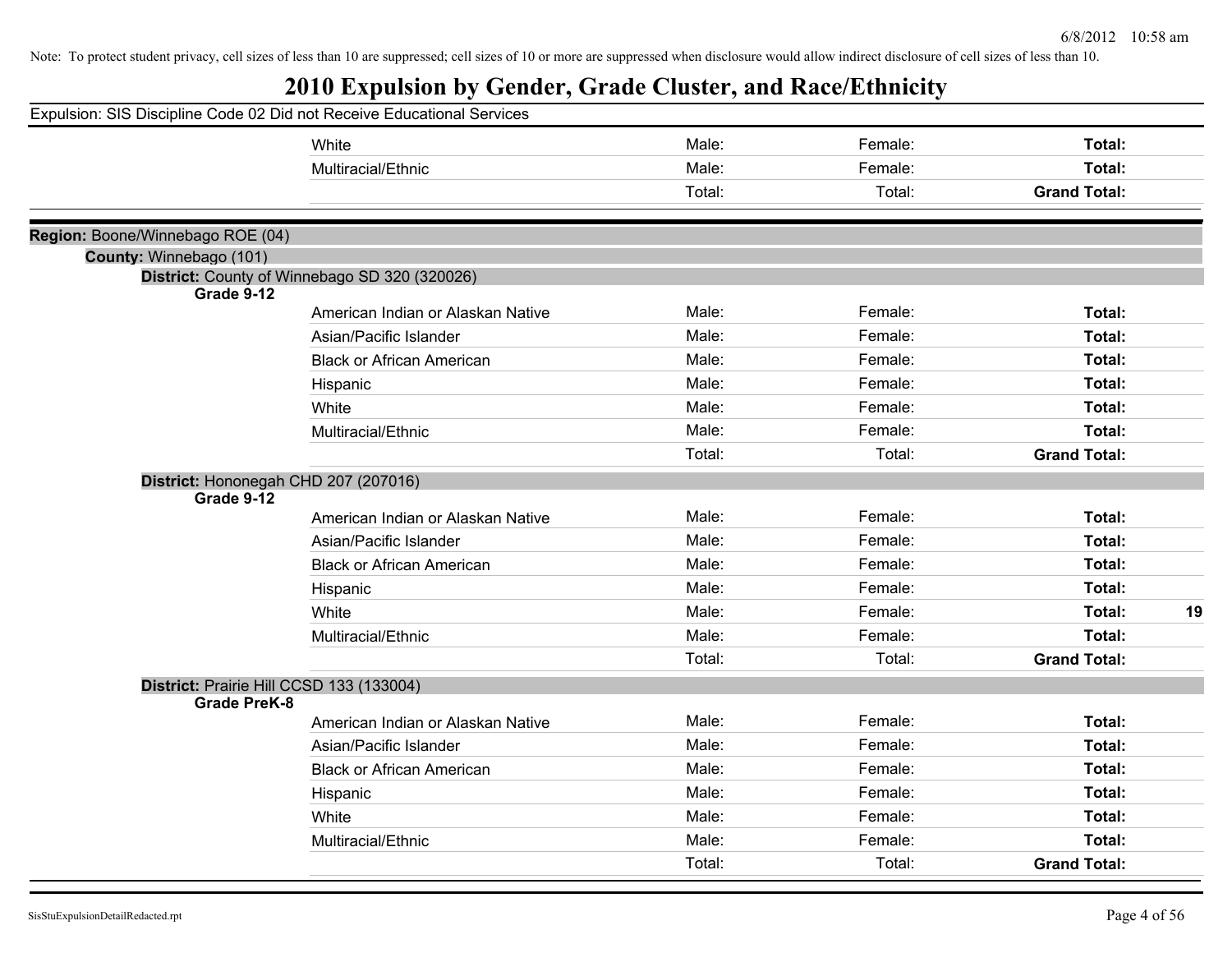## **2010 Expulsion by Gender, Grade Cluster, and Race/Ethnicity**

| Region: Brown/Cass/Morgan/Scott ROE (46) |                                   |        |         |                     |
|------------------------------------------|-----------------------------------|--------|---------|---------------------|
| County: Cass (009)                       |                                   |        |         |                     |
| District: Beardstown CUSD 15 (015026)    |                                   |        |         |                     |
| <b>Grade PreK-8</b>                      |                                   | Male:  | Female: |                     |
|                                          | American Indian or Alaskan Native |        |         | Total:              |
|                                          | Asian/Pacific Islander            | Male:  | Female: | <b>Total:</b>       |
|                                          | <b>Black or African American</b>  | Male:  | Female: | Total:              |
|                                          | Hispanic                          | Male:  | Female: | Total:              |
|                                          | White                             | Male:  | Female: | Total:              |
|                                          | Multiracial/Ethnic                | Male:  | Female: | Total:              |
|                                          |                                   | Total: | Total:  | <b>Grand Total:</b> |
| Grade 9-12                               |                                   |        |         |                     |
|                                          | American Indian or Alaskan Native | Male:  | Female: | Total:              |
|                                          | Asian/Pacific Islander            | Male:  | Female: | Total:              |
|                                          | <b>Black or African American</b>  | Male:  | Female: | Total:              |
|                                          | Hispanic                          | Male:  | Female: | Total:              |
|                                          | White                             | Male:  | Female: | Total:              |
|                                          | Multiracial/Ethnic                | Male:  | Female: | <b>Total:</b>       |
|                                          |                                   | Total: | Total:  | <b>Grand Total:</b> |
| County: Morgan (069)                     |                                   |        |         |                     |
| District: Jacksonville SD 117 (117022)   |                                   |        |         |                     |
| <b>Grade PreK-8</b>                      |                                   | Male:  | Female: |                     |
|                                          | American Indian or Alaskan Native |        |         | Total:              |
|                                          | Asian/Pacific Islander            | Male:  | Female: | Total:              |
|                                          | <b>Black or African American</b>  | Male:  | Female: | <b>Total:</b>       |
|                                          | Hispanic                          | Male:  | Female: | Total:              |
|                                          | White                             | Male:  | Female: | Total:              |
|                                          | Multiracial/Ethnic                | Male:  | Female: | Total:              |
|                                          |                                   | Total: | Total:  | <b>Grand Total:</b> |
| County: Scott (086)                      |                                   |        |         |                     |
| District: Winchester CUSD 1 (001026)     |                                   |        |         |                     |
| Grade 9-12                               | American Indian or Alaskan Native | Male:  | Female: | Total:              |
|                                          |                                   | Male:  | Female: |                     |
|                                          | Asian/Pacific Islander            |        |         | Total:              |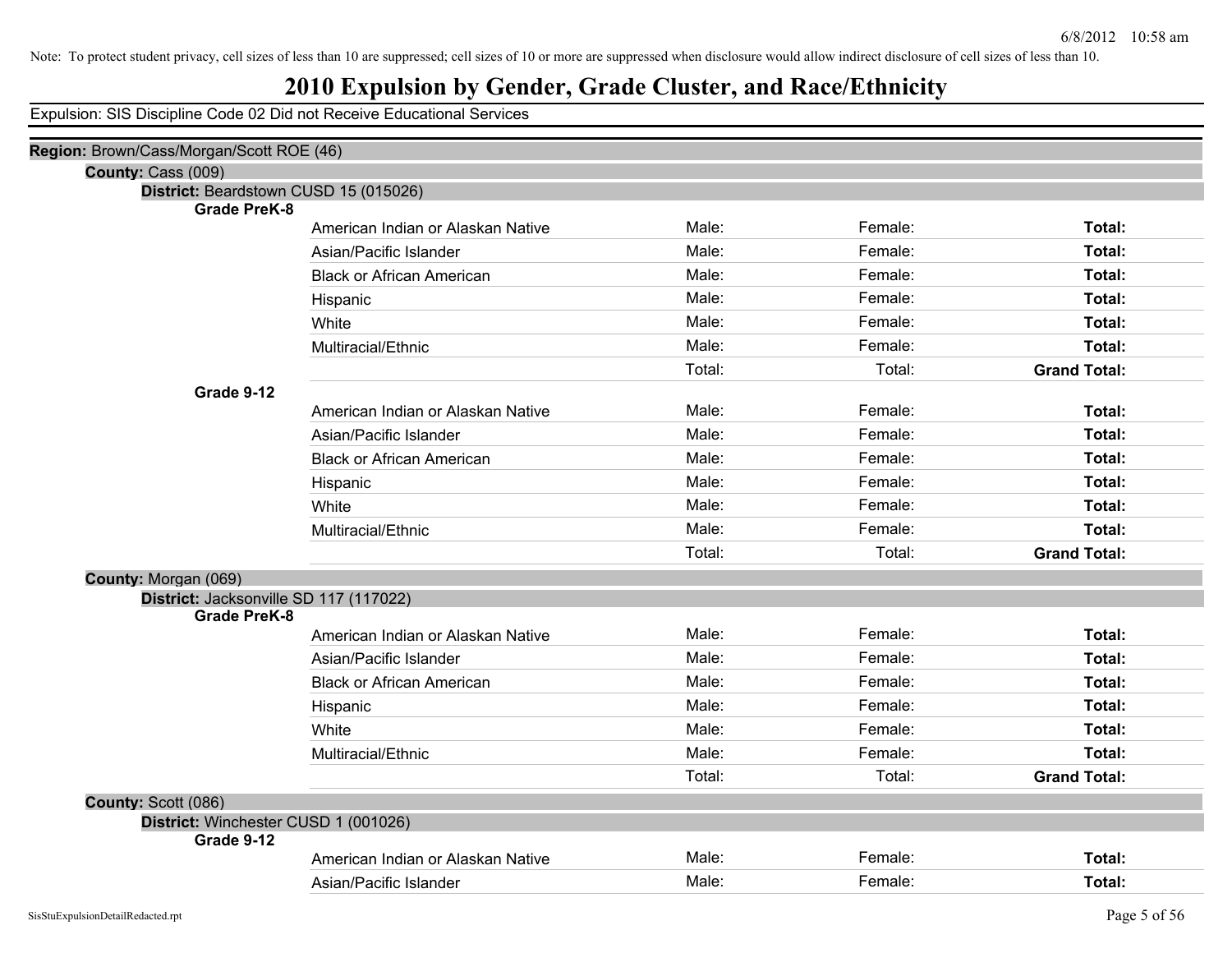| Expulsion: SIS Discipline Code 02 Did not Receive Educational Services |
|------------------------------------------------------------------------|
|------------------------------------------------------------------------|

| paioit Oio Diocipiirio oo                          |                                       |        |         |                     |
|----------------------------------------------------|---------------------------------------|--------|---------|---------------------|
|                                                    | <b>Black or African American</b>      | Male:  | Female: | Total:              |
|                                                    | Hispanic                              | Male:  | Female: | Total:              |
|                                                    | White                                 | Male:  | Female: | Total:              |
|                                                    | Multiracial/Ethnic                    | Male:  | Female: | Total:              |
|                                                    |                                       | Total: | Total:  | <b>Grand Total:</b> |
|                                                    |                                       |        |         |                     |
| Region: Bureau/Henry/Stark ROE (28)                |                                       |        |         |                     |
| County: Bureau (006)                               |                                       |        |         |                     |
| District: Princeton HSD 500 (500015)<br>Grade 9-12 |                                       |        |         |                     |
|                                                    | American Indian or Alaskan Native     | Male:  | Female: | Total:              |
|                                                    | Asian/Pacific Islander                | Male:  | Female: | Total:              |
|                                                    | <b>Black or African American</b>      | Male:  | Female: | Total:              |
|                                                    | Hispanic                              | Male:  | Female: | Total:              |
|                                                    | White                                 | Male:  | Female: | Total:              |
|                                                    | Multiracial/Ethnic                    | Male:  | Female: | Total:              |
|                                                    |                                       | Total: | Total:  | <b>Grand Total:</b> |
| County: Henry (037)                                |                                       |        |         |                     |
|                                                    | District: Cambridge CUSD 227 (227026) |        |         |                     |
| Grade 9-12                                         |                                       |        |         |                     |
|                                                    | American Indian or Alaskan Native     | Male:  | Female: | Total:              |
|                                                    | Asian/Pacific Islander                | Male:  | Female: | Total:              |
|                                                    | <b>Black or African American</b>      | Male:  | Female: | Total:              |
|                                                    | Hispanic                              | Male:  | Female: | Total:              |
|                                                    | White                                 | Male:  | Female: | Total:              |
|                                                    | Multiracial/Ethnic                    | Male:  | Female: | Total:              |
|                                                    |                                       | Total: | Total:  | <b>Grand Total:</b> |
| District: Colona SD 190 (190002)                   |                                       |        |         |                     |
| <b>Grade PreK-8</b>                                |                                       |        |         |                     |
|                                                    | American Indian or Alaskan Native     | Male:  | Female: | Total:              |
|                                                    | Asian/Pacific Islander                | Male:  | Female: | Total:              |
|                                                    | <b>Black or African American</b>      | Male:  | Female: | Total:              |
|                                                    | Hispanic                              | Male:  | Female: | Total:              |
|                                                    | White                                 | Male:  | Female: | Total:              |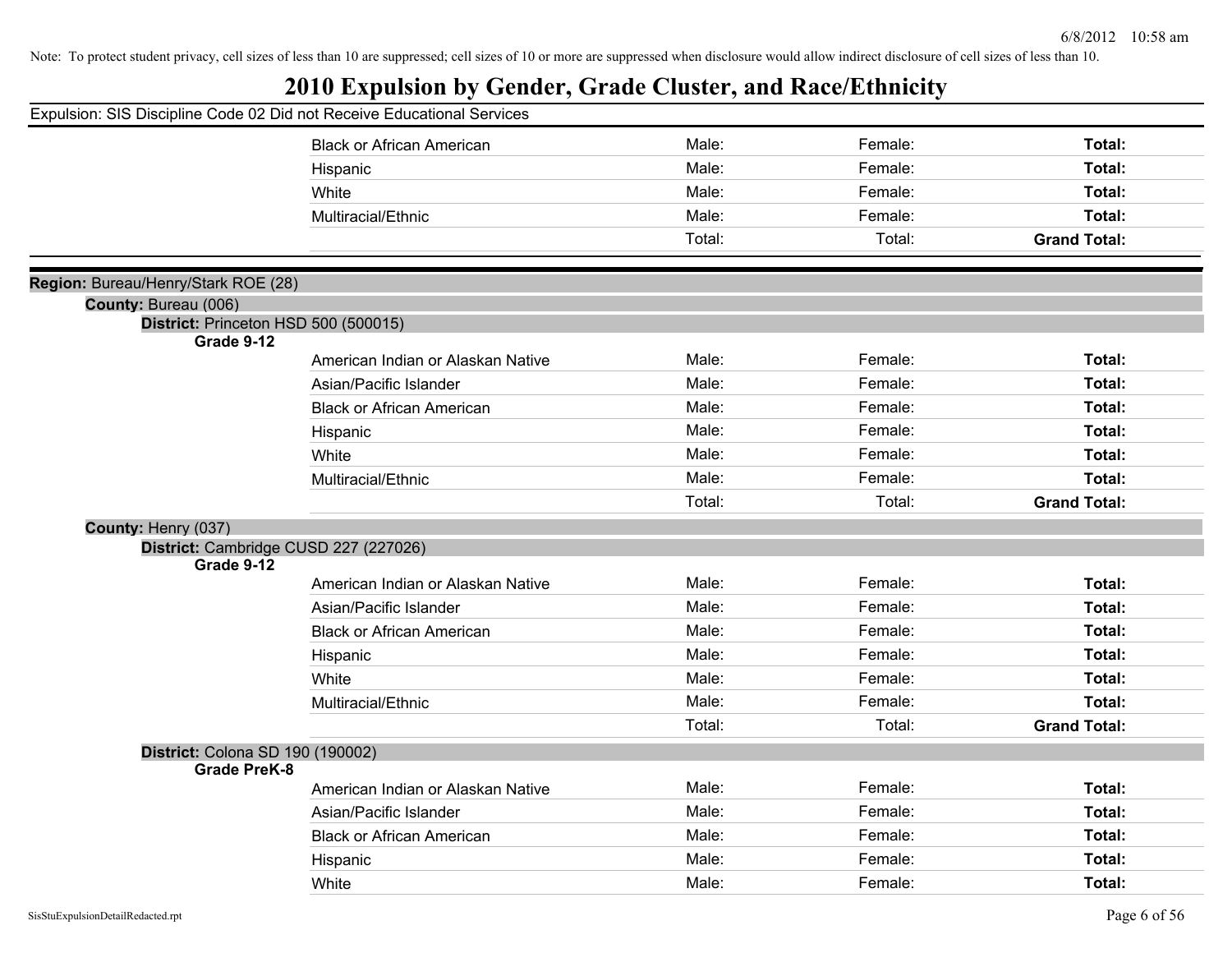| Expulsion: SIS Discipline Code 02 Did not Receive Educational Services<br>Male:<br>Female:<br>Total:<br>Multiracial/Ethnic<br>Total:<br><b>Grand Total:</b><br>Total:<br>District: Geneseo CUSD 228 (228026)<br><b>Grade PreK-8</b><br>Male:<br>Female:<br>Total:<br>American Indian or Alaskan Native<br>Male:<br>Female:<br>Total:<br>Asian/Pacific Islander<br>Male:<br>Female:<br><b>Black or African American</b><br>Total:<br>Male:<br>Female:<br>Total:<br>Hispanic<br>Male:<br>Female:<br>Total:<br>White<br>Male:<br>Total:<br>Female:<br>Multiracial/Ethnic<br>Total:<br>Total:<br><b>Grand Total:</b><br>Region: Calhoun/Greene/Jersy/Macoupin ROE (40)<br>County: Macoupin (056)<br>District: Carlinville CUSD 1 (001026)<br><b>Grade PreK-8</b><br>Male:<br>Female:<br>Total:<br>American Indian or Alaskan Native<br>Male:<br>Female:<br>Total:<br>Asian/Pacific Islander<br>Male:<br>Female:<br>Total:<br><b>Black or African American</b><br>Male:<br>Female:<br>Total:<br>Hispanic<br>Male:<br>Female:<br>Total:<br>White<br>Total:<br>Male:<br>Female:<br>Multiracial/Ethnic<br>Total:<br>Total:<br><b>Grand Total:</b><br>Region: Carroll/Jo Daviess/Stephenson ROE (08)<br>County: Stephenson (089)<br>District: Freeport SD 145 (145022)<br>Grade 9-12<br>Male:<br>Female:<br>Total:<br>American Indian or Alaskan Native<br>Male:<br>Female:<br>Total:<br>Asian/Pacific Islander |                                  |       |         |        |
|--------------------------------------------------------------------------------------------------------------------------------------------------------------------------------------------------------------------------------------------------------------------------------------------------------------------------------------------------------------------------------------------------------------------------------------------------------------------------------------------------------------------------------------------------------------------------------------------------------------------------------------------------------------------------------------------------------------------------------------------------------------------------------------------------------------------------------------------------------------------------------------------------------------------------------------------------------------------------------------------------------------------------------------------------------------------------------------------------------------------------------------------------------------------------------------------------------------------------------------------------------------------------------------------------------------------------------------------------------------------------------------------------------|----------------------------------|-------|---------|--------|
|                                                                                                                                                                                                                                                                                                                                                                                                                                                                                                                                                                                                                                                                                                                                                                                                                                                                                                                                                                                                                                                                                                                                                                                                                                                                                                                                                                                                        |                                  |       |         |        |
|                                                                                                                                                                                                                                                                                                                                                                                                                                                                                                                                                                                                                                                                                                                                                                                                                                                                                                                                                                                                                                                                                                                                                                                                                                                                                                                                                                                                        |                                  |       |         |        |
|                                                                                                                                                                                                                                                                                                                                                                                                                                                                                                                                                                                                                                                                                                                                                                                                                                                                                                                                                                                                                                                                                                                                                                                                                                                                                                                                                                                                        |                                  |       |         |        |
|                                                                                                                                                                                                                                                                                                                                                                                                                                                                                                                                                                                                                                                                                                                                                                                                                                                                                                                                                                                                                                                                                                                                                                                                                                                                                                                                                                                                        |                                  |       |         |        |
|                                                                                                                                                                                                                                                                                                                                                                                                                                                                                                                                                                                                                                                                                                                                                                                                                                                                                                                                                                                                                                                                                                                                                                                                                                                                                                                                                                                                        |                                  |       |         |        |
|                                                                                                                                                                                                                                                                                                                                                                                                                                                                                                                                                                                                                                                                                                                                                                                                                                                                                                                                                                                                                                                                                                                                                                                                                                                                                                                                                                                                        |                                  |       |         |        |
|                                                                                                                                                                                                                                                                                                                                                                                                                                                                                                                                                                                                                                                                                                                                                                                                                                                                                                                                                                                                                                                                                                                                                                                                                                                                                                                                                                                                        |                                  |       |         |        |
|                                                                                                                                                                                                                                                                                                                                                                                                                                                                                                                                                                                                                                                                                                                                                                                                                                                                                                                                                                                                                                                                                                                                                                                                                                                                                                                                                                                                        |                                  |       |         |        |
|                                                                                                                                                                                                                                                                                                                                                                                                                                                                                                                                                                                                                                                                                                                                                                                                                                                                                                                                                                                                                                                                                                                                                                                                                                                                                                                                                                                                        |                                  |       |         |        |
|                                                                                                                                                                                                                                                                                                                                                                                                                                                                                                                                                                                                                                                                                                                                                                                                                                                                                                                                                                                                                                                                                                                                                                                                                                                                                                                                                                                                        |                                  |       |         |        |
|                                                                                                                                                                                                                                                                                                                                                                                                                                                                                                                                                                                                                                                                                                                                                                                                                                                                                                                                                                                                                                                                                                                                                                                                                                                                                                                                                                                                        |                                  |       |         |        |
|                                                                                                                                                                                                                                                                                                                                                                                                                                                                                                                                                                                                                                                                                                                                                                                                                                                                                                                                                                                                                                                                                                                                                                                                                                                                                                                                                                                                        |                                  |       |         |        |
|                                                                                                                                                                                                                                                                                                                                                                                                                                                                                                                                                                                                                                                                                                                                                                                                                                                                                                                                                                                                                                                                                                                                                                                                                                                                                                                                                                                                        |                                  |       |         |        |
|                                                                                                                                                                                                                                                                                                                                                                                                                                                                                                                                                                                                                                                                                                                                                                                                                                                                                                                                                                                                                                                                                                                                                                                                                                                                                                                                                                                                        |                                  |       |         |        |
|                                                                                                                                                                                                                                                                                                                                                                                                                                                                                                                                                                                                                                                                                                                                                                                                                                                                                                                                                                                                                                                                                                                                                                                                                                                                                                                                                                                                        |                                  |       |         |        |
|                                                                                                                                                                                                                                                                                                                                                                                                                                                                                                                                                                                                                                                                                                                                                                                                                                                                                                                                                                                                                                                                                                                                                                                                                                                                                                                                                                                                        |                                  |       |         |        |
|                                                                                                                                                                                                                                                                                                                                                                                                                                                                                                                                                                                                                                                                                                                                                                                                                                                                                                                                                                                                                                                                                                                                                                                                                                                                                                                                                                                                        |                                  |       |         |        |
|                                                                                                                                                                                                                                                                                                                                                                                                                                                                                                                                                                                                                                                                                                                                                                                                                                                                                                                                                                                                                                                                                                                                                                                                                                                                                                                                                                                                        |                                  |       |         |        |
|                                                                                                                                                                                                                                                                                                                                                                                                                                                                                                                                                                                                                                                                                                                                                                                                                                                                                                                                                                                                                                                                                                                                                                                                                                                                                                                                                                                                        |                                  |       |         |        |
|                                                                                                                                                                                                                                                                                                                                                                                                                                                                                                                                                                                                                                                                                                                                                                                                                                                                                                                                                                                                                                                                                                                                                                                                                                                                                                                                                                                                        |                                  |       |         |        |
|                                                                                                                                                                                                                                                                                                                                                                                                                                                                                                                                                                                                                                                                                                                                                                                                                                                                                                                                                                                                                                                                                                                                                                                                                                                                                                                                                                                                        |                                  |       |         |        |
|                                                                                                                                                                                                                                                                                                                                                                                                                                                                                                                                                                                                                                                                                                                                                                                                                                                                                                                                                                                                                                                                                                                                                                                                                                                                                                                                                                                                        |                                  |       |         |        |
|                                                                                                                                                                                                                                                                                                                                                                                                                                                                                                                                                                                                                                                                                                                                                                                                                                                                                                                                                                                                                                                                                                                                                                                                                                                                                                                                                                                                        |                                  |       |         |        |
|                                                                                                                                                                                                                                                                                                                                                                                                                                                                                                                                                                                                                                                                                                                                                                                                                                                                                                                                                                                                                                                                                                                                                                                                                                                                                                                                                                                                        |                                  |       |         |        |
|                                                                                                                                                                                                                                                                                                                                                                                                                                                                                                                                                                                                                                                                                                                                                                                                                                                                                                                                                                                                                                                                                                                                                                                                                                                                                                                                                                                                        |                                  |       |         |        |
|                                                                                                                                                                                                                                                                                                                                                                                                                                                                                                                                                                                                                                                                                                                                                                                                                                                                                                                                                                                                                                                                                                                                                                                                                                                                                                                                                                                                        |                                  |       |         |        |
|                                                                                                                                                                                                                                                                                                                                                                                                                                                                                                                                                                                                                                                                                                                                                                                                                                                                                                                                                                                                                                                                                                                                                                                                                                                                                                                                                                                                        |                                  |       |         |        |
|                                                                                                                                                                                                                                                                                                                                                                                                                                                                                                                                                                                                                                                                                                                                                                                                                                                                                                                                                                                                                                                                                                                                                                                                                                                                                                                                                                                                        |                                  |       |         |        |
|                                                                                                                                                                                                                                                                                                                                                                                                                                                                                                                                                                                                                                                                                                                                                                                                                                                                                                                                                                                                                                                                                                                                                                                                                                                                                                                                                                                                        |                                  |       |         |        |
|                                                                                                                                                                                                                                                                                                                                                                                                                                                                                                                                                                                                                                                                                                                                                                                                                                                                                                                                                                                                                                                                                                                                                                                                                                                                                                                                                                                                        |                                  |       |         |        |
|                                                                                                                                                                                                                                                                                                                                                                                                                                                                                                                                                                                                                                                                                                                                                                                                                                                                                                                                                                                                                                                                                                                                                                                                                                                                                                                                                                                                        | <b>Black or African American</b> | Male: | Female: | Total: |
| Male:<br>Female:<br>Total:<br>Hispanic                                                                                                                                                                                                                                                                                                                                                                                                                                                                                                                                                                                                                                                                                                                                                                                                                                                                                                                                                                                                                                                                                                                                                                                                                                                                                                                                                                 |                                  |       |         |        |
| Male:<br>Female:<br>Total:<br>White                                                                                                                                                                                                                                                                                                                                                                                                                                                                                                                                                                                                                                                                                                                                                                                                                                                                                                                                                                                                                                                                                                                                                                                                                                                                                                                                                                    |                                  |       |         |        |
| Male:<br>Female:<br>Total:<br>Multiracial/Ethnic                                                                                                                                                                                                                                                                                                                                                                                                                                                                                                                                                                                                                                                                                                                                                                                                                                                                                                                                                                                                                                                                                                                                                                                                                                                                                                                                                       |                                  |       |         |        |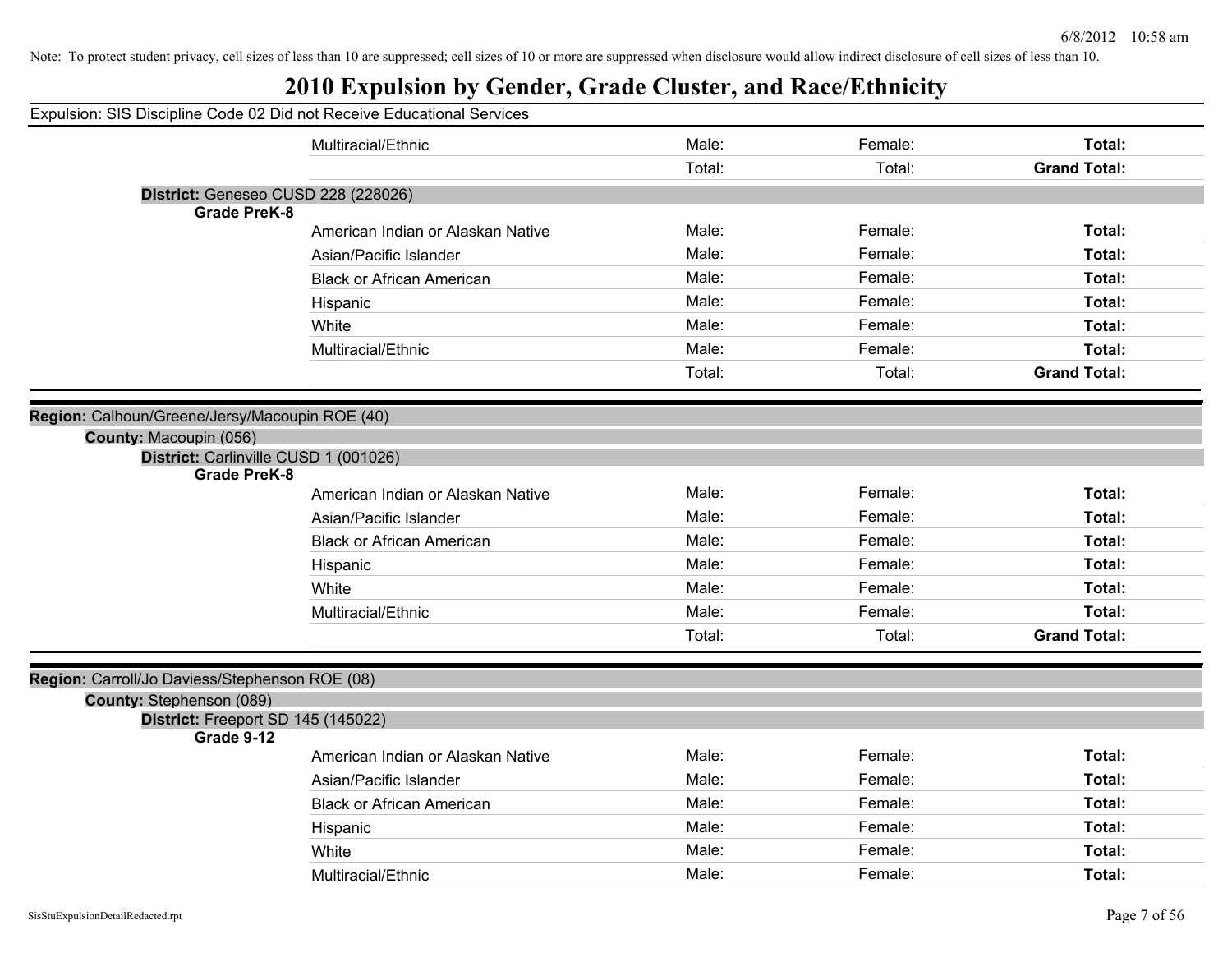## **2010 Expulsion by Gender, Grade Cluster, and Race/Ethnicity**

|                                     |                                                     | Total: | Total:  | <b>Grand Total:</b> | 14 |
|-------------------------------------|-----------------------------------------------------|--------|---------|---------------------|----|
| Region: Champaign/Ford ROE (09)     |                                                     |        |         |                     |    |
| County: Champaign (010)             |                                                     |        |         |                     |    |
| District: Champaign CUSD 4 (004026) |                                                     |        |         |                     |    |
| <b>Grade PreK-8</b>                 |                                                     |        |         |                     |    |
|                                     | American Indian or Alaskan Native                   | Male:  | Female: | Total:              |    |
|                                     | Asian/Pacific Islander                              | Male:  | Female: | Total:              |    |
|                                     | <b>Black or African American</b>                    | Male:  | Female: | Total:              |    |
|                                     | Hispanic                                            | Male:  | Female: | Total:              |    |
|                                     | White                                               | Male:  | Female: | Total:              |    |
|                                     | Multiracial/Ethnic                                  | Male:  | Female: | Total:              |    |
|                                     |                                                     | Total: | Total:  | <b>Grand Total:</b> |    |
| Grade 9-12                          |                                                     |        |         |                     |    |
|                                     | American Indian or Alaskan Native                   | Male:  | Female: | Total:              |    |
|                                     | Asian/Pacific Islander                              | Male:  | Female: | Total:              |    |
|                                     | <b>Black or African American</b>                    | Male:  | Female: | Total:              |    |
|                                     | Hispanic                                            | Male:  | Female: | Total:              |    |
|                                     | White                                               | Male:  | Female: | Total:              |    |
|                                     | Multiracial/Ethnic                                  | Male:  | Female: | Total:              |    |
|                                     |                                                     | Total: | Total:  | <b>Grand Total:</b> |    |
| County: Ford (027)                  |                                                     |        |         |                     |    |
| <b>Grade PreK-8</b>                 | District: Gibson City-Melvin-Sibley CUSD 5 (005026) |        |         |                     |    |
|                                     | American Indian or Alaskan Native                   | Male:  | Female: | Total:              |    |
|                                     | Asian/Pacific Islander                              | Male:  | Female: | Total:              |    |
|                                     | <b>Black or African American</b>                    | Male:  | Female: | Total:              |    |
|                                     | Hispanic                                            | Male:  | Female: | Total:              |    |
|                                     | White                                               | Male:  | Female: | Total:              |    |
|                                     | Multiracial/Ethnic                                  | Male:  | Female: | Total:              |    |
|                                     |                                                     | Total: | Total:  | <b>Grand Total:</b> |    |
| Grade 9-12                          |                                                     |        |         |                     |    |
|                                     | American Indian or Alaskan Native                   | Male:  | Female: | Total:              |    |
|                                     | Asian/Pacific Islander                              | Male:  | Female: | Total:              |    |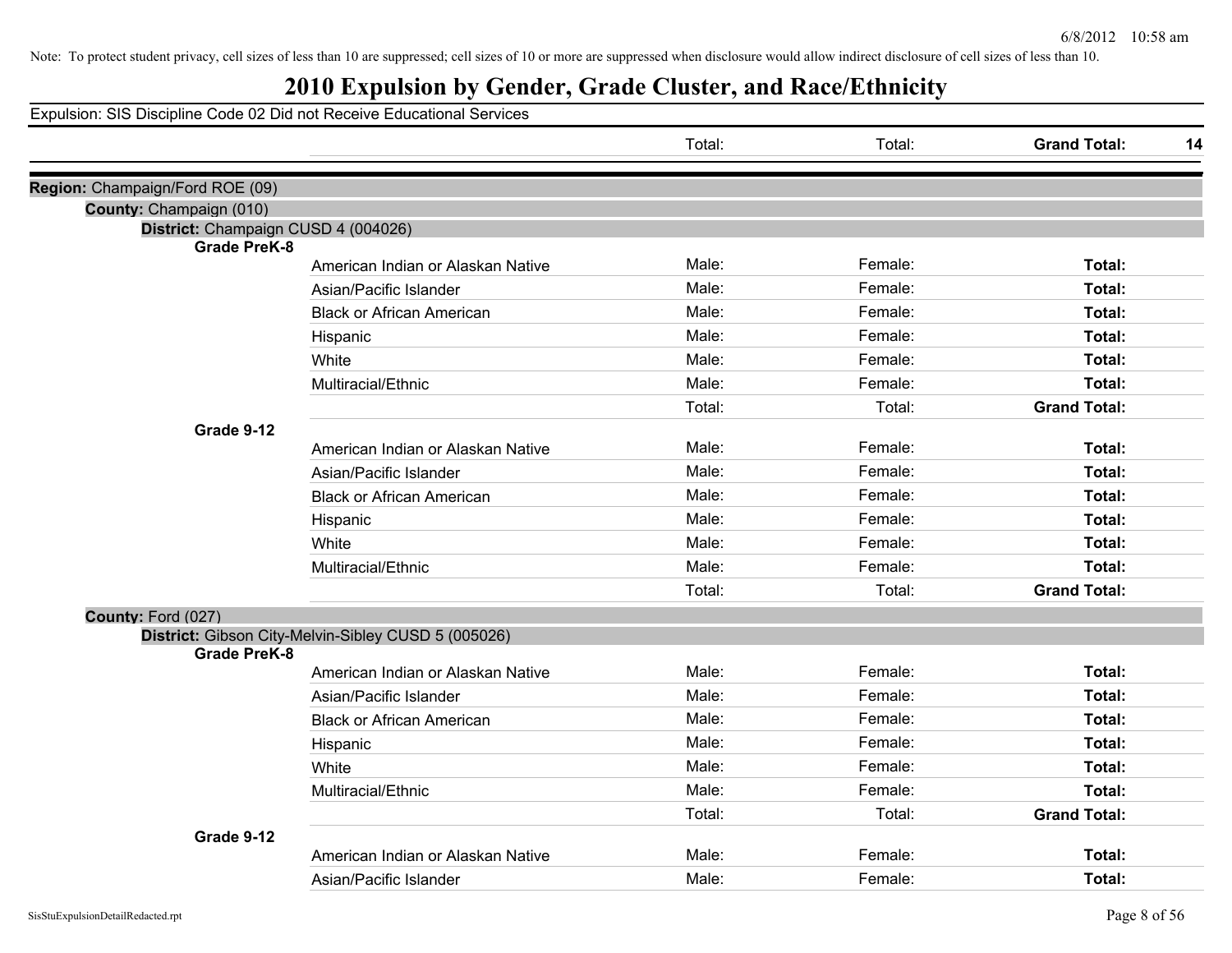|                                            | Expulsion: SIS Discipline Code 02 Did not Receive Educational Services |        |         |                     |
|--------------------------------------------|------------------------------------------------------------------------|--------|---------|---------------------|
|                                            | <b>Black or African American</b>                                       | Male:  | Female: | Total:              |
|                                            | Hispanic                                                               | Male:  | Female: | Total:              |
|                                            | White                                                                  | Male:  | Female: | Total:              |
|                                            | Multiracial/Ethnic                                                     | Male:  | Female: | Total:              |
|                                            |                                                                        | Total: | Total:  | <b>Grand Total:</b> |
| Region: Clinton/Marion/Washington ROE (13) |                                                                        |        |         |                     |
| County: Clinton (014)                      |                                                                        |        |         |                     |
| District: Carlyle CUSD 1 (001026)          |                                                                        |        |         |                     |
| <b>Grade PreK-8</b>                        |                                                                        |        |         |                     |
|                                            | American Indian or Alaskan Native                                      | Male:  | Female: | Total:              |
|                                            | Asian/Pacific Islander                                                 | Male:  | Female: | Total:              |
|                                            | <b>Black or African American</b>                                       | Male:  | Female: | Total:              |
|                                            | Hispanic                                                               | Male:  | Female: | Total:              |
|                                            | White                                                                  | Male:  | Female: | Total:              |
|                                            | Multiracial/Ethnic                                                     | Male:  | Female: | Total:              |
|                                            |                                                                        | Total: | Total:  | <b>Grand Total:</b> |
| County: Marion (058)                       |                                                                        |        |         |                     |
|                                            | District: Centralia HSD 200 (200017)                                   |        |         |                     |
| Grade 9-12                                 | American Indian or Alaskan Native                                      | Male:  | Female: | Total:              |
|                                            |                                                                        | Male:  | Female: | Total:              |
|                                            | Asian/Pacific Islander                                                 |        |         |                     |
|                                            | <b>Black or African American</b>                                       | Male:  | Female: | Total:              |
|                                            | Hispanic                                                               | Male:  | Female: | Total:              |
|                                            | White                                                                  | Male:  | Female: | Total:              |
|                                            | Multiracial/Ethnic                                                     | Male:  | Female: | Total:              |
|                                            |                                                                        | Total: | Total:  | <b>Grand Total:</b> |
| District: luka CCSD 7 (007004)             |                                                                        |        |         |                     |
| <b>Grade PreK-8</b>                        | American Indian or Alaskan Native                                      | Male:  | Female: | Total:              |
|                                            | Asian/Pacific Islander                                                 | Male:  | Female: | Total:              |
|                                            |                                                                        | Male:  |         |                     |
|                                            | <b>Black or African American</b>                                       |        | Female: | Total:              |
|                                            | Hispanic                                                               | Male:  | Female: | Total:              |
|                                            | White                                                                  | Male:  | Female: | Total:              |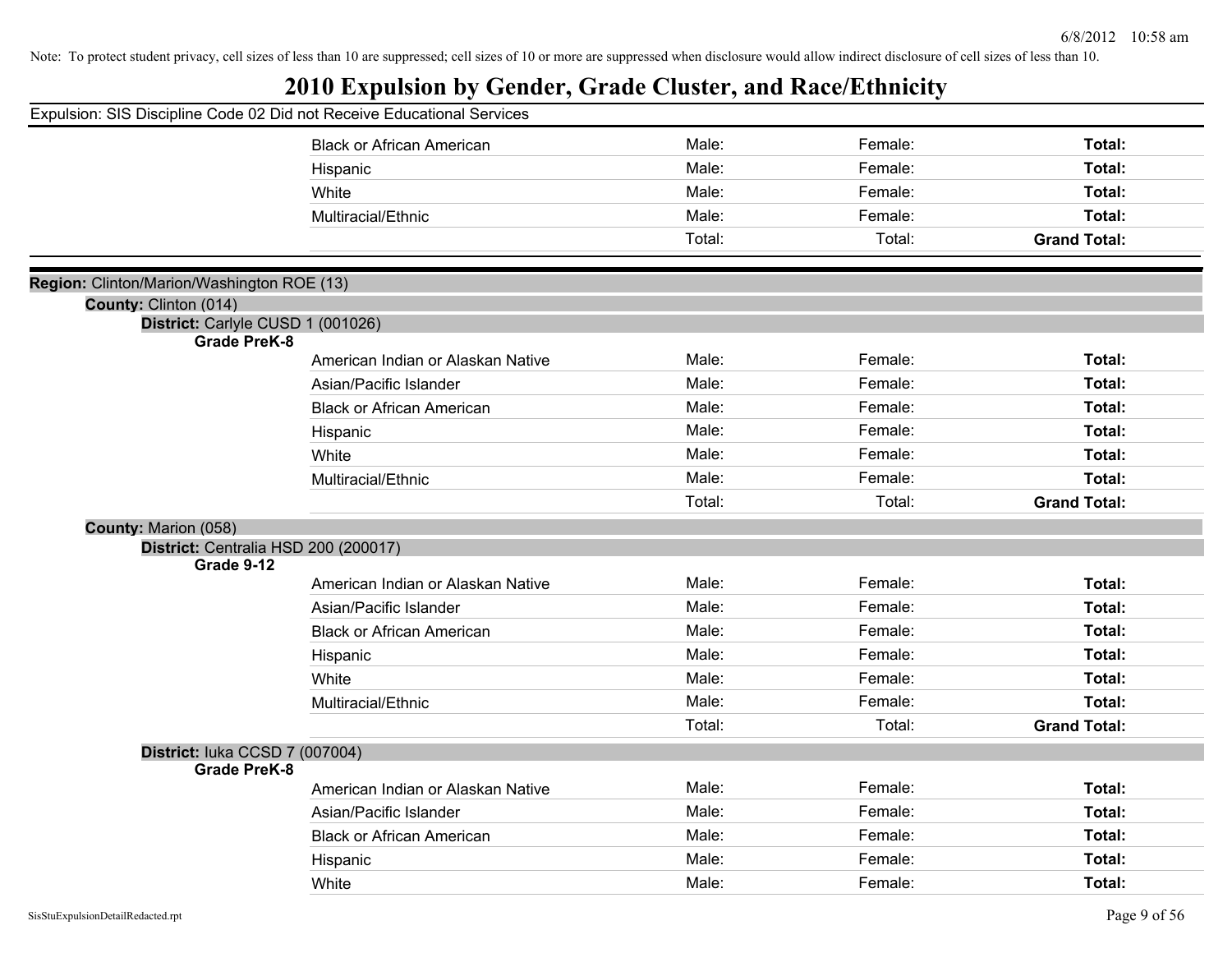## **2010 Expulsion by Gender, Grade Cluster, and Race/Ethnicity**

|                                                | Expulsion: SIS Discipline Code 02 Did not Receive Educational Services |        |         |                     |
|------------------------------------------------|------------------------------------------------------------------------|--------|---------|---------------------|
|                                                | Multiracial/Ethnic                                                     | Male:  | Female: | Total:              |
|                                                |                                                                        | Total: | Total:  | <b>Grand Total:</b> |
| District: Salem CHSD 600 (600016)              |                                                                        |        |         |                     |
| Grade 9-12                                     |                                                                        |        |         |                     |
|                                                | American Indian or Alaskan Native                                      | Male:  | Female: | Total:              |
|                                                | Asian/Pacific Islander                                                 | Male:  | Female: | Total:              |
|                                                | <b>Black or African American</b>                                       | Male:  | Female: | Total:              |
|                                                | Hispanic                                                               | Male:  | Female: | Total:              |
|                                                | White                                                                  | Male:  | Female: | Total:              |
|                                                | Multiracial/Ethnic                                                     | Male:  | Female: | Total:              |
|                                                |                                                                        | Total: | Total:  | <b>Grand Total:</b> |
|                                                |                                                                        |        |         |                     |
| Region: Clk/Cls/Cmbn/Dglas/Edgr/Mltr/Shlb (11) |                                                                        |        |         |                     |
| County: Cumberland (018)                       |                                                                        |        |         |                     |
| <b>Grade PreK-8</b>                            | District: Cumberland CUSD 77 (077026)                                  |        |         |                     |
|                                                | American Indian or Alaskan Native                                      | Male:  | Female: | Total:              |
|                                                | Asian/Pacific Islander                                                 | Male:  | Female: | Total:              |
|                                                | <b>Black or African American</b>                                       | Male:  | Female: | Total:              |
|                                                | Hispanic                                                               | Male:  | Female: | Total:              |
|                                                | White                                                                  | Male:  | Female: | Total:              |
|                                                | Multiracial/Ethnic                                                     | Male:  | Female: | Total:              |
|                                                |                                                                        | Total: | Total:  | <b>Grand Total:</b> |
| District: Neoga CUSD 3 (003026)                |                                                                        |        |         |                     |
| Grade 9-12                                     |                                                                        |        |         |                     |
|                                                | American Indian or Alaskan Native                                      | Male:  | Female: | Total:              |
|                                                | Asian/Pacific Islander                                                 | Male:  | Female: | Total:              |
|                                                | <b>Black or African American</b>                                       | Male:  | Female: | Total:              |
|                                                | Hispanic                                                               | Male:  | Female: | Total:              |
|                                                | White                                                                  | Male:  | Female: | Total:              |
|                                                | Multiracial/Ethnic                                                     | Male:  | Female: | Total:              |
|                                                |                                                                        | Total: | Total:  | <b>Grand Total:</b> |
| County: Shelby (087)                           |                                                                        |        |         |                     |

**District:** Central A & M CUD 21 (021026)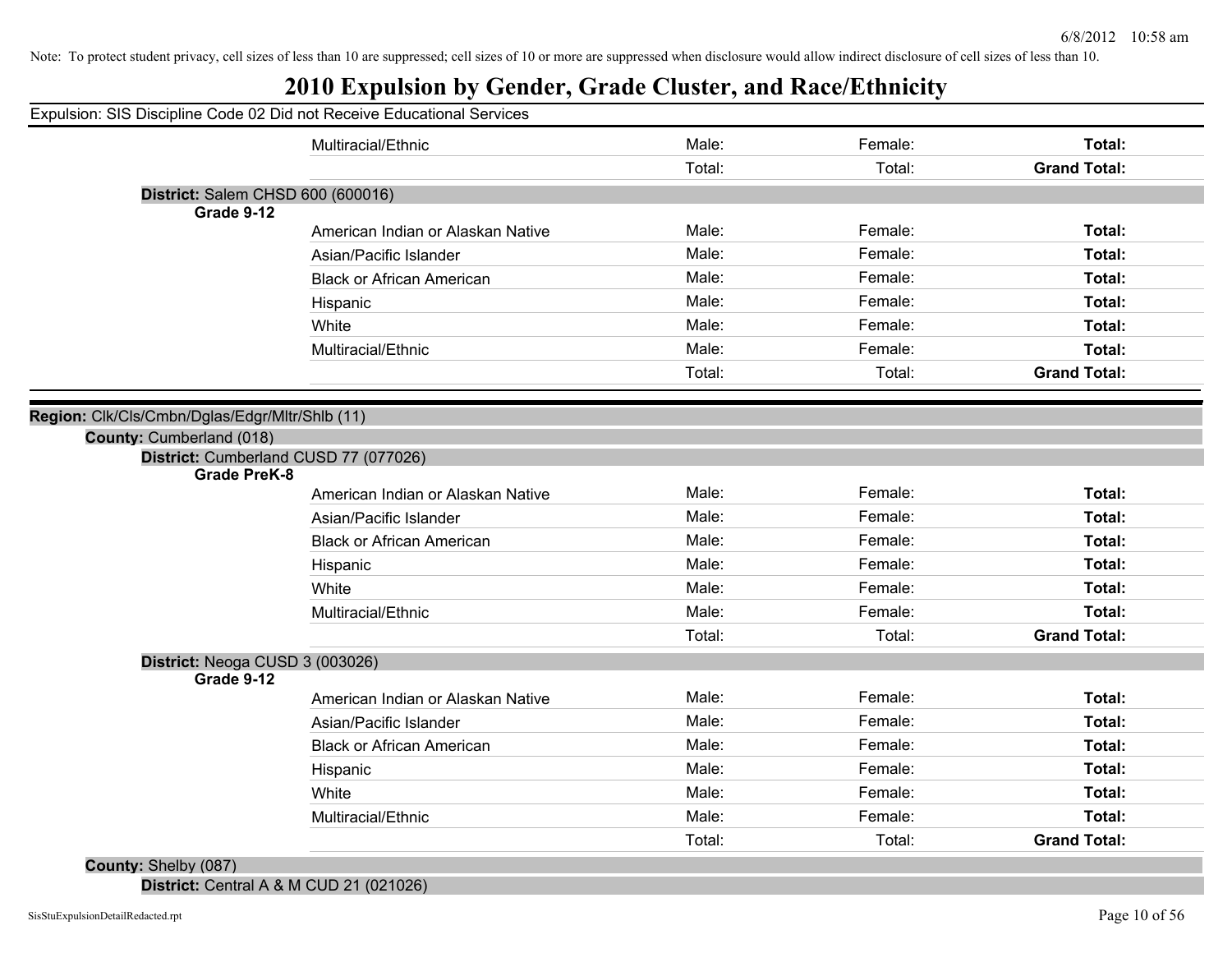| Expulsion: SIS Discipline Code 02 Did not Receive Educational Services |                                   |        |    |         |    |                     |     |
|------------------------------------------------------------------------|-----------------------------------|--------|----|---------|----|---------------------|-----|
| Grade 9-12                                                             |                                   |        |    |         |    |                     |     |
|                                                                        | American Indian or Alaskan Native | Male:  |    | Female: |    | Total:              |     |
|                                                                        | Asian/Pacific Islander            | Male:  |    | Female: |    | Total:              |     |
|                                                                        | <b>Black or African American</b>  | Male:  |    | Female: |    | Total:              |     |
|                                                                        | Hispanic                          | Male:  |    | Female: |    | Total:              |     |
|                                                                        | White                             | Male:  |    | Female: |    | Total:              |     |
|                                                                        | Multiracial/Ethnic                | Male:  |    | Female: |    | Total:              |     |
|                                                                        |                                   | Total: |    | Total:  |    | <b>Grand Total:</b> |     |
| Region: Crawford-Lawrence Educ Serv Reg (15)                           |                                   |        |    |         |    |                     |     |
| County: Cook (016)                                                     |                                   |        |    |         |    |                     |     |
| District: City of Chicago SD 299 (299025)                              |                                   |        |    |         |    |                     |     |
| <b>Grade PreK-8</b>                                                    |                                   |        |    |         |    |                     |     |
|                                                                        | American Indian or Alaskan Native | Male:  |    | Female: |    | Total:              |     |
|                                                                        | Asian/Pacific Islander            | Male:  |    | Female: |    | Total:              |     |
|                                                                        | <b>Black or African American</b>  | Male:  |    | Female: |    | Total:              | 36  |
|                                                                        | Hispanic                          | Male:  |    | Female: |    | Total:              |     |
|                                                                        | White                             | Male:  |    | Female: |    | Total:              |     |
|                                                                        | Multiracial/Ethnic                | Male:  |    | Female: |    | Total:              |     |
|                                                                        |                                   | Total: |    | Total:  |    | <b>Grand Total:</b> |     |
| Grade 9-12                                                             |                                   |        |    |         |    |                     |     |
|                                                                        | American Indian or Alaskan Native | Male:  |    | Female: |    | Total:              |     |
|                                                                        | Asian/Pacific Islander            | Male:  |    | Female: |    | Total:              |     |
|                                                                        | <b>Black or African American</b>  | Male:  | 94 | Female: | 38 | Total:              | 132 |
|                                                                        | Hispanic                          | Male:  | 29 | Female: | 11 | Total:              | 40  |
|                                                                        | White                             | Male:  |    | Female: |    | Total:              |     |
|                                                                        | Multiracial/Ethnic                | Male:  |    | Female: |    | Total:              |     |
|                                                                        |                                   | Total: |    | Total:  |    | <b>Grand Total:</b> |     |
| Region: De Kalb ROE (16)                                               |                                   |        |    |         |    |                     |     |
| County: Dekalb (019)                                                   |                                   |        |    |         |    |                     |     |
| District: DeKalb CUSD 428 (428026)                                     |                                   |        |    |         |    |                     |     |
| Grade 9-12                                                             | American Indian or Alaskan Native | Male:  |    | Female: |    | Total:              |     |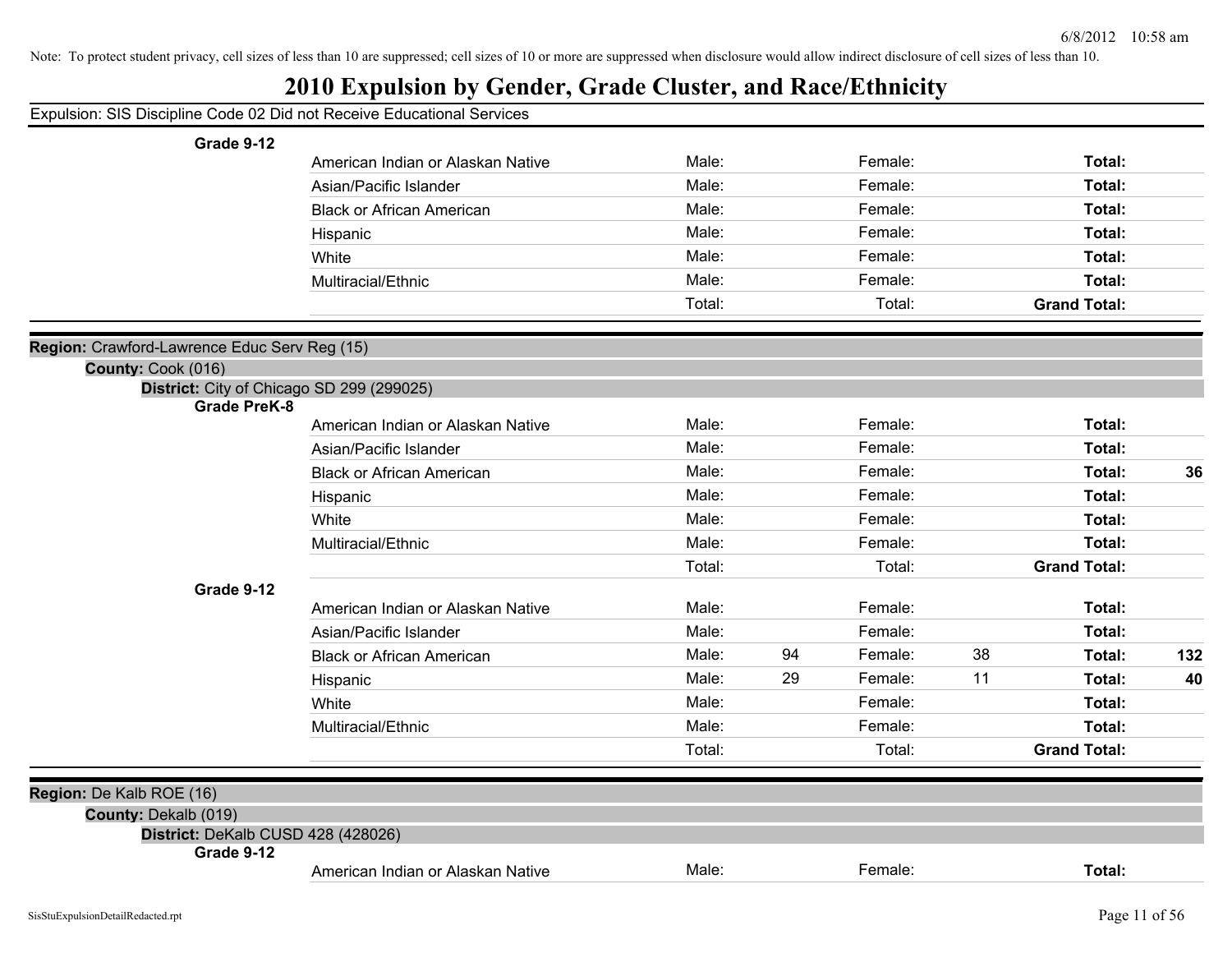## **2010 Expulsion by Gender, Grade Cluster, and Race/Ethnicity**

| Apaision. Old Discipling Ocac of Dia not Receive Educational Ochrices |                                            |        |         |                     |
|-----------------------------------------------------------------------|--------------------------------------------|--------|---------|---------------------|
|                                                                       | Asian/Pacific Islander                     | Male:  | Female: | Total:              |
|                                                                       | <b>Black or African American</b>           | Male:  | Female: | Total:              |
|                                                                       | Hispanic                                   | Male:  | Female: | Total:              |
|                                                                       | White                                      | Male:  | Female: | Total:              |
|                                                                       | Multiracial/Ethnic                         | Male:  | Female: | Total:              |
|                                                                       |                                            | Total: | Total:  | <b>Grand Total:</b> |
| Grade 9-12                                                            | District: Genoa Kingston CUSD 424 (424026) |        |         |                     |
|                                                                       | American Indian or Alaskan Native          | Male:  | Female: | Total:              |
|                                                                       | Asian/Pacific Islander                     | Male:  | Female: | Total:              |
|                                                                       | <b>Black or African American</b>           | Male:  | Female: | Total:              |
|                                                                       | Hispanic                                   | Male:  | Female: | Total:              |
|                                                                       | White                                      | Male:  | Female: | Total:              |
|                                                                       | Multiracial/Ethnic                         | Male:  | Female: | Total:              |
|                                                                       |                                            | Total: | Total:  | <b>Grand Total:</b> |
|                                                                       |                                            |        |         |                     |
| Region: De Witt/Livingston/McLean ROE (17)                            |                                            |        |         |                     |
| County: Dewitt (020)                                                  | District: Blue Ridge CUSD 18 (018026)      |        |         |                     |
| <b>Grade PreK-8</b>                                                   |                                            |        |         |                     |
|                                                                       | American Indian or Alaskan Native          | Male:  | Female: | Total:              |
|                                                                       | Asian/Pacific Islander                     | Male:  | Female: | Total:              |
|                                                                       | <b>Black or African American</b>           | Male:  | Female: | Total:              |
|                                                                       | Hispanic                                   | Male:  | Female: | Total:              |
|                                                                       | White                                      | Male:  | Female: | Total:              |
|                                                                       | Multiracial/Ethnic                         | Male:  | Female: | Total:              |
|                                                                       |                                            |        |         |                     |
|                                                                       |                                            | Total: | Total:  | <b>Grand Total:</b> |
| County: Livingston (053)                                              |                                            |        |         |                     |
| <b>Grade PreK-8</b>                                                   | District: Cornell CCSD 426 (426004)        |        |         |                     |
|                                                                       | American Indian or Alaskan Native          | Male:  | Female: | Total:              |
|                                                                       | Asian/Pacific Islander                     | Male:  | Female: | Total:              |
|                                                                       | <b>Black or African American</b>           | Male:  | Female: | Total:              |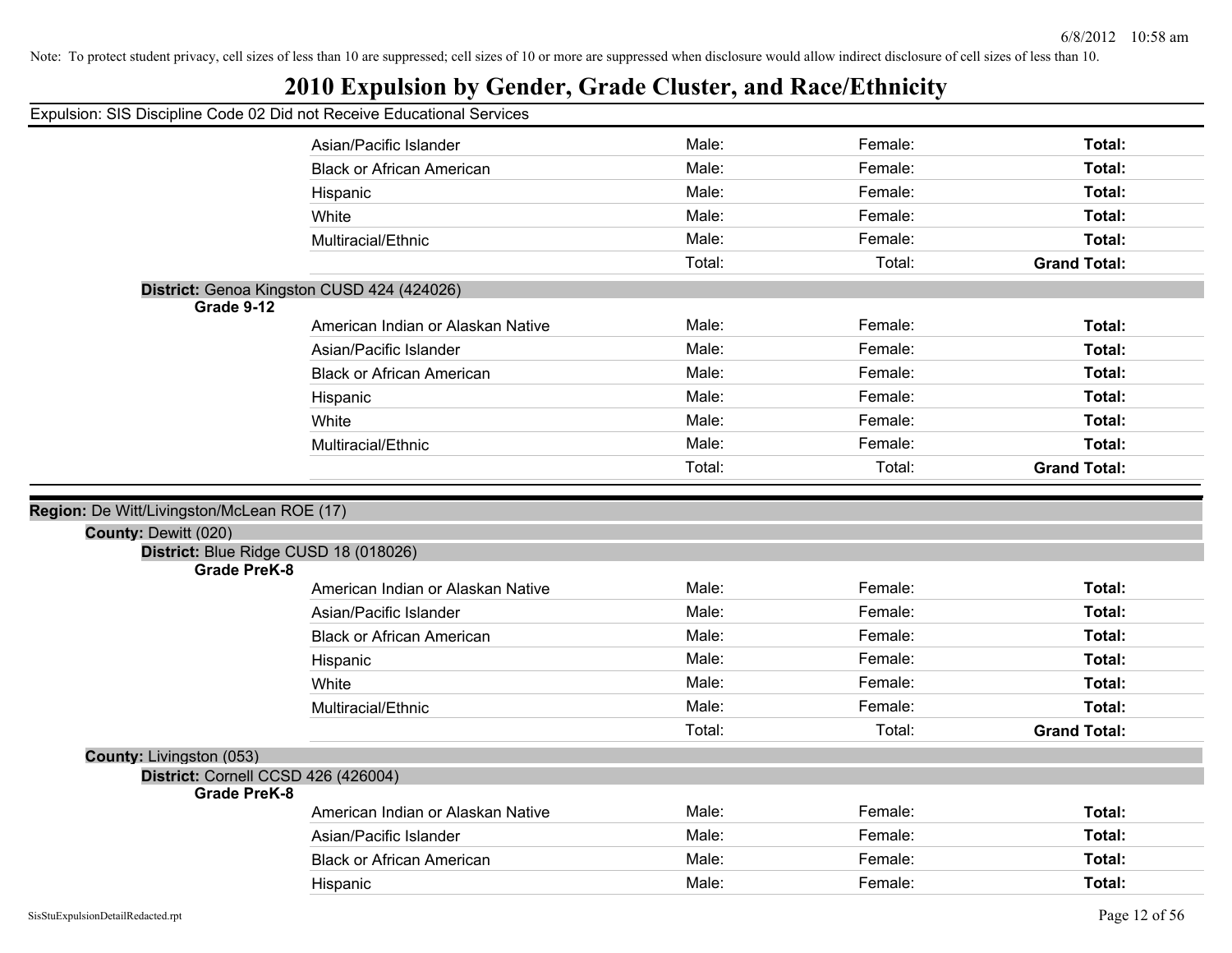Note: To protect student privacy, cell sizes of less than 10 are suppressed; cell sizes of 10 or more are suppressed when disclosure would allow indirect disclosure of cell sizes of less than 10.

|                                                  | Expulsion: SIS Discipline Code 02 Did not Receive Educational Services |        |         |                     |
|--------------------------------------------------|------------------------------------------------------------------------|--------|---------|---------------------|
|                                                  | White                                                                  | Male:  | Female: | Total:              |
|                                                  | Multiracial/Ethnic                                                     | Male:  | Female: | Total:              |
|                                                  |                                                                        | Total: | Total:  | <b>Grand Total:</b> |
|                                                  | District: Pontiac Twp HSD 90 (090017)                                  |        |         |                     |
| Grade 9-12                                       |                                                                        |        |         |                     |
|                                                  | American Indian or Alaskan Native                                      | Male:  | Female: | Total:              |
|                                                  | Asian/Pacific Islander                                                 | Male:  | Female: | Total:              |
|                                                  | <b>Black or African American</b>                                       | Male:  | Female: | Total:              |
|                                                  | Hispanic                                                               | Male:  | Female: | Total:              |
|                                                  | White                                                                  | Male:  | Female: | Total:              |
|                                                  | Multiracial/Ethnic                                                     | Male:  | Female: | Total:              |
|                                                  |                                                                        | Total: | Total:  | <b>Grand Total:</b> |
| County: Mclean (064)                             |                                                                        |        |         |                     |
| District: Olympia CUSD 16 (016026)<br>Grade 9-12 |                                                                        |        |         |                     |
|                                                  | American Indian or Alaskan Native                                      | Male:  | Female: | Total:              |
|                                                  | Asian/Pacific Islander                                                 | Male:  | Female: | Total:              |
|                                                  | <b>Black or African American</b>                                       | Male:  | Female: | Total:              |
|                                                  | Hispanic                                                               | Male:  | Female: | Total:              |
|                                                  | White                                                                  | Male:  | Female: | Total:              |
|                                                  | Multiracial/Ethnic                                                     | Male:  | Female: | Total:              |
|                                                  |                                                                        | Total: | Total:  | <b>Grand Total:</b> |
| Grade 9-12                                       | District: Ridgeview CUSD 19 (019026)                                   |        |         |                     |
|                                                  | American Indian or Alaskan Native                                      | Male:  | Female: | Total:              |
|                                                  | Asian/Pacific Islander                                                 | Male:  | Female: | Total:              |
|                                                  | <b>Black or African American</b>                                       | Male:  | Female: | Total:              |
|                                                  | Hispanic                                                               | Male:  | Female: | Total:              |
|                                                  | White                                                                  | Male:  | Female: | Total:              |
|                                                  | Multiracial/Ethnic                                                     | Male:  | Female: | Total:              |
|                                                  |                                                                        | Total: | Total:  | <b>Grand Total:</b> |
| District: Tri Valley CUSD 3 (003026)             |                                                                        |        |         |                     |
| Grade 9-12                                       |                                                                        |        |         |                     |
|                                                  | American Indian or Alaskan Native                                      | Male:  | Female: | Total:              |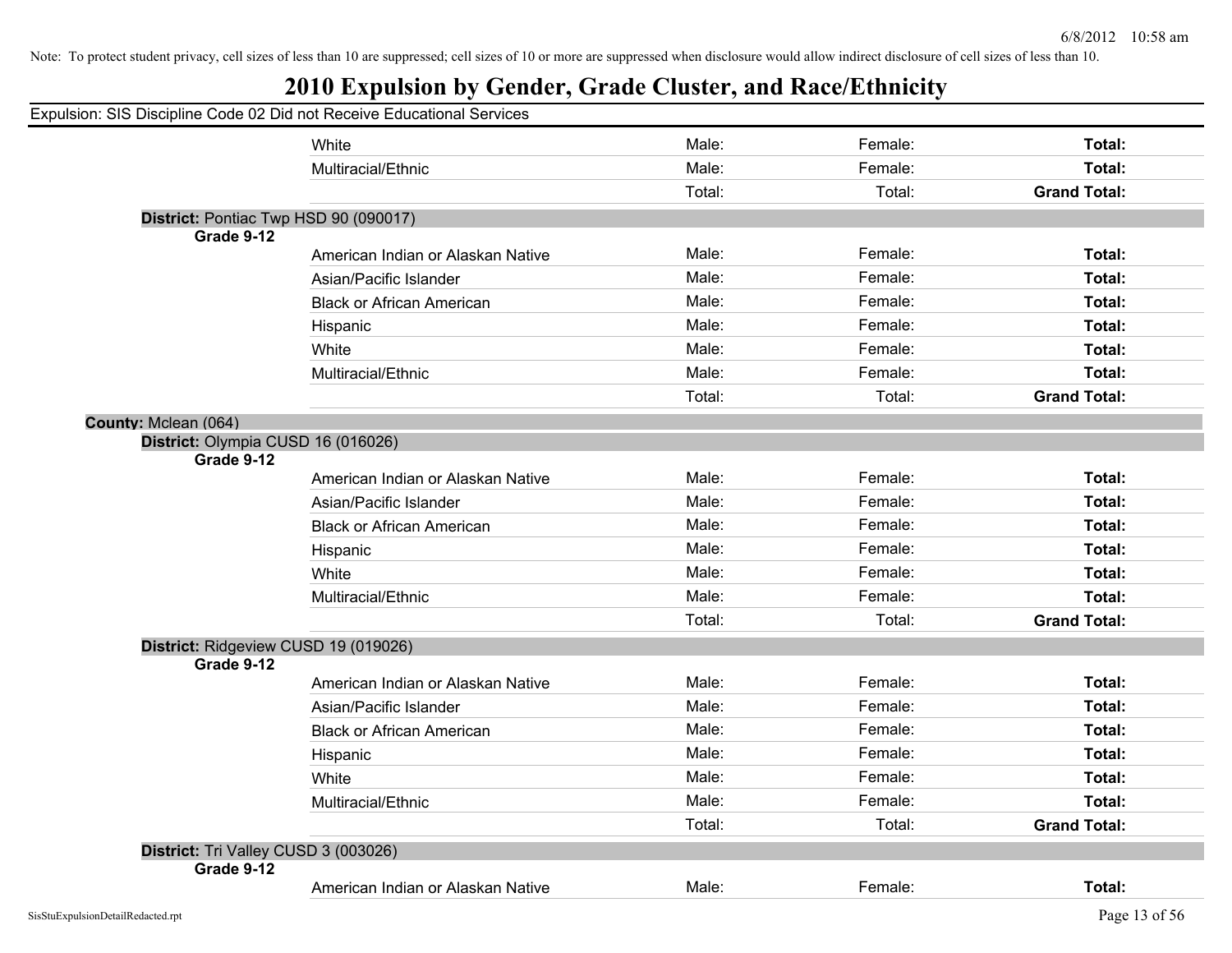## **2010 Expulsion by Gender, Grade Cluster, and Race/Ethnicity**

|                                                            | Asian/Pacific Islander            | Male:  | Female: | Total:              |
|------------------------------------------------------------|-----------------------------------|--------|---------|---------------------|
|                                                            | <b>Black or African American</b>  | Male:  | Female: | Total:              |
|                                                            | Hispanic                          | Male:  | Female: | Total:              |
|                                                            | White                             | Male:  | Female: | Total:              |
|                                                            | Multiracial/Ethnic                | Male:  | Female: | Total:              |
|                                                            |                                   | Total: | Total:  | <b>Grand Total:</b> |
|                                                            |                                   |        |         |                     |
| Region: DuPage ROE (19)                                    |                                   |        |         |                     |
| County: Dupage (022)                                       |                                   |        |         |                     |
| District: Bensenville SD 2 (002002)<br><b>Grade PreK-8</b> |                                   |        |         |                     |
|                                                            | American Indian or Alaskan Native | Male:  | Female: | Total:              |
|                                                            | Asian/Pacific Islander            | Male:  | Female: | Total:              |
|                                                            | <b>Black or African American</b>  | Male:  | Female: | Total:              |
|                                                            | Hispanic                          | Male:  | Female: | Total:              |
|                                                            | White                             | Male:  | Female: | Total:              |
|                                                            | Multiracial/Ethnic                | Male:  | Female: | Total:              |
|                                                            |                                   | Total: | Total:  | <b>Grand Total:</b> |
| District: CHSD 99 (099016)                                 |                                   |        |         |                     |
| Grade 9-12                                                 |                                   |        |         |                     |
|                                                            | American Indian or Alaskan Native | Male:  | Female: | Total:              |
|                                                            | Asian/Pacific Islander            | Male:  | Female: | Total:              |
|                                                            | <b>Black or African American</b>  | Male:  | Female: | Total:              |
|                                                            | Hispanic                          | Male:  | Female: | Total:              |
|                                                            | White                             | Male:  | Female: | Total:              |
|                                                            | Multiracial/Ethnic                | Male:  | Female: | Total:              |
|                                                            |                                   | Total: | Total:  | <b>Grand Total:</b> |
| District: CUSD 200 (200026)                                |                                   |        |         |                     |
| <b>Grade PreK-8</b>                                        |                                   |        |         |                     |
|                                                            | American Indian or Alaskan Native | Male:  | Female: | Total:              |
|                                                            | Asian/Pacific Islander            | Male:  | Female: | Total:              |
|                                                            | <b>Black or African American</b>  | Male:  | Female: | Total:              |
|                                                            | Hispanic                          | Male:  | Female: | Total:              |
|                                                            | White                             | Male:  | Female: | Total:              |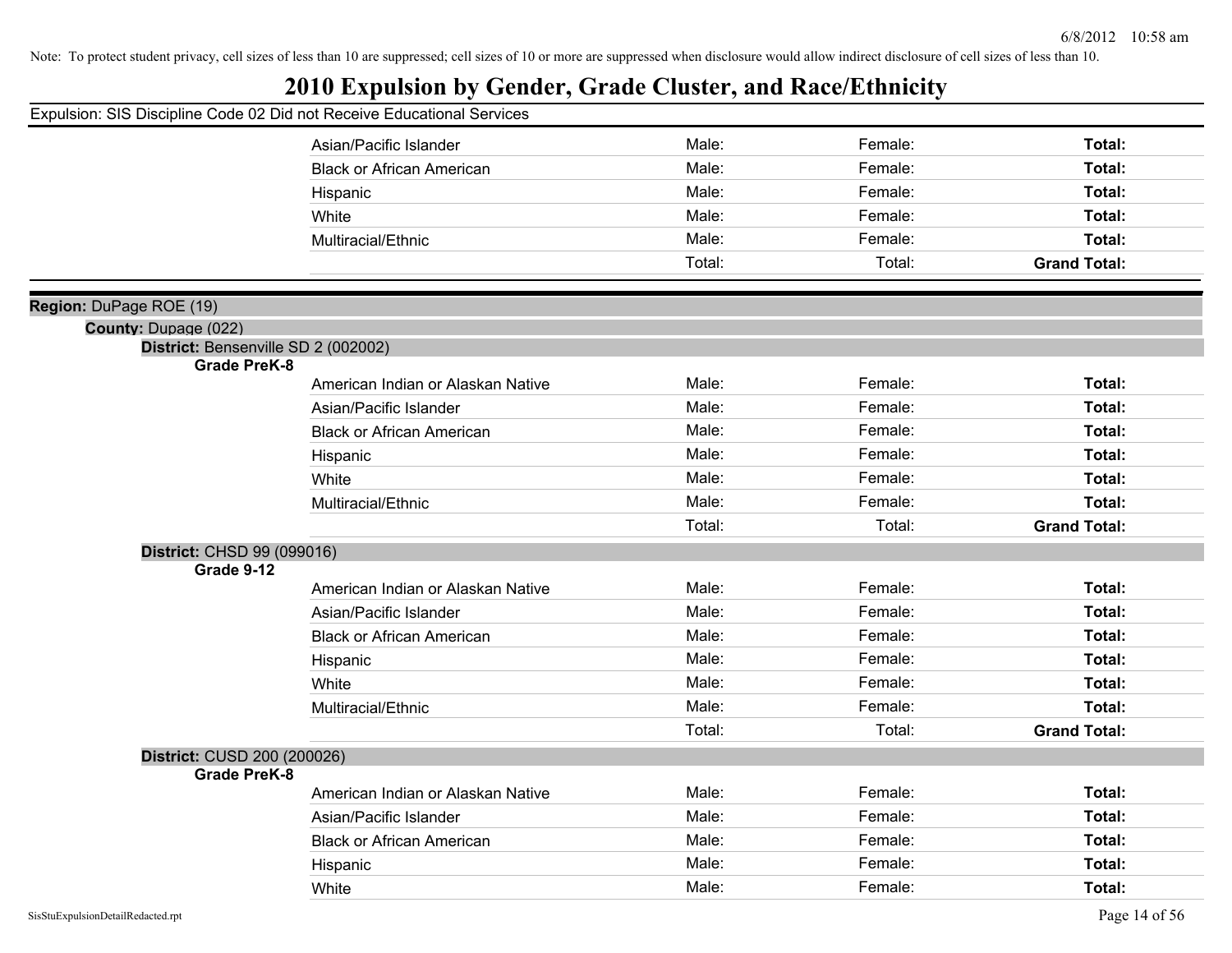|  |  |  |  | Expulsion: SIS Discipline Code 02 Did not Receive Educational Services |  |  |
|--|--|--|--|------------------------------------------------------------------------|--|--|
|  |  |  |  |                                                                        |  |  |

|                                        | Multiracial/Ethnic                     | Male:  | Female: | Total:              |
|----------------------------------------|----------------------------------------|--------|---------|---------------------|
|                                        |                                        | Total: | Total:  | <b>Grand Total:</b> |
| Grade 9-12                             |                                        |        |         |                     |
|                                        | American Indian or Alaskan Native      | Male:  | Female: | Total:              |
|                                        | Asian/Pacific Islander                 | Male:  | Female: | Total:              |
|                                        | <b>Black or African American</b>       | Male:  | Female: | Total:              |
|                                        | Hispanic                               | Male:  | Female: | Total:              |
|                                        | White                                  | Male:  | Female: | Total:              |
|                                        | Multiracial/Ethnic                     | Male:  | Female: | Total:              |
|                                        |                                        | Total: | Total:  | <b>Grand Total:</b> |
| District: Fenton CHSD 100 (100016)     |                                        |        |         |                     |
| Grade 9-12                             | American Indian or Alaskan Native      | Male:  | Female: | Total:              |
|                                        | Asian/Pacific Islander                 | Male:  | Female: | Total:              |
|                                        |                                        |        |         |                     |
|                                        | <b>Black or African American</b>       | Male:  | Female: | Total:              |
|                                        | Hispanic                               | Male:  | Female: | Total:              |
|                                        | White                                  | Male:  | Female: | Total:              |
|                                        | Multiracial/Ethnic                     | Male:  | Female: | Total:              |
|                                        |                                        | Total: | Total:  | <b>Grand Total:</b> |
| Grade 9-12                             | District: Glenbard Twp HSD 87 (087017) |        |         |                     |
|                                        | American Indian or Alaskan Native      | Male:  | Female: | Total:              |
|                                        | Asian/Pacific Islander                 | Male:  | Female: | Total:              |
|                                        | <b>Black or African American</b>       | Male:  | Female: | Total:              |
|                                        | Hispanic                               | Male:  | Female: | Total:              |
|                                        | White                                  | Male:  | Female: | Total:              |
|                                        | Multiracial/Ethnic                     | Male:  | Female: | Total:              |
|                                        |                                        | Total: | Total:  | <b>Grand Total:</b> |
| District: Hinsdale Twp HSD 86 (086017) |                                        |        |         |                     |
| Grade 9-12                             |                                        |        |         |                     |
|                                        | American Indian or Alaskan Native      | Male:  | Female: | Total:              |
|                                        | Asian/Pacific Islander                 | Male:  | Female: | Total:              |
|                                        | <b>Black or African American</b>       | Male:  | Female: | Total:              |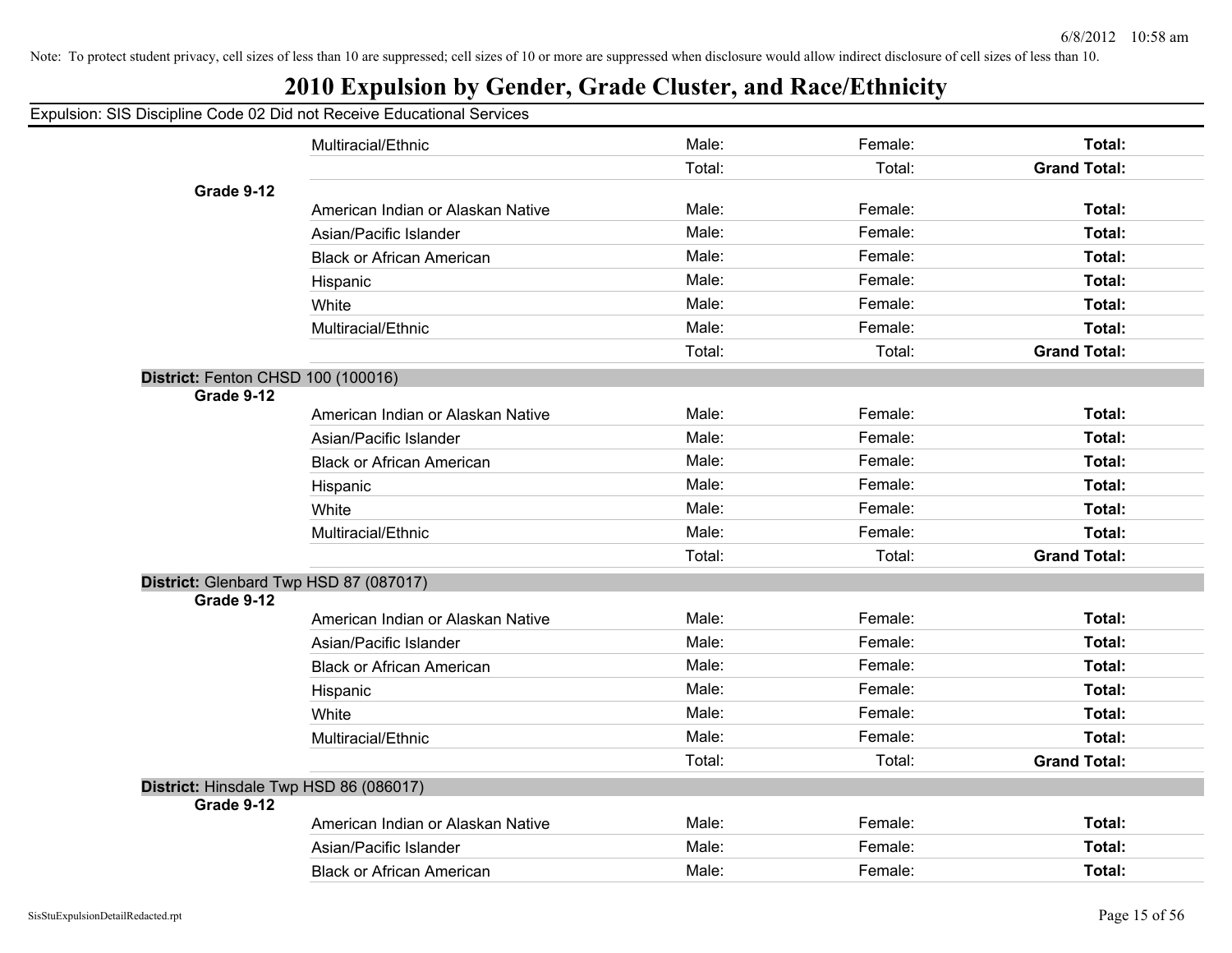| Expulsion: SIS Discipline Code 02 Did not Receive Educational Services |        |         |                     |
|------------------------------------------------------------------------|--------|---------|---------------------|
| Hispanic                                                               | Male:  | Female: | Total:              |
| White                                                                  | Male:  | Female: | Total:              |
| Multiracial/Ethnic                                                     | Male:  | Female: | Total:              |
|                                                                        | Total: | Total:  | <b>Grand Total:</b> |
| District: Indian Prairie CUSD 204 (204026)                             |        |         |                     |
| Grade 9-12<br>American Indian or Alaskan Native                        | Male:  | Female: | Total:              |
|                                                                        | Male:  | Female: | Total:              |
| Asian/Pacific Islander                                                 |        |         |                     |
| <b>Black or African American</b>                                       | Male:  | Female: | Total:              |
| Hispanic                                                               | Male:  | Female: | Total:              |
| White                                                                  | Male:  | Female: | Total:              |
| Multiracial/Ethnic                                                     | Male:  | Female: | Total:              |
|                                                                        | Total: | Total:  | <b>Grand Total:</b> |
| District: Lombard SD 44 (044002)                                       |        |         |                     |
| <b>Grade PreK-8</b><br>American Indian or Alaskan Native               | Male:  | Female: | Total:              |
| Asian/Pacific Islander                                                 | Male:  | Female: | Total:              |
| <b>Black or African American</b>                                       | Male:  | Female: | Total:              |
| Hispanic                                                               | Male:  | Female: | Total:              |
| White                                                                  | Male:  | Female: | Total:              |
| Multiracial/Ethnic                                                     | Male:  | Female: | Total:              |
|                                                                        | Total: | Total:  | <b>Grand Total:</b> |
| District: Maercker SD 60 (060002)                                      |        |         |                     |
| <b>Grade PreK-8</b>                                                    |        |         |                     |
| American Indian or Alaskan Native                                      | Male:  | Female: | Total:              |
| Asian/Pacific Islander                                                 | Male:  | Female: | Total:              |
| <b>Black or African American</b>                                       | Male:  | Female: | Total:              |
| Hispanic                                                               | Male:  | Female: | Total:              |
| White                                                                  | Male:  | Female: | Total:              |
| Multiracial/Ethnic                                                     | Male:  | Female: | <b>Total:</b>       |
|                                                                        | Total: | Total:  | <b>Grand Total:</b> |
| District: Medinah SD 11 (011002)                                       |        |         |                     |
| Grade PreK-8                                                           | Male:  |         | Total:              |
| American Indian or Alaskan Native                                      |        | Female: |                     |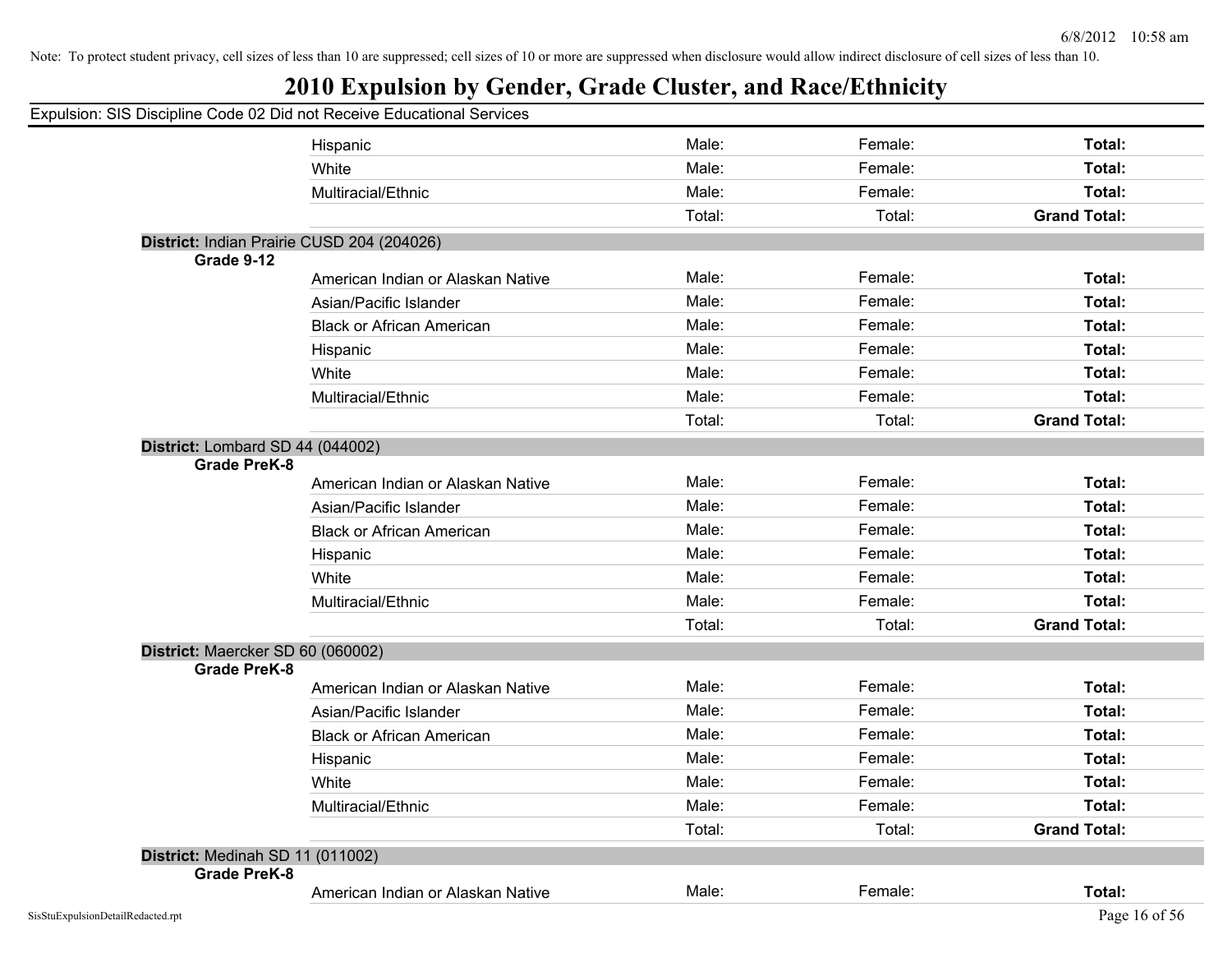## **2010 Expulsion by Gender, Grade Cluster, and Race/Ethnicity**

| paioidil. Oio Diodipilito ocae de Dia Hot Rocorro Educational |                                        |        |         |                     |
|---------------------------------------------------------------|----------------------------------------|--------|---------|---------------------|
|                                                               | Asian/Pacific Islander                 | Male:  | Female: | Total:              |
|                                                               | <b>Black or African American</b>       | Male:  | Female: | Total:              |
|                                                               | Hispanic                               | Male:  | Female: | Total:              |
|                                                               | White                                  | Male:  | Female: | Total:              |
|                                                               | Multiracial/Ethnic                     | Male:  | Female: | Total:              |
|                                                               |                                        | Total: | Total:  | <b>Grand Total:</b> |
| Grade 9-12                                                    | District: Naperville CUSD 203 (203026) |        |         |                     |
|                                                               | American Indian or Alaskan Native      | Male:  | Female: | Total:              |
|                                                               | Asian/Pacific Islander                 | Male:  | Female: | Total:              |
|                                                               | <b>Black or African American</b>       | Male:  | Female: | Total:              |
|                                                               | Hispanic                               | Male:  | Female: | Total:              |
|                                                               | White                                  | Male:  | Female: | Total:              |
|                                                               | Multiracial/Ethnic                     | Male:  | Female: | Total:              |
|                                                               |                                        | Total: | Total:  | <b>Grand Total:</b> |
|                                                               |                                        |        |         |                     |
| Region: Edwd/Gltn/Hdin/Pop/Slne/Wbh/Wn/Wh (20)                |                                        |        |         |                     |
| County: Saline (083)<br>District: Harrisburg CUSD 3 (003026)  |                                        |        |         |                     |
| Grade 9-12                                                    |                                        |        |         |                     |
|                                                               | American Indian or Alaskan Native      | Male:  | Female: | Total:              |
|                                                               | Asian/Pacific Islander                 | Male:  | Female: | Total:              |
|                                                               | <b>Black or African American</b>       | Male:  | Female: | Total:              |
|                                                               | Hispanic                               | Male:  | Female: | Total:              |
|                                                               | White                                  | Male:  | Female: | Total:              |
|                                                               | Multiracial/Ethnic                     | Male:  | Female: | Total:              |
|                                                               |                                        | Total: | Total:  | <b>Grand Total:</b> |
| County: Wabash (093)                                          |                                        |        |         |                     |
| District: Wabash CUSD 348 (348026)<br>Grade 9-12              |                                        |        |         |                     |
|                                                               |                                        |        |         |                     |
|                                                               | American Indian or Alaskan Native      | Male:  | Female: | Total:              |
|                                                               | Asian/Pacific Islander                 | Male:  | Female: | Total:              |
|                                                               | <b>Black or African American</b>       | Male:  | Female: | Total:              |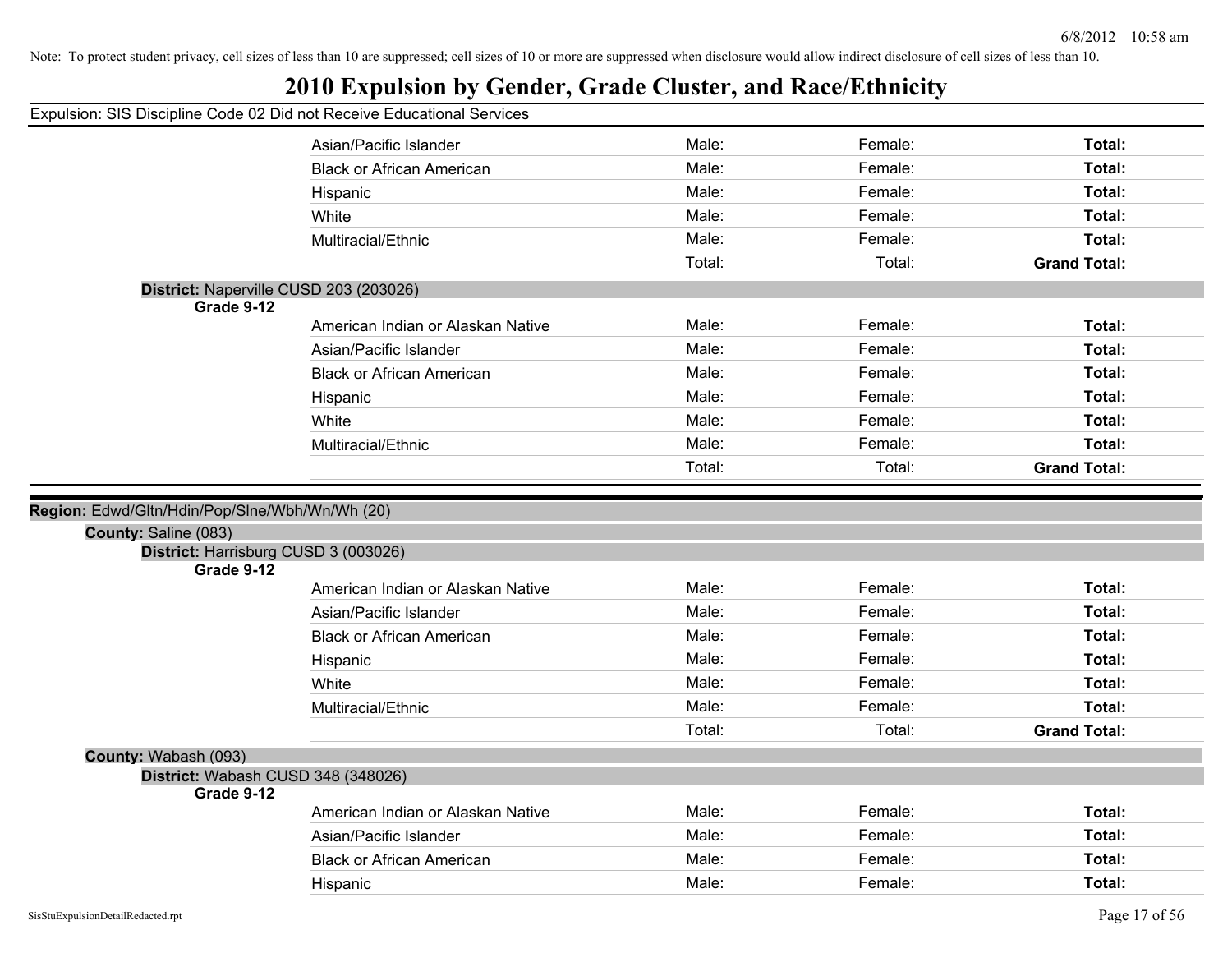|                                  | Expulsion: SIS Discipline Code 02 Did not Receive Educational Services |        |         |                     |
|----------------------------------|------------------------------------------------------------------------|--------|---------|---------------------|
|                                  | White                                                                  | Male:  | Female: | Total:              |
|                                  | Multiracial/Ethnic                                                     | Male:  | Female: | Total:              |
|                                  |                                                                        | Total: | Total:  | <b>Grand Total:</b> |
| County: Wayne (096)              |                                                                        |        |         |                     |
|                                  | District: Fairfield Comm H S Dist 225 (225016)                         |        |         |                     |
| Grade 9-12                       | American Indian or Alaskan Native                                      | Male:  | Female: | Total:              |
|                                  | Asian/Pacific Islander                                                 | Male:  | Female: | Total:              |
|                                  |                                                                        | Male:  | Female: |                     |
|                                  | <b>Black or African American</b>                                       | Male:  | Female: | Total:              |
|                                  | Hispanic                                                               |        |         | Total:              |
|                                  | White                                                                  | Male:  | Female: | Total:              |
|                                  | Multiracial/Ethnic                                                     | Male:  | Female: | Total:              |
|                                  |                                                                        | Total: | Total:  | <b>Grand Total:</b> |
| Region: Fulton/Schuyler ROE (22) |                                                                        |        |         |                     |
| County: Fulton (029)             |                                                                        |        |         |                     |
|                                  | District: Canton Union SD 66 (066025)                                  |        |         |                     |
| <b>Grade PreK-8</b>              |                                                                        |        |         |                     |
|                                  | American Indian or Alaskan Native                                      | Male:  | Female: | Total:              |
|                                  | Asian/Pacific Islander                                                 | Male:  | Female: | Total:              |
|                                  | <b>Black or African American</b>                                       | Male:  | Female: | Total:              |
|                                  | Hispanic                                                               | Male:  | Female: | Total:              |
|                                  | White                                                                  | Male:  | Female: | Total:              |
|                                  | Multiracial/Ethnic                                                     | Male:  | Female: | Total:              |
|                                  |                                                                        | Total: | Total:  | <b>Grand Total:</b> |
| <b>County: Schuyler (085)</b>    |                                                                        |        |         |                     |
|                                  | District: Schuyler-Industry CUSD 5 (005026)                            |        |         |                     |
| Grade 9-12                       |                                                                        | Male:  | Female: | Total:              |
|                                  | American Indian or Alaskan Native                                      |        |         | Total:              |
|                                  | Asian/Pacific Islander                                                 | Male:  | Female: |                     |
|                                  | <b>Black or African American</b>                                       | Male:  | Female: | Total:              |
|                                  | Hispanic                                                               | Male:  | Female: | Total:              |
|                                  | White                                                                  | Male:  | Female: | Total:              |
|                                  | Multiracial/Ethnic                                                     | Male:  | Female: | Total:              |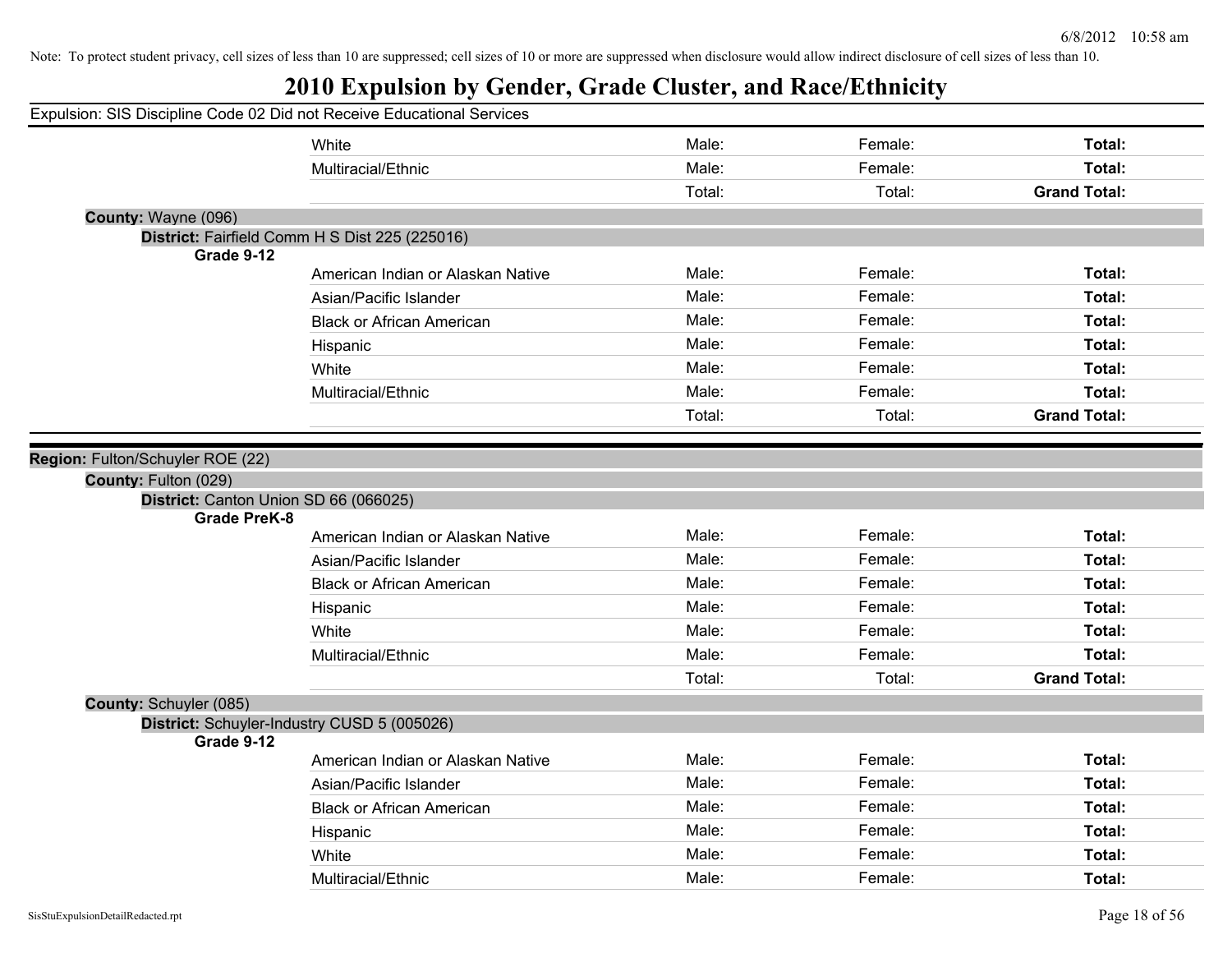## **2010 Expulsion by Gender, Grade Cluster, and Race/Ethnicity**

Expulsion: SIS Discipline Code 02 Did not Receive Educational Services

|                                      |                                   | Total: | Total:  | <b>Grand Total:</b> |
|--------------------------------------|-----------------------------------|--------|---------|---------------------|
| Region: Hamilton/Jefferson ROE (25)  |                                   |        |         |                     |
| County: Jefferson (041)              |                                   |        |         |                     |
| District: Woodlawn CHSD 205 (205016) |                                   |        |         |                     |
| Grade 9-12                           |                                   |        |         |                     |
|                                      | American Indian or Alaskan Native | Male:  | Female: | Total:              |
|                                      | Asian/Pacific Islander            | Male:  | Female: | Total:              |
|                                      | <b>Black or African American</b>  | Male:  | Female: | Total:              |
|                                      | Hispanic                          | Male:  | Female: | Total:              |
|                                      | White                             | Male:  | Female: | Total:              |
|                                      | Multiracial/Ethnic                | Male:  | Female: | Total:              |
|                                      |                                   | Total: | Total:  | <b>Grand Total:</b> |
| Region: Hancock/McDonough ROE (26)   |                                   |        |         |                     |
| County: Hancock (034)                |                                   |        |         |                     |
| District: Hamilton CCSD 328 (328024) |                                   |        |         |                     |
| <b>Grade PreK-8</b>                  |                                   |        |         |                     |
|                                      | American Indian or Alaskan Native | Male:  | Female: | Total:              |
|                                      | Asian/Pacific Islander            | Male:  | Female: | Total:              |
|                                      | <b>Black or African American</b>  | Male:  | Female: | Total:              |
|                                      | Hispanic                          | Male:  | Female: | Total:              |
|                                      | White                             | Male:  | Female: | Total:              |
|                                      | Multiracial/Ethnic                | Male:  | Female: | Total:              |
|                                      |                                   | Total: | Total:  | <b>Grand Total:</b> |
| Grade 9-12                           |                                   |        |         |                     |
|                                      | American Indian or Alaskan Native | Male:  | Female: | Total:              |
|                                      | Asian/Pacific Islander            | Male:  | Female: | Total:              |
|                                      | <b>Black or African American</b>  | Male:  | Female: | Total:              |
|                                      | Hispanic                          | Male:  | Female: | Total:              |
|                                      | White                             | Male:  | Female: | Total:<br>16        |
|                                      | Multiracial/Ethnic                | Male:  | Female: | Total:              |
|                                      |                                   | Total: | Total:  | <b>Grand Total:</b> |

**District:** Nauvoo-Colusa CUSD 325 (325026)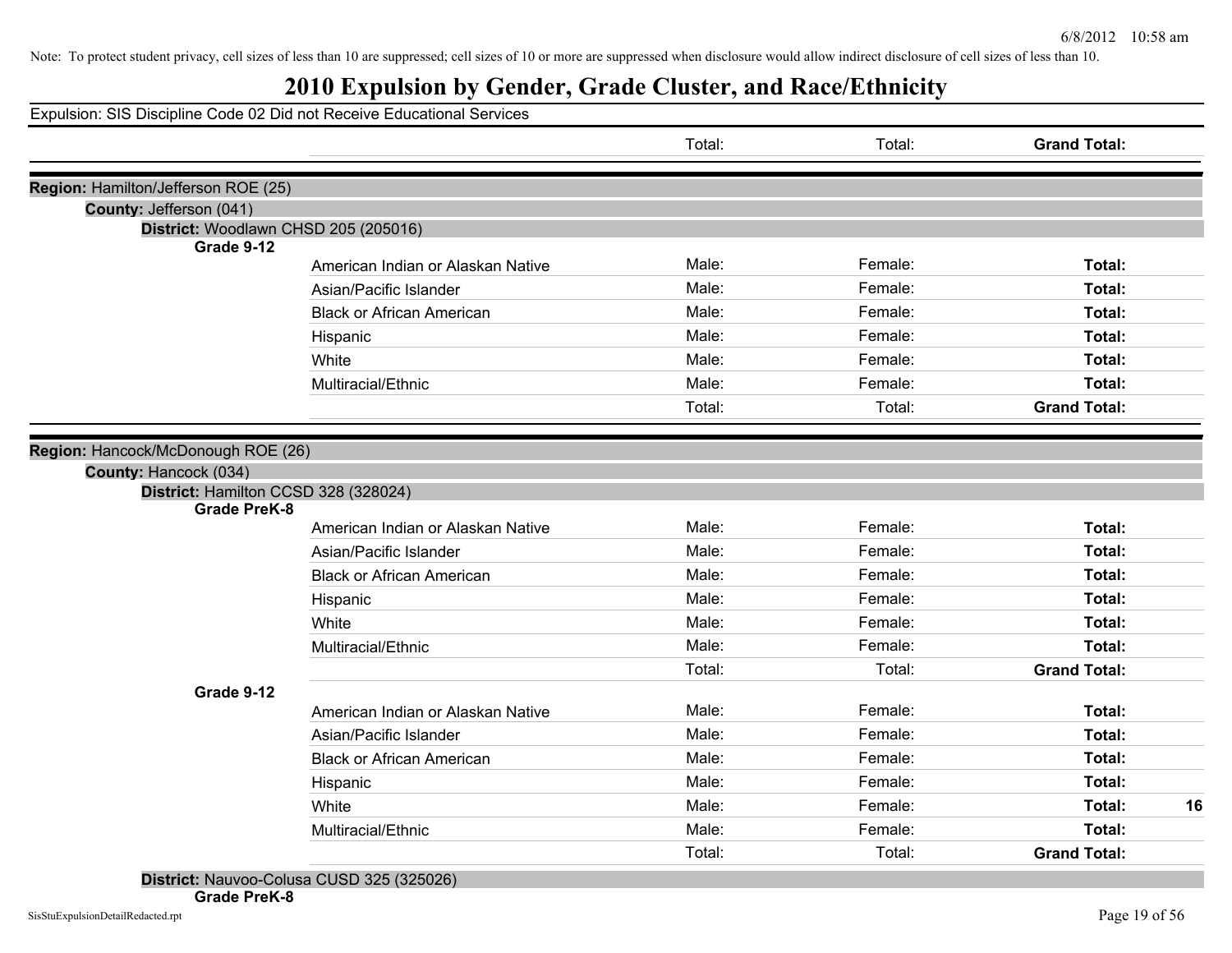|                                          | Expulsion: SIS Discipline Code 02 Did not Receive Educational Services |        |         |                     |
|------------------------------------------|------------------------------------------------------------------------|--------|---------|---------------------|
|                                          | American Indian or Alaskan Native                                      | Male:  | Female: | Total:              |
|                                          | Asian/Pacific Islander                                                 | Male:  | Female: | Total:              |
|                                          | <b>Black or African American</b>                                       | Male:  | Female: | Total:              |
|                                          | Hispanic                                                               | Male:  | Female: | Total:              |
|                                          | White                                                                  | Male:  | Female: | Total:              |
|                                          | Multiracial/Ethnic                                                     | Male:  | Female: | Total:              |
|                                          |                                                                        | Total: | Total:  | <b>Grand Total:</b> |
|                                          |                                                                        |        |         |                     |
| Region: Henderson/Mercer/Warren ROE (27) |                                                                        |        |         |                     |
| County: Henderson (036)                  | District: West Central CUSD 235 (235026)                               |        |         |                     |
| Grade 9-12                               |                                                                        |        |         |                     |
|                                          | American Indian or Alaskan Native                                      | Male:  | Female: | Total:              |
|                                          | Asian/Pacific Islander                                                 | Male:  | Female: | Total:              |
|                                          | <b>Black or African American</b>                                       | Male:  | Female: | Total:              |
|                                          | Hispanic                                                               | Male:  | Female: | Total:              |
|                                          | White                                                                  | Male:  | Female: | Total:              |
|                                          | Multiracial/Ethnic                                                     | Male:  | Female: | Total:              |
|                                          |                                                                        | Total: | Total:  | <b>Grand Total:</b> |
|                                          |                                                                        |        |         |                     |
| Region: Iroquois/Kankakee ROE (32)       |                                                                        |        |         |                     |
| <b>County: Iroquois (038)</b>            | District: Iroquois County CUSD 9 (009026)                              |        |         |                     |
| Grade 9-12                               |                                                                        |        |         |                     |
|                                          | American Indian or Alaskan Native                                      | Male:  | Female: | Total:              |
|                                          | Asian/Pacific Islander                                                 | Male:  | Female: | Total:              |
|                                          | <b>Black or African American</b>                                       | Male:  | Female: | Total:              |
|                                          | Hispanic                                                               | Male:  | Female: | Total:              |
|                                          | White                                                                  | Male:  | Female: | Total:              |
|                                          | Multiracial/Ethnic                                                     | Male:  | Female: | Total:              |
|                                          |                                                                        | Total: | Total:  | <b>Grand Total:</b> |
|                                          | District: Iroquois West CUSD 10 (010026)                               |        |         |                     |
| Grade 9-12                               |                                                                        |        |         |                     |
|                                          | American Indian or Alaskan Native                                      | Male:  | Female: | Total:              |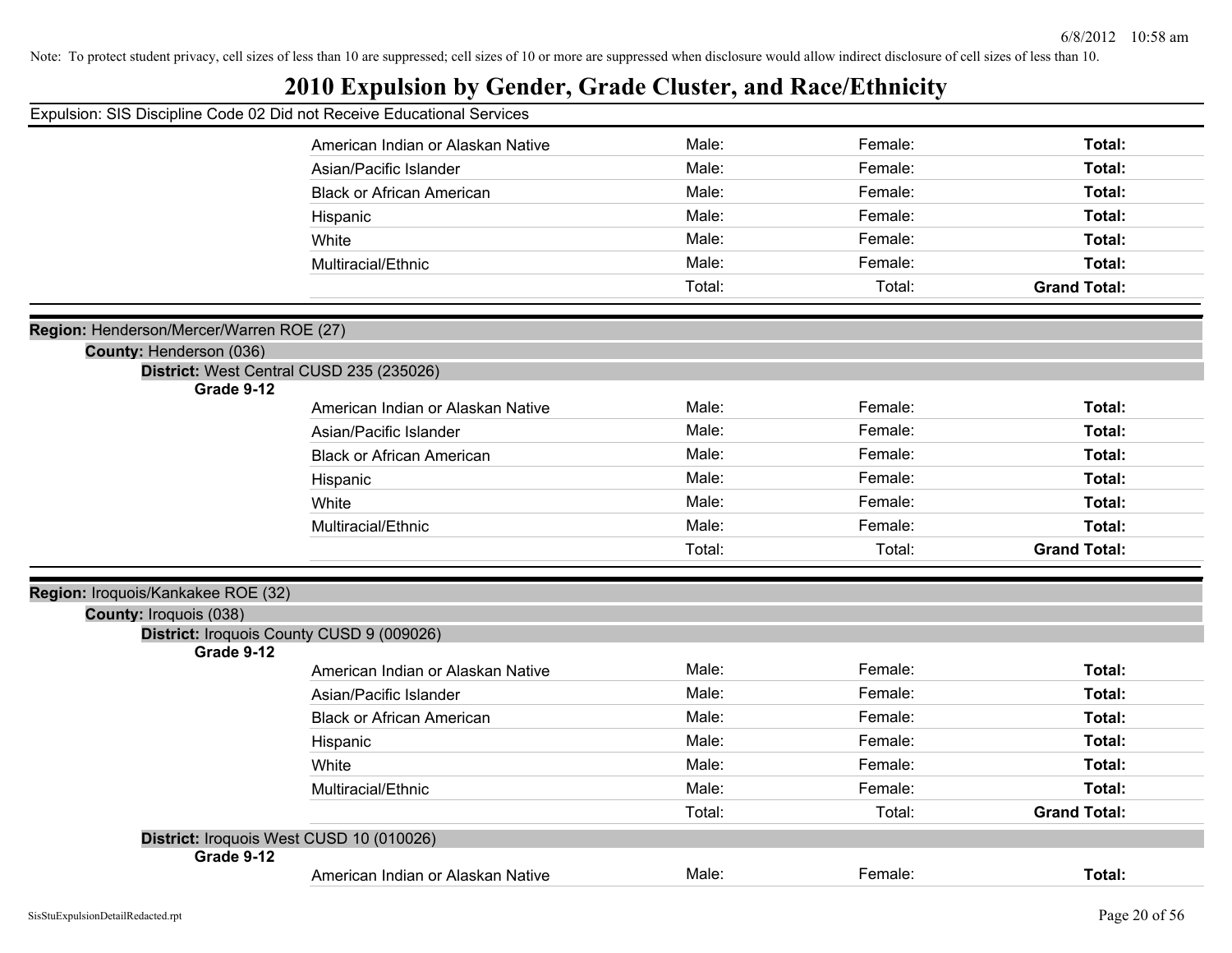## **2010 Expulsion by Gender, Grade Cluster, and Race/Ethnicity**

|                                      | Asian/Pacific Islander            | Male:  | Female: | Total:              |    |
|--------------------------------------|-----------------------------------|--------|---------|---------------------|----|
|                                      | <b>Black or African American</b>  | Male:  | Female: | Total:              |    |
|                                      | Hispanic                          | Male:  | Female: | Total:              |    |
|                                      | White                             | Male:  | Female: | Total:              |    |
|                                      | Multiracial/Ethnic                | Male:  | Female: | Total:              |    |
|                                      |                                   | Total: | Total:  | <b>Grand Total:</b> |    |
| County: Kankakee (046)               |                                   |        |         |                     |    |
| District: Bourbonnais SD 53 (053002) |                                   |        |         |                     |    |
| <b>Grade PreK-8</b>                  |                                   |        |         |                     |    |
|                                      | American Indian or Alaskan Native | Male:  | Female: | Total:              |    |
|                                      | Asian/Pacific Islander            | Male:  | Female: | Total:              |    |
|                                      | <b>Black or African American</b>  | Male:  | Female: | Total:              |    |
|                                      | Hispanic                          | Male:  | Female: | Total:              |    |
|                                      | White                             | Male:  | Female: | Total:              |    |
|                                      | Multiracial/Ethnic                | Male:  | Female: | Total:              |    |
|                                      |                                   | Total: | Total:  | <b>Grand Total:</b> |    |
| District: Kankakee SD 111 (111025)   |                                   |        |         |                     |    |
| <b>Grade PreK-8</b>                  | American Indian or Alaskan Native | Male:  | Female: | Total:              |    |
|                                      | Asian/Pacific Islander            | Male:  | Female: | Total:              |    |
|                                      | <b>Black or African American</b>  | Male:  | Female: | Total:              |    |
|                                      | Hispanic                          | Male:  | Female: | Total:              |    |
|                                      | White                             | Male:  | Female: | Total:              |    |
|                                      | Multiracial/Ethnic                | Male:  | Female: | Total:              |    |
|                                      |                                   | Total: | Total:  | <b>Grand Total:</b> | 18 |
| Grade 9-12                           |                                   |        |         |                     |    |
|                                      | American Indian or Alaskan Native | Male:  | Female: | Total:              |    |
|                                      | Asian/Pacific Islander            | Male:  | Female: | Total:              |    |
|                                      | <b>Black or African American</b>  | Male:  | Female: | Total:              |    |
|                                      | Hispanic                          | Male:  | Female: | Total:              |    |
|                                      | White                             | Male:  | Female: | Total:              |    |
|                                      | Multiracial/Ethnic                | Male:  | Female: | Total:              |    |
|                                      |                                   | Total: | Total:  | <b>Grand Total:</b> |    |
|                                      |                                   |        |         |                     |    |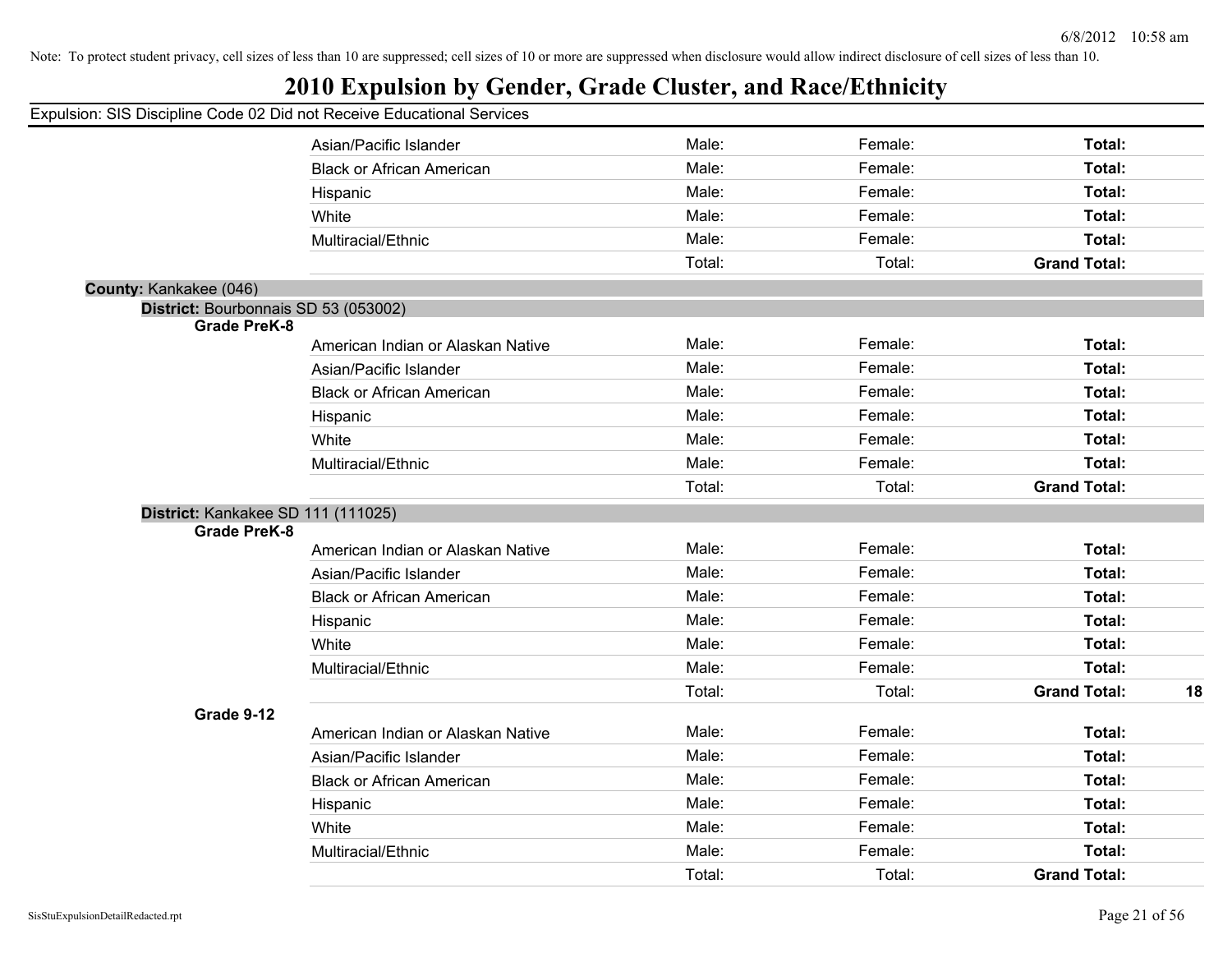## **2010 Expulsion by Gender, Grade Cluster, and Race/Ethnicity**

| District: Manteno CUSD 5 (005026)<br>Grade 9-12 |                                   |        |         |                     |
|-------------------------------------------------|-----------------------------------|--------|---------|---------------------|
|                                                 | American Indian or Alaskan Native | Male:  | Female: | Total:              |
|                                                 | Asian/Pacific Islander            | Male:  | Female: | Total:              |
|                                                 | <b>Black or African American</b>  | Male:  | Female: | Total:              |
|                                                 | Hispanic                          | Male:  | Female: | Total:              |
|                                                 | White                             | Male:  | Female: | Total:              |
|                                                 | Multiracial/Ethnic                | Male:  | Female: | Total:              |
|                                                 |                                   | Total: | Total:  | <b>Grand Total:</b> |
| District: Pembroke CCSD 259 (259004)            |                                   |        |         |                     |
| <b>Grade PreK-8</b>                             |                                   |        |         |                     |
|                                                 | American Indian or Alaskan Native | Male:  | Female: | Total:              |
|                                                 | Asian/Pacific Islander            | Male:  | Female: | Total:              |
|                                                 | <b>Black or African American</b>  | Male:  | Female: | Total:              |
|                                                 | Hispanic                          | Male:  | Female: | Total:              |
|                                                 | White                             | Male:  | Female: | Total:              |
|                                                 | Multiracial/Ethnic                | Male:  | Female: | Total:              |
|                                                 |                                   | Total: | Total:  | <b>Grand Total:</b> |
| District: St Anne CHSD 302 (302016)             |                                   |        |         |                     |
| Grade 9-12                                      | American Indian or Alaskan Native | Male:  | Female: | Total:              |
|                                                 | Asian/Pacific Islander            | Male:  | Female: | Total:              |
|                                                 | <b>Black or African American</b>  | Male:  | Female: | Total:              |
|                                                 |                                   | Male:  | Female: | Total:              |
|                                                 | Hispanic                          | Male:  | Female: | Total:              |
|                                                 | White<br>Multiracial/Ethnic       | Male:  | Female: | Total:              |
|                                                 |                                   | Total: | Total:  | <b>Grand Total:</b> |
|                                                 |                                   |        |         |                     |
| Region: Kane ROE (31)                           |                                   |        |         |                     |
| County: Kane (045)                              |                                   |        |         |                     |
| District: Aurora West USD 129 (129022)          |                                   |        |         |                     |
| <b>Grade PreK-8</b>                             |                                   |        |         |                     |
|                                                 | American Indian or Alaskan Native | Male:  | Female: | Total:              |
|                                                 | Asian/Pacific Islander            | Male:  | Female: | Total:              |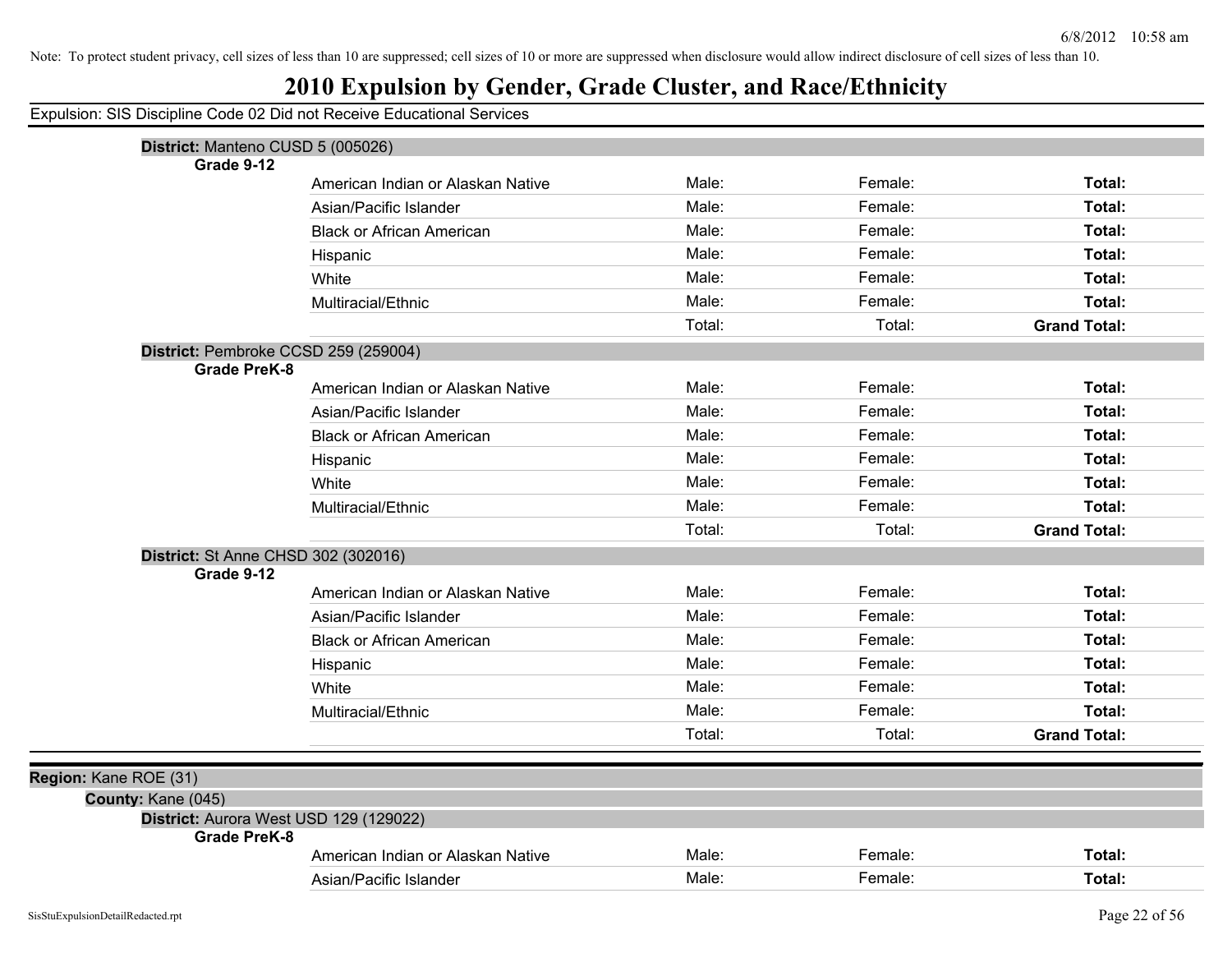## **2010 Expulsion by Gender, Grade Cluster, and Race/Ethnicity**

### Expulsion: SIS Discipline Code 02 Did not Receive Educational Services

|                                                  | <b>Black or African American</b>  | Male:  | Female: | Total:              |
|--------------------------------------------------|-----------------------------------|--------|---------|---------------------|
|                                                  | Hispanic                          | Male:  | Female: | Total:              |
|                                                  | White                             | Male:  | Female: | Total:              |
|                                                  | Multiracial/Ethnic                | Male:  | Female: | Total:              |
|                                                  |                                   | Total: | Total:  | <b>Grand Total:</b> |
| Grade 9-12                                       |                                   |        |         |                     |
|                                                  | American Indian or Alaskan Native | Male:  | Female: | Total:              |
|                                                  | Asian/Pacific Islander            | Male:  | Female: | Total:              |
|                                                  | <b>Black or African American</b>  | Male:  | Female: | Total:              |
|                                                  | Hispanic                          | Male:  | Female: | Total:              |
|                                                  | White                             | Male:  | Female: | Total:              |
|                                                  | Multiracial/Ethnic                | Male:  | Female: | Total:              |
|                                                  |                                   | Total: | Total:  | <b>Grand Total:</b> |
| District: Batavia USD 101 (101022)<br>Grade 9-12 |                                   |        |         |                     |
|                                                  | American Indian or Alaskan Native | Male:  | Female: | Total:              |
|                                                  | Asian/Pacific Islander            | Male:  | Female: | Total:              |
|                                                  | <b>Black or African American</b>  | Male:  | Female: | Total:              |
|                                                  | Hispanic                          | Male:  | Female: | Total:              |
|                                                  | White                             | Male:  | Female: | Total:              |
|                                                  | Multiracial/Ethnic                | Male:  | Female: | Total:              |
|                                                  |                                   | Total: | Total:  | <b>Grand Total:</b> |
| District: Central CUSD 301 (301026)              |                                   |        |         |                     |
| <b>Grade PreK-8</b>                              | American Indian or Alaskan Native | Male:  | Female: | Total:              |
|                                                  | Asian/Pacific Islander            | Male:  | Female: | Total:              |
|                                                  | <b>Black or African American</b>  | Male:  | Female: | Total:              |
|                                                  | Hispanic                          | Male:  | Female: | Total:              |
|                                                  | White                             | Male:  | Female: | Total:              |
|                                                  | Multiracial/Ethnic                | Male:  | Female: | Total:              |
|                                                  |                                   |        |         |                     |

**Grade 9-12**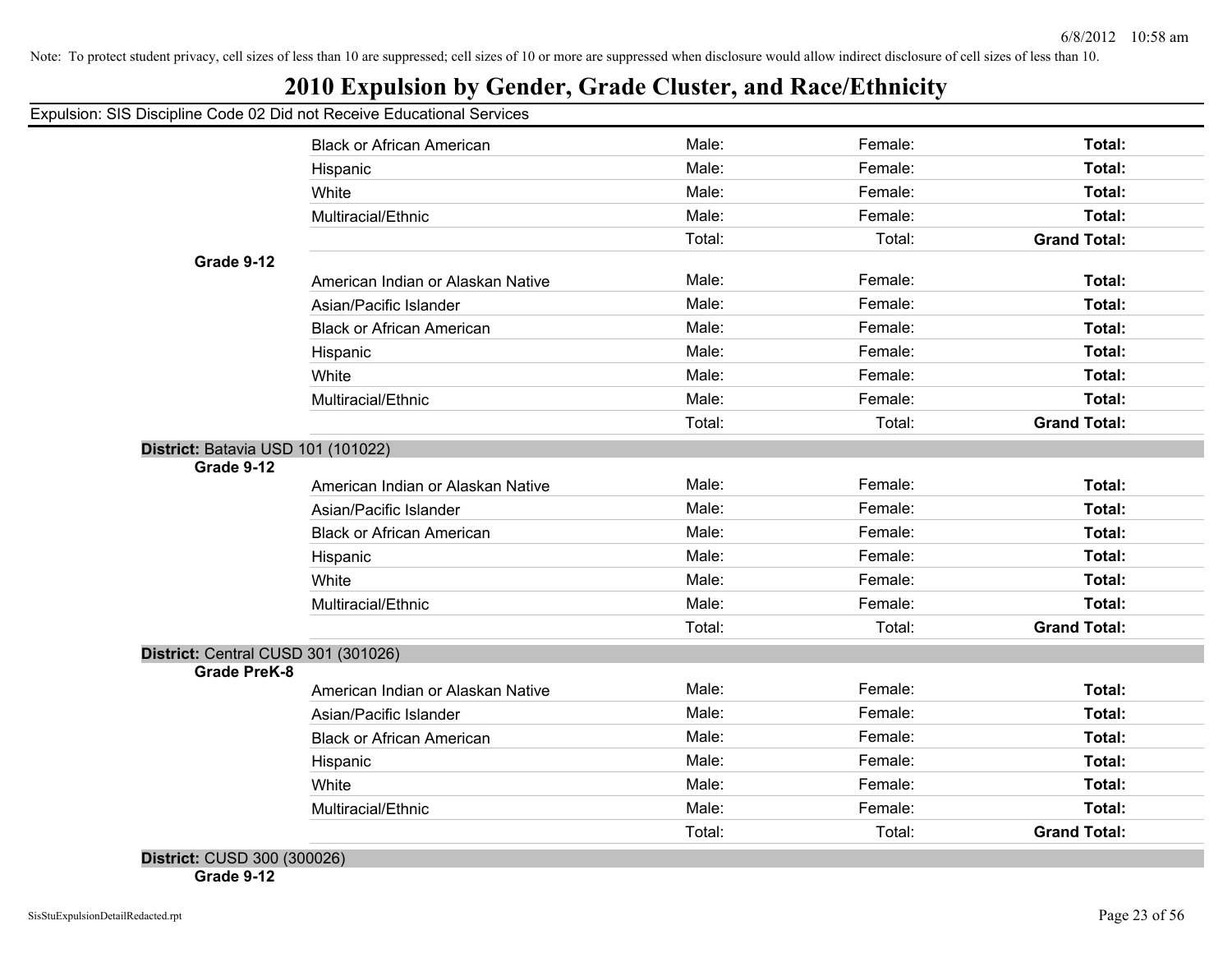## **2010 Expulsion by Gender, Grade Cluster, and Race/Ethnicity**

|                            | American Indian or Alaskan Native    | Male:  | Female: | Total:              |
|----------------------------|--------------------------------------|--------|---------|---------------------|
|                            | Asian/Pacific Islander               | Male:  | Female: | Total:              |
|                            | <b>Black or African American</b>     | Male:  | Female: | Total:              |
|                            | Hispanic                             | Male:  | Female: | Total:              |
|                            | White                                | Male:  | Female: | Total:              |
|                            | Multiracial/Ethnic                   | Male:  | Female: | Total:              |
|                            |                                      | Total: | Total:  | <b>Grand Total:</b> |
|                            | District: Geneva CUSD 304 (304026)   |        |         |                     |
| Grade 9-12                 |                                      |        |         |                     |
|                            | American Indian or Alaskan Native    | Male:  | Female: | Total:              |
|                            | Asian/Pacific Islander               | Male:  | Female: | Total:              |
|                            | <b>Black or African American</b>     | Male:  | Female: | Total:              |
|                            | Hispanic                             | Male:  | Female: | Total:              |
|                            | White                                | Male:  | Female: | Total:              |
|                            | Multiracial/Ethnic                   | Male:  | Female: | Total:              |
|                            |                                      | Total: | Total:  | <b>Grand Total:</b> |
|                            | District: Kaneland CUSD 302 (302026) |        |         |                     |
| Grade 9-12                 |                                      |        |         |                     |
|                            | American Indian or Alaskan Native    | Male:  | Female: | Total:              |
|                            | Asian/Pacific Islander               | Male:  | Female: | Total:              |
|                            | <b>Black or African American</b>     | Male:  | Female: | Total:              |
|                            | Hispanic                             | Male:  | Female: | Total:              |
|                            | White                                | Male:  | Female: | Total:              |
|                            | Multiracial/Ethnic                   | Male:  | Female: | Total:              |
|                            |                                      | Total: | Total:  | <b>Grand Total:</b> |
| District: SD U-46 (046022) |                                      |        |         |                     |
| <b>Grade PreK-8</b>        |                                      |        |         |                     |
|                            | American Indian or Alaskan Native    | Male:  | Female: | Total:              |
|                            | Asian/Pacific Islander               | Male:  | Female: | Total:              |
|                            | <b>Black or African American</b>     | Male:  | Female: | Total:              |
|                            | Hispanic                             | Male:  | Female: | Total:              |
|                            | White                                | Male:  | Female: | Total:              |
|                            | Multiracial/Ethnic                   | Male:  | Female: | Total:              |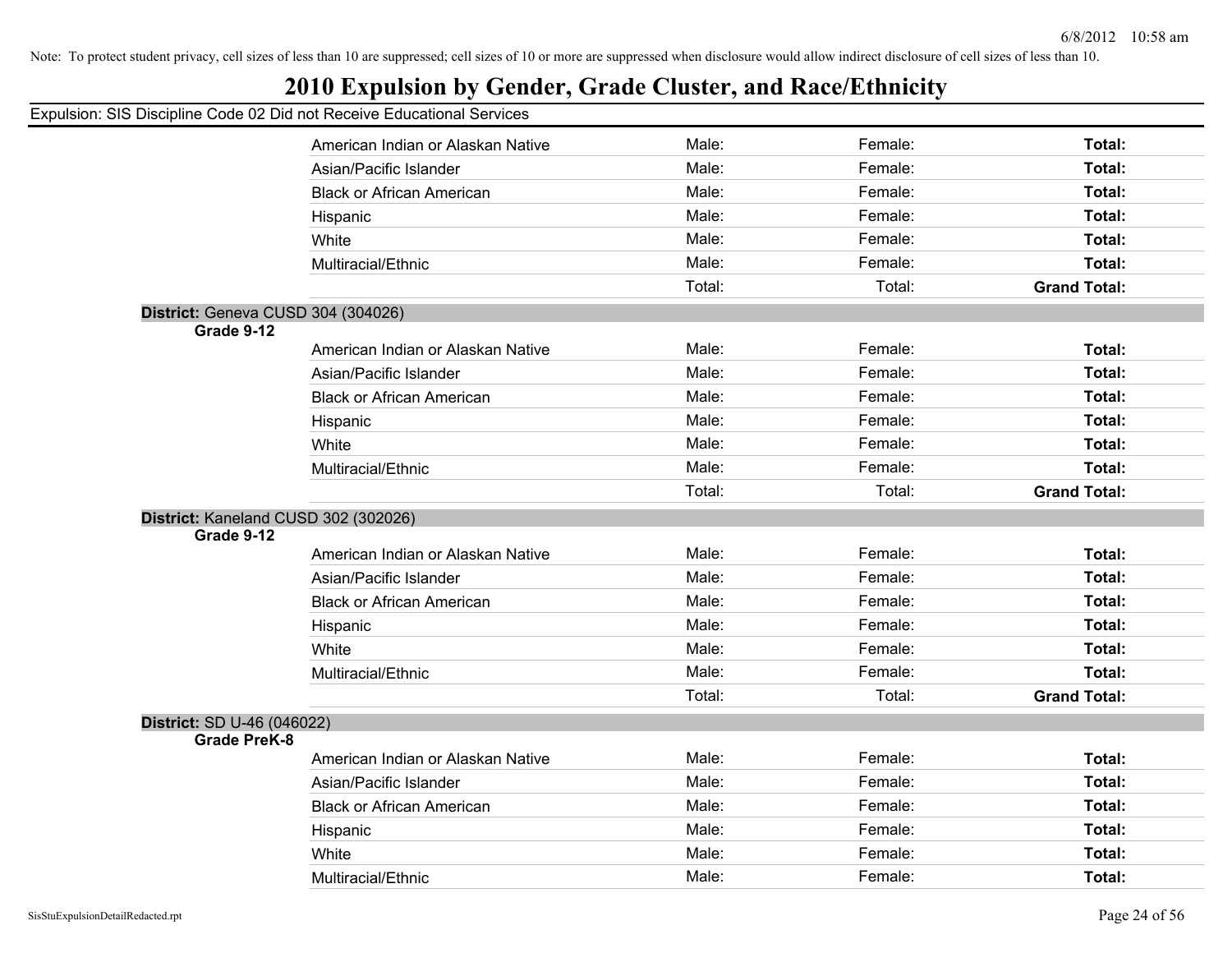## **2010 Expulsion by Gender, Grade Cluster, and Race/Ethnicity**

|                                                             |                                   | Total: | Total:  | <b>Grand Total:</b> |    |
|-------------------------------------------------------------|-----------------------------------|--------|---------|---------------------|----|
| Grade 9-12                                                  |                                   |        |         |                     |    |
|                                                             | American Indian or Alaskan Native | Male:  | Female: | Total:              |    |
|                                                             | Asian/Pacific Islander            | Male:  | Female: | Total:              |    |
|                                                             | <b>Black or African American</b>  | Male:  | Female: | Total:              |    |
|                                                             | Hispanic                          | Male:  | Female: | Total:              |    |
|                                                             | White                             | Male:  | Female: | Total:              |    |
|                                                             | Multiracial/Ethnic                | Male:  | Female: | Total:              |    |
|                                                             |                                   | Total: | Total:  | <b>Grand Total:</b> | 17 |
| District: St Charles CUSD 303 (303026)<br>Grade 9-12        |                                   |        |         |                     |    |
|                                                             | American Indian or Alaskan Native | Male:  | Female: | Total:              |    |
|                                                             | Asian/Pacific Islander            | Male:  | Female: | Total:              |    |
|                                                             | <b>Black or African American</b>  | Male:  | Female: | Total:              |    |
|                                                             | Hispanic                          | Male:  | Female: | Total:              |    |
|                                                             | White                             | Male:  | Female: | Total:              |    |
|                                                             | Multiracial/Ethnic                | Male:  | Female: | Total:              |    |
|                                                             |                                   | Total: | Total:  | <b>Grand Total:</b> |    |
| Region: Knox ROE (33)                                       |                                   |        |         |                     |    |
| County: Knox (048)                                          |                                   |        |         |                     |    |
| District: Abingdon CUSD 217 (217026)<br><b>Grade PreK-8</b> |                                   |        |         |                     |    |
|                                                             | American Indian or Alaskan Native | Male:  | Female: | Total:              |    |
|                                                             | Asian/Pacific Islander            | Male:  | Female: | Total:              |    |
|                                                             | <b>Black or African American</b>  | Male:  | Female: | Total:              |    |
|                                                             | Hispanic                          | Male:  | Female: | Total:              |    |
|                                                             | White                             | Male:  | Female: | Total:              |    |
|                                                             | Multiracial/Ethnic                | Male:  | Female: | Total:              |    |
|                                                             |                                   | Total: | Total:  | <b>Grand Total:</b> |    |
| District: Galesburg CUSD 205 (205026)                       |                                   |        |         |                     |    |
| <b>Grade PreK-8</b>                                         |                                   |        |         |                     |    |
|                                                             | American Indian or Alaskan Native | Male:  | Female: | Total:              |    |
|                                                             | Asian/Pacific Islander            | Male:  | Female: | Total:              |    |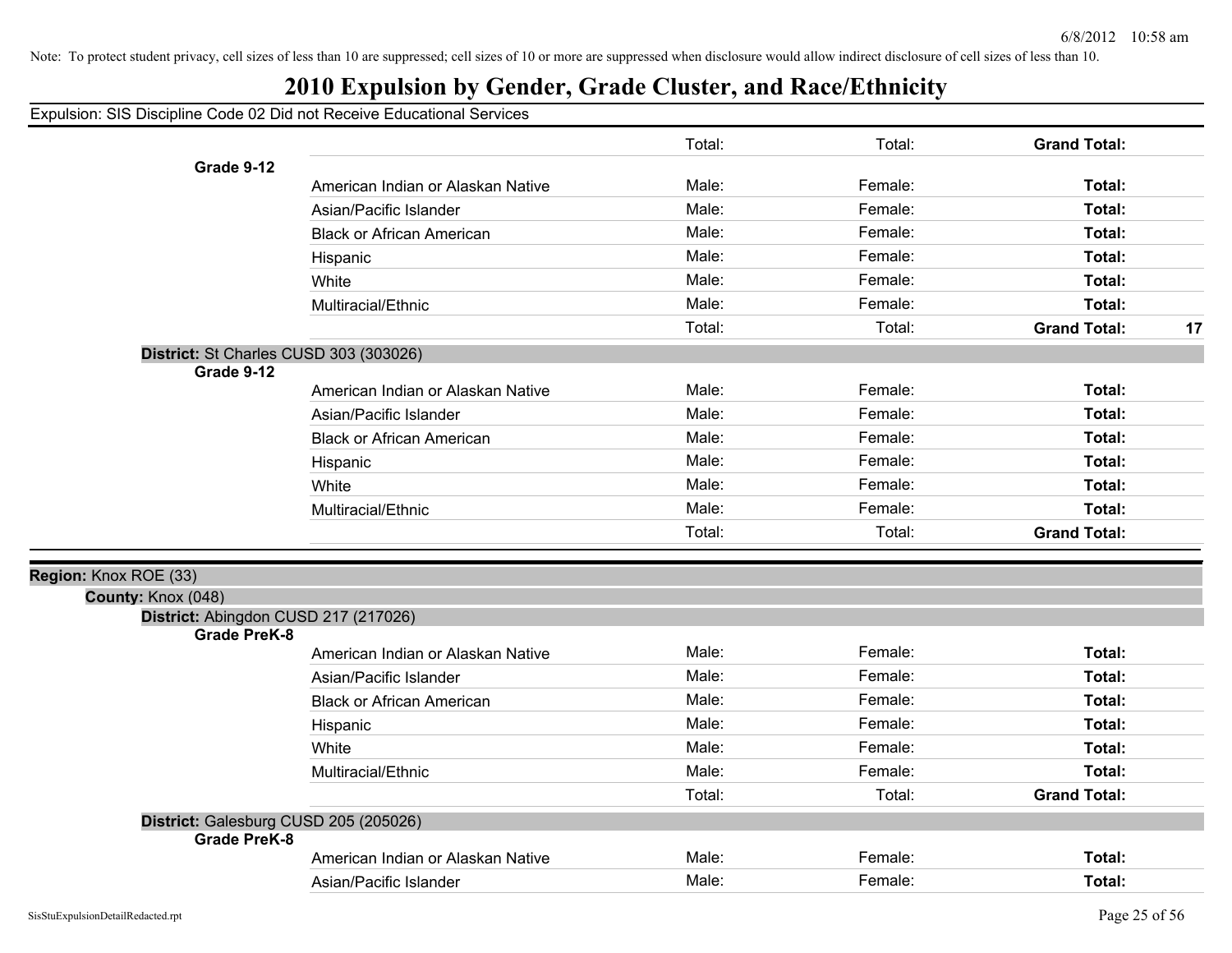## **2010 Expulsion by Gender, Grade Cluster, and Race/Ethnicity**

|                                                     | <b>Black or African American</b>             | Male:  | Female: | Total:                    |
|-----------------------------------------------------|----------------------------------------------|--------|---------|---------------------------|
|                                                     | Hispanic                                     | Male:  | Female: | Total:                    |
|                                                     | White<br>Multiracial/Ethnic                  |        | Female: | Total:                    |
|                                                     |                                              |        | Female: | Total:                    |
|                                                     |                                              | Total: | Total:  | <b>Grand Total:</b><br>10 |
| Grade 9-12                                          |                                              |        |         |                           |
|                                                     | American Indian or Alaskan Native            | Male:  | Female: | Total:                    |
|                                                     | Asian/Pacific Islander                       | Male:  | Female: | Total:                    |
|                                                     | <b>Black or African American</b>             | Male:  | Female: | Total:                    |
|                                                     | Hispanic                                     | Male:  | Female: | Total:                    |
|                                                     | White                                        | Male:  | Female: | Total:                    |
|                                                     | Multiracial/Ethnic                           | Male:  | Female: | Total:                    |
|                                                     |                                              | Total: | Total:  | <b>Grand Total:</b>       |
|                                                     |                                              |        |         |                           |
| Region: La Salle ROE (35)                           |                                              |        |         |                           |
| County: Lasalle (050)                               |                                              |        |         |                           |
| Grade 9-12                                          | District: La Salle-Peru Twp HSD 120 (120017) |        |         |                           |
|                                                     | American Indian or Alaskan Native            | Male:  | Female: | Total:                    |
|                                                     | Asian/Pacific Islander                       | Male:  | Female: | Total:                    |
|                                                     | <b>Black or African American</b>             | Male:  | Female: | Total:                    |
|                                                     | Hispanic                                     | Male:  | Female: | Total:                    |
|                                                     | White                                        | Male:  | Female: | Total:                    |
|                                                     | Multiracial/Ethnic                           | Male:  | Female: | Total:                    |
|                                                     |                                              | Total: | Total:  | <b>Grand Total:</b>       |
| District: Ottawa Twp HSD 140 (140017)<br>Grade 9-12 |                                              |        |         |                           |
|                                                     | American Indian or Alaskan Native            | Male:  | Female: | Total:                    |
|                                                     | Asian/Pacific Islander                       | Male:  | Female: | Total:                    |
|                                                     | <b>Black or African American</b>             | Male:  | Female: | Total:                    |
|                                                     | Hispanic                                     | Male:  | Female: | Total:                    |
|                                                     | White                                        | Male:  | Female: | Total:                    |
|                                                     | Multiracial/Ethnic                           | Male:  | Female: | Total:                    |
|                                                     |                                              | Total: | Total:  | <b>Grand Total:</b>       |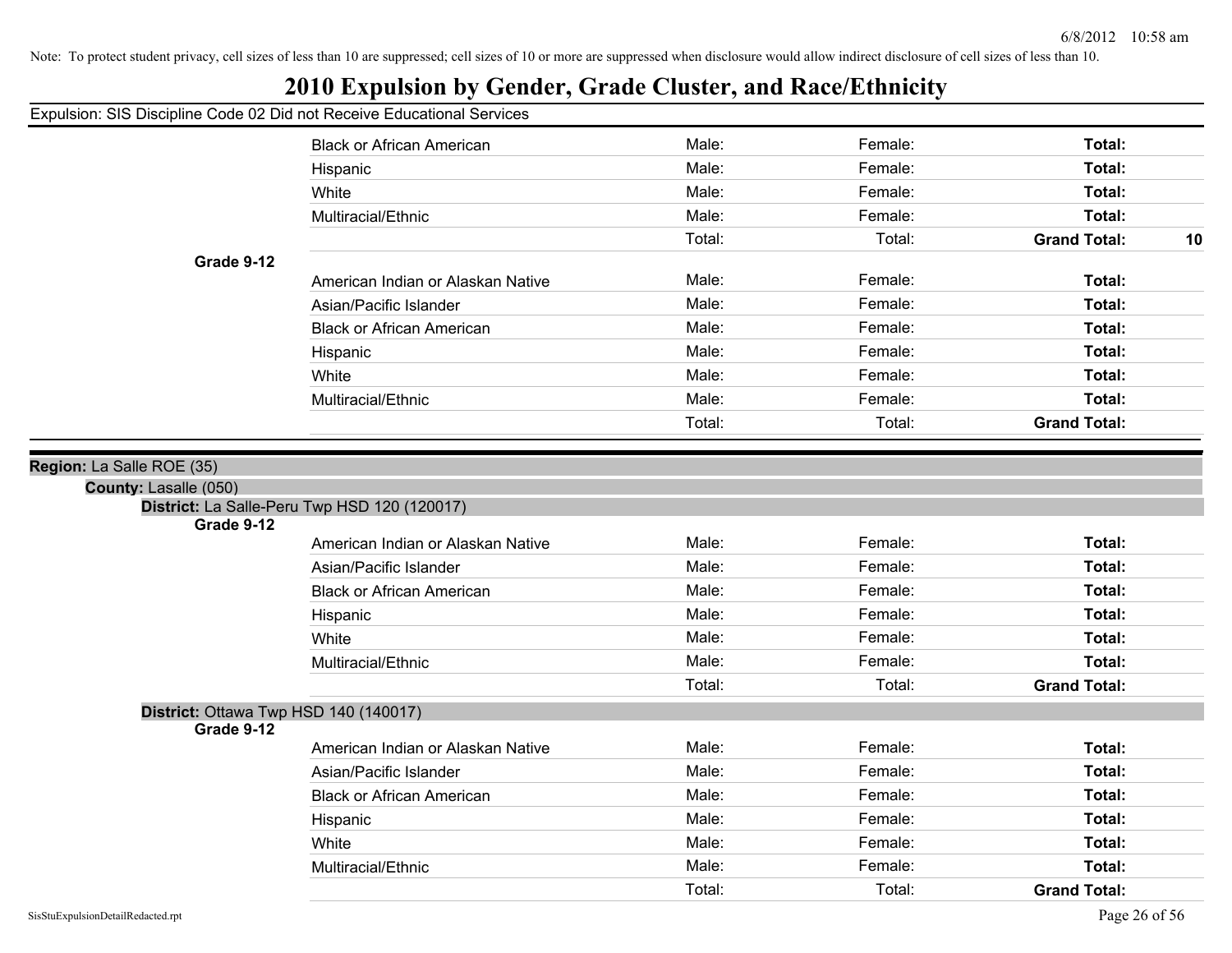# **2010 Expulsion by Gender, Grade Cluster, and Race/Ethnicity**

| Region: Lake ROE (34) |                                                          |        |         |                     |
|-----------------------|----------------------------------------------------------|--------|---------|---------------------|
| County: Lake (049)    |                                                          |        |         |                     |
|                       | District: Grayslake CCSD 46 (046004)                     |        |         |                     |
|                       | <b>Grade PreK-8</b><br>American Indian or Alaskan Native | Male:  | Female: | Total:              |
|                       | Asian/Pacific Islander                                   | Male:  | Female: | Total:              |
|                       |                                                          | Male:  | Female: | Total:              |
|                       | <b>Black or African American</b>                         |        |         |                     |
|                       | Hispanic                                                 | Male:  | Female: | Total:              |
|                       | White                                                    | Male:  | Female: | Total:              |
|                       | Multiracial/Ethnic                                       | Male:  | Female: | Total:              |
|                       |                                                          | Total: | Total:  | <b>Grand Total:</b> |
|                       | District: Mundelein Cons HSD 120 (120013)                |        |         |                     |
| Grade 9-12            |                                                          |        |         |                     |
|                       | American Indian or Alaskan Native                        | Male:  | Female: | Total:              |
|                       | Asian/Pacific Islander                                   | Male:  | Female: | Total:              |
|                       | <b>Black or African American</b>                         | Male:  | Female: | Total:              |
|                       | Hispanic                                                 | Male:  | Female: | Total:              |
|                       | White                                                    | Male:  | Female: | Total:              |
|                       | Multiracial/Ethnic                                       | Male:  | Female: | Total:              |
|                       |                                                          | Total: | Total:  | <b>Grand Total:</b> |
|                       | District: Round Lake CUSD 116 (116026)                   |        |         |                     |
| Grade 9-12            |                                                          |        |         |                     |
|                       | American Indian or Alaskan Native                        | Male:  | Female: | Total:              |
|                       | Asian/Pacific Islander                                   | Male:  | Female: | Total:              |
|                       | <b>Black or African American</b>                         | Male:  | Female: | Total:              |
|                       | Hispanic                                                 | Male:  | Female: | Total:              |
|                       | White                                                    | Male:  | Female: | Total:              |
|                       | Multiracial/Ethnic                                       | Male:  | Female: | Total:              |
|                       |                                                          | Total: | Total:  | <b>Grand Total:</b> |
|                       | District: Warren Twp HSD 121 (121017)                    |        |         |                     |
| Grade 9-12            |                                                          |        |         |                     |
|                       | American Indian or Alaskan Native                        | Male:  | Female: | Total:              |
|                       | Asian/Pacific Islander                                   | Male:  | Female: | Total:              |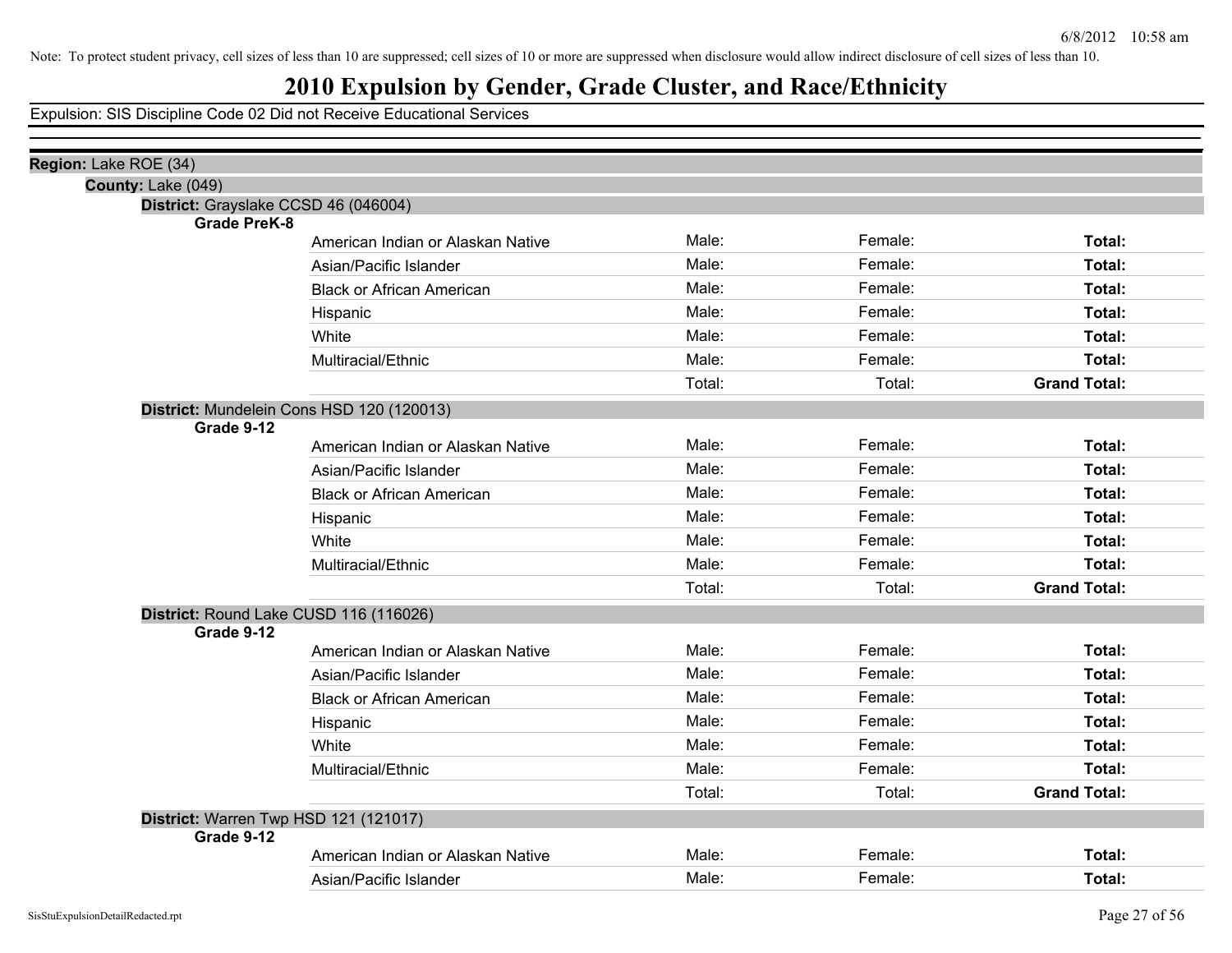## **2010 Expulsion by Gender, Grade Cluster, and Race/Ethnicity**

### Expulsion: SIS Discipline Code 02 Did not Receive Educational Services

|                                     | <b>Black or African American</b>           | Male:  | Female: | Total:              |
|-------------------------------------|--------------------------------------------|--------|---------|---------------------|
|                                     | Hispanic                                   | Male:  | Female: | Total:              |
|                                     | White                                      | Male:  | Female: | Total:              |
|                                     | Multiracial/Ethnic                         | Male:  | Female: | Total:              |
|                                     |                                            | Total: | Total:  | <b>Grand Total:</b> |
| District: Waukegan CUSD 60 (060026) |                                            |        |         |                     |
| <b>Grade PreK-8</b>                 |                                            |        |         |                     |
|                                     | American Indian or Alaskan Native          | Male:  | Female: | Total:              |
|                                     | Asian/Pacific Islander                     | Male:  | Female: | Total:              |
|                                     | <b>Black or African American</b>           | Male:  | Female: | Total:              |
|                                     | Hispanic                                   | Male:  | Female: | Total:              |
|                                     | White                                      | Male:  | Female: | Total:              |
|                                     | Multiracial/Ethnic                         | Male:  | Female: | Total:              |
|                                     |                                            | Total: | Total:  | <b>Grand Total:</b> |
| Grade 9-12                          |                                            |        |         |                     |
|                                     | American Indian or Alaskan Native          | Male:  | Female: | Total:              |
|                                     | Asian/Pacific Islander                     | Male:  | Female: | Total:              |
|                                     | <b>Black or African American</b>           | Male:  | Female: | Total:              |
|                                     | Hispanic                                   | Male:  | Female: | Total:              |
|                                     | White                                      | Male:  | Female: | Total:              |
|                                     | Multiracial/Ethnic                         | Male:  | Female: | Total:              |
|                                     |                                            | Total: | Total:  | <b>Grand Total:</b> |
|                                     | District: Zion-Benton Twp HSD 126 (126017) |        |         |                     |
| Grade 9-12                          |                                            |        |         |                     |
|                                     | American Indian or Alaskan Native          | Male:  | Female: | Total:              |
|                                     | Asian/Pacific Islander                     | Male:  | Female: | Total:              |
|                                     | <b>Black or African American</b>           | Male:  | Female: | Total:              |
|                                     | Hispanic                                   | Male:  | Female: | Total:              |
|                                     | White                                      | Male:  | Female: | <b>Total:</b>       |
|                                     | Multiracial/Ethnic                         | Male:  | Female: | Total:              |
|                                     |                                            | Total: | Total:  | <b>Grand Total:</b> |
|                                     |                                            |        |         |                     |

**Region:** Lee/Ogle ROE (47)

**County:** Ogle (071)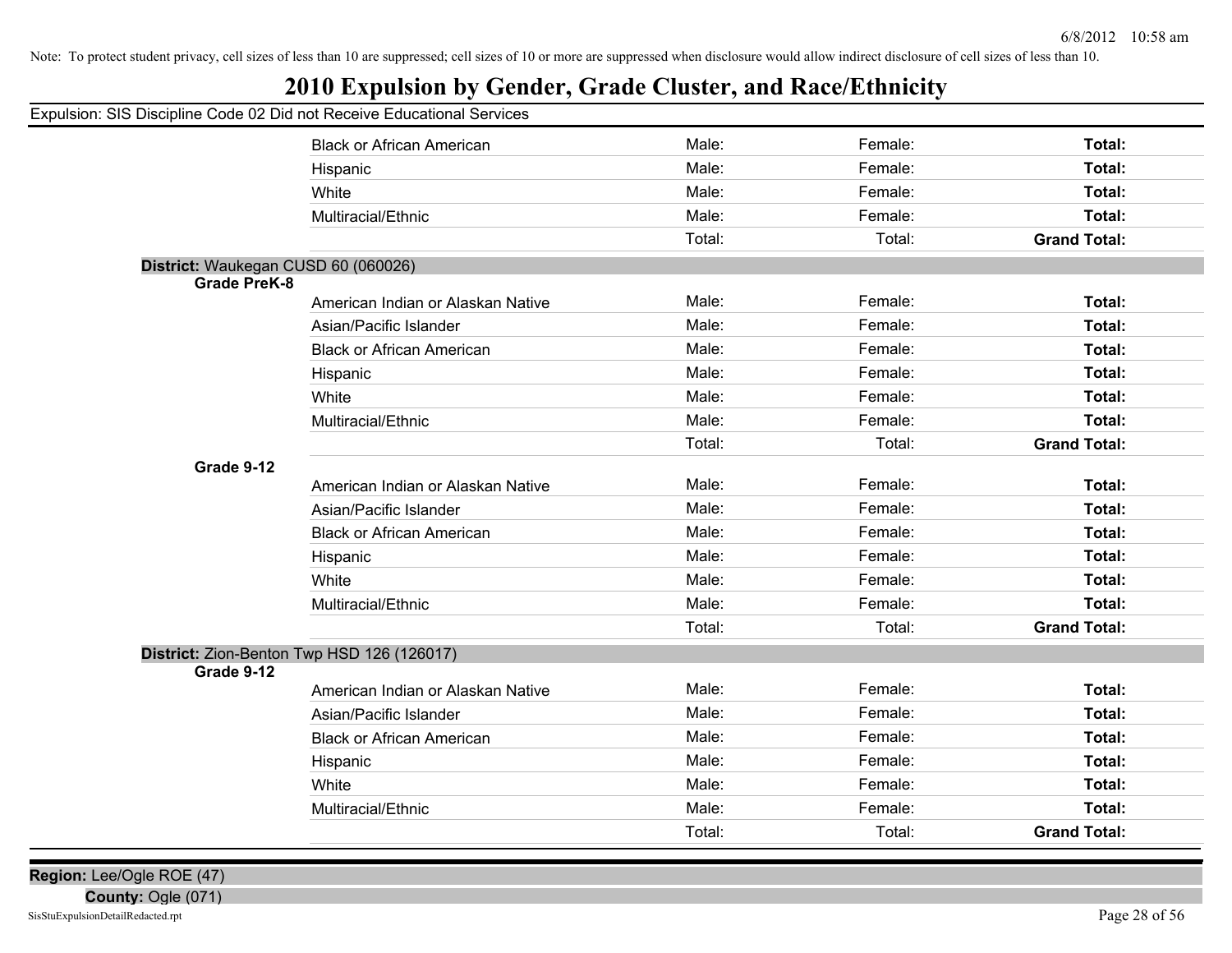|                                                 | Expulsion: SIS Discipline Code 02 Did not Receive Educational Services |        |         |                     |
|-------------------------------------------------|------------------------------------------------------------------------|--------|---------|---------------------|
|                                                 | District: Forrestville Valley CUSD 221 (221026)                        |        |         |                     |
| Grade 9-12                                      |                                                                        |        |         |                     |
|                                                 | American Indian or Alaskan Native                                      | Male:  | Female: | Total:              |
|                                                 | Asian/Pacific Islander                                                 | Male:  | Female: | Total:              |
|                                                 | <b>Black or African American</b>                                       | Male:  | Female: | Total:              |
|                                                 | Hispanic                                                               | Male:  | Female: | Total:              |
|                                                 | White                                                                  | Male:  | Female: | Total:              |
|                                                 | Multiracial/Ethnic                                                     | Male:  | Female: | Total:              |
|                                                 |                                                                        | Total: | Total:  | <b>Grand Total:</b> |
|                                                 | District: Rochelle Twp HSD 212 (212017)                                |        |         |                     |
| Grade 9-12                                      |                                                                        |        |         |                     |
|                                                 | American Indian or Alaskan Native                                      | Male:  | Female: | Total:              |
|                                                 | Asian/Pacific Islander                                                 | Male:  | Female: | Total:              |
|                                                 | <b>Black or African American</b>                                       | Male:  | Female: | Total:              |
|                                                 | Hispanic                                                               | Male:  | Female: | Total:              |
|                                                 | White                                                                  | Male:  | Female: | Total:              |
|                                                 | Multiracial/Ethnic                                                     | Male:  | Female: | Total:              |
|                                                 |                                                                        | Total: | Total:  | <b>Grand Total:</b> |
| Region: Logan/Mason/Menard ROE (38)             |                                                                        |        |         |                     |
| County: Logan (054)                             |                                                                        |        |         |                     |
|                                                 | District: Mt Pulaski CUSD 23 (023026)                                  |        |         |                     |
| Grade 9-12                                      |                                                                        | Male:  | Female: | Total:              |
|                                                 | American Indian or Alaskan Native                                      | Male:  | Female: | Total:              |
|                                                 | Asian/Pacific Islander                                                 |        |         |                     |
|                                                 | <b>Black or African American</b>                                       | Male:  | Female: | Total:              |
|                                                 | Hispanic                                                               | Male:  | Female: | Total:              |
|                                                 | White                                                                  | Male:  | Female: | Total:              |
|                                                 | Multiracial/Ethnic                                                     | Male:  | Female: | Total:              |
|                                                 |                                                                        | Total: | Total:  | <b>Grand Total:</b> |
| County: Menard (065)                            |                                                                        |        |         |                     |
| District: Porta CUSD 202 (202026)<br>Grade 9-12 |                                                                        |        |         |                     |
|                                                 | American Indian or Alaskan Native                                      | Male:  | Female: | Total:              |
|                                                 |                                                                        |        |         |                     |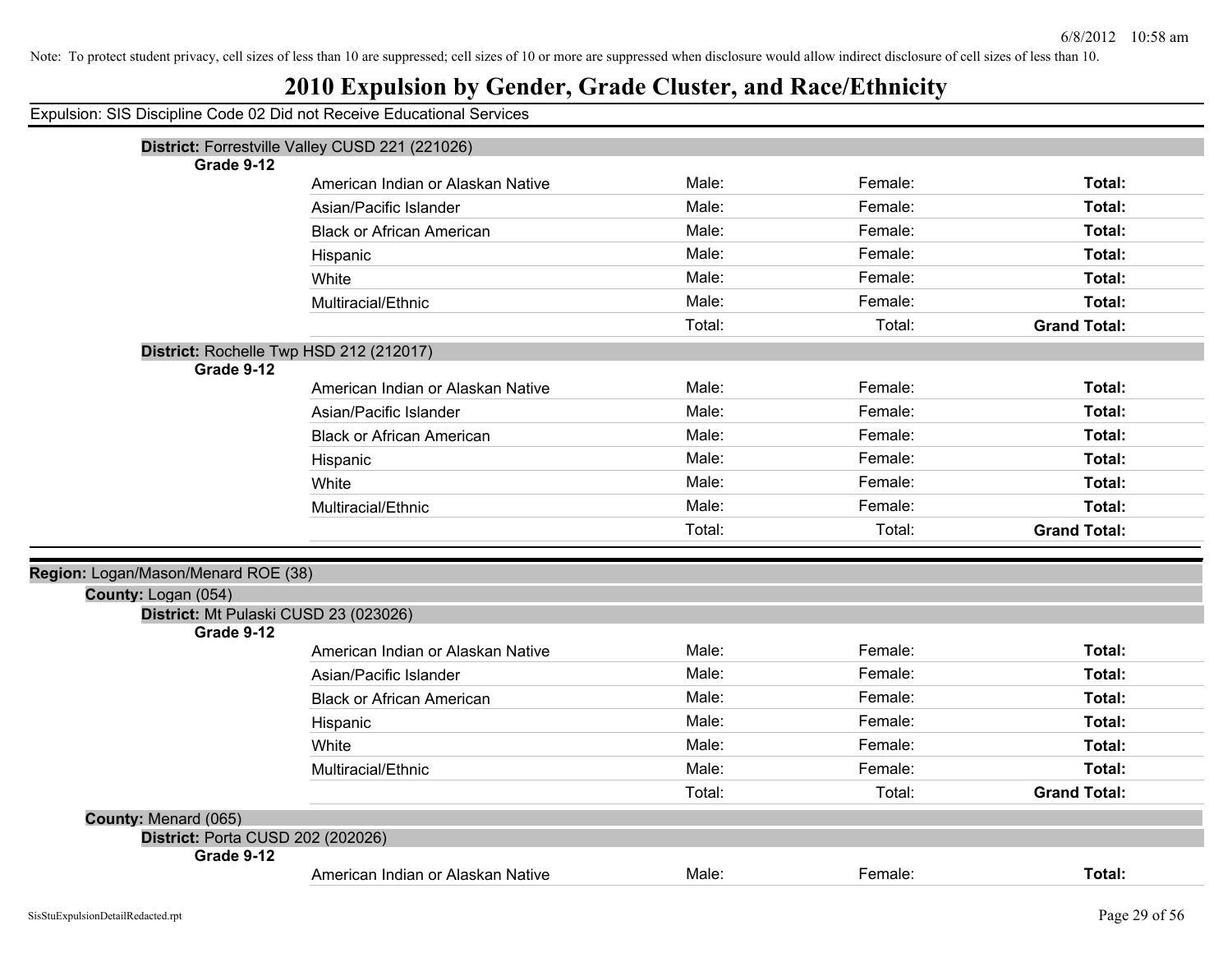## **2010 Expulsion by Gender, Grade Cluster, and Race/Ethnicity**

|                                  | Asian/Pacific Islander                  | Male:  | Female: | Total:              |
|----------------------------------|-----------------------------------------|--------|---------|---------------------|
|                                  | <b>Black or African American</b>        | Male:  | Female: | Total:              |
|                                  | Hispanic                                | Male:  | Female: | Total:              |
|                                  | White                                   | Male:  | Female: | Total:              |
|                                  | Multiracial/Ethnic                      | Male:  | Female: | Total:              |
|                                  |                                         | Total: | Total:  | <b>Grand Total:</b> |
| Region: Macon/Piatt ROE (39)     |                                         |        |         |                     |
| County: Macon (055)              |                                         |        |         |                     |
| District: Decatur SD 61 (061025) |                                         |        |         |                     |
| <b>Grade PreK-8</b>              |                                         |        |         |                     |
|                                  | American Indian or Alaskan Native       | Male:  | Female: | Total:              |
|                                  | Asian/Pacific Islander                  | Male:  | Female: | Total:              |
|                                  | <b>Black or African American</b>        | Male:  | Female: | Total:              |
|                                  | Hispanic                                | Male:  | Female: | Total:              |
|                                  | White                                   | Male:  | Female: | Total:              |
|                                  | Multiracial/Ethnic                      | Male:  | Female: | Total:              |
|                                  |                                         | Total: | Total:  | <b>Grand Total:</b> |
| Grade 9-12                       |                                         |        |         |                     |
|                                  | American Indian or Alaskan Native       | Male:  | Female: | Total:              |
|                                  | Asian/Pacific Islander                  | Male:  | Female: | Total:              |
|                                  | <b>Black or African American</b>        | Male:  | Female: | Total:              |
|                                  | Hispanic                                | Male:  | Female: | Total:              |
|                                  | White                                   | Male:  | Female: | Total:              |
|                                  | Multiracial/Ethnic                      | Male:  | Female: | Total:              |
|                                  |                                         | Total: | Total:  | <b>Grand Total:</b> |
| County: Piatt (074)              |                                         |        |         |                     |
|                                  | District: Cerro Gordo CUSD 100 (100026) |        |         |                     |
| <b>Grade PreK-8</b>              | American Indian or Alaskan Native       | Male:  | Female: | Total:              |
|                                  | Asian/Pacific Islander                  | Male:  | Female: | Total:              |
|                                  | <b>Black or African American</b>        | Male:  | Female: | Total:              |
|                                  |                                         | Male:  | Female: |                     |
|                                  | Hispanic                                |        |         | Total:              |
|                                  | White                                   | Male:  | Female: | Total:              |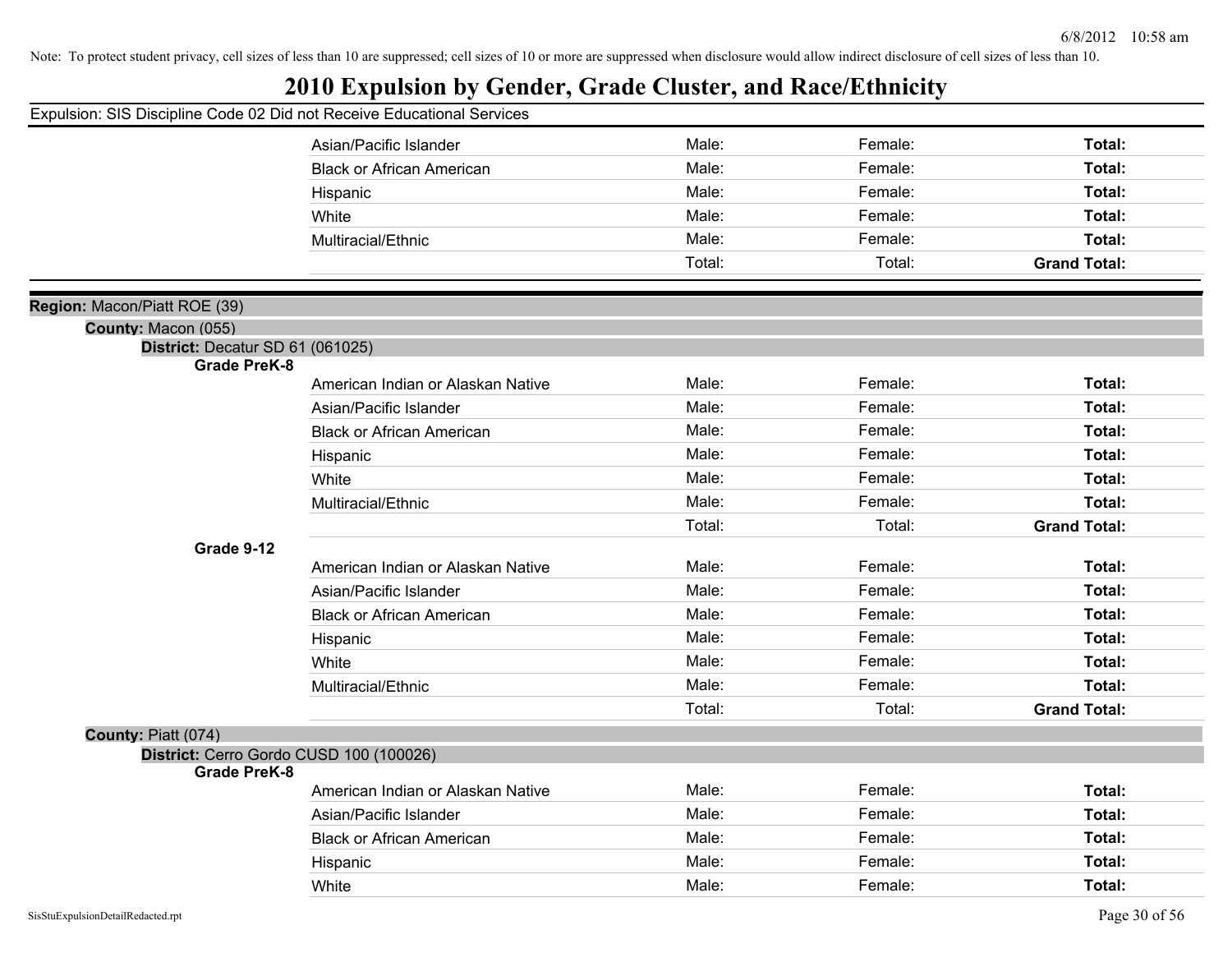| Expulsion: SIS Discipline Code 02 Did not Receive Educational Services |                                   |        |         |                     |    |
|------------------------------------------------------------------------|-----------------------------------|--------|---------|---------------------|----|
|                                                                        | Multiracial/Ethnic                | Male:  | Female: | Total:              |    |
|                                                                        |                                   | Total: | Total:  | <b>Grand Total:</b> |    |
|                                                                        |                                   |        |         |                     |    |
| Region: Madison ROE (41)<br>County: Madison (057)                      |                                   |        |         |                     |    |
| District: Alton CUSD 11 (011026)                                       |                                   |        |         |                     |    |
| Grade 9-12                                                             |                                   |        |         |                     |    |
|                                                                        | American Indian or Alaskan Native | Male:  | Female: | Total:              |    |
|                                                                        | Asian/Pacific Islander            | Male:  | Female: | Total:              |    |
|                                                                        | <b>Black or African American</b>  | Male:  | Female: | Total:              | 13 |
|                                                                        | Hispanic                          | Male:  | Female: | Total:              |    |
|                                                                        | White                             | Male:  | Female: | Total:              |    |
|                                                                        | Multiracial/Ethnic                | Male:  | Female: | Total:              |    |
|                                                                        |                                   | Total: | Total:  | <b>Grand Total:</b> |    |
| District: Bethalto CUSD 8 (008026)                                     |                                   |        |         |                     |    |
| Grade 9-12                                                             |                                   |        |         |                     |    |
|                                                                        | American Indian or Alaskan Native | Male:  | Female: | Total:              |    |
|                                                                        | Asian/Pacific Islander            | Male:  | Female: | Total:              |    |
|                                                                        | <b>Black or African American</b>  | Male:  | Female: | Total:              |    |
|                                                                        | Hispanic                          | Male:  | Female: | Total:              |    |
|                                                                        | White                             | Male:  | Female: | Total:              |    |
|                                                                        | Multiracial/Ethnic                | Male:  | Female: | Total:              |    |
|                                                                        |                                   | Total: | Total:  | <b>Grand Total:</b> |    |
| District: Collinsville CUSD 10 (010026)                                |                                   |        |         |                     |    |
| <b>Grade PreK-8</b>                                                    |                                   |        |         |                     |    |
|                                                                        | American Indian or Alaskan Native | Male:  | Female: | Total:              |    |
|                                                                        | Asian/Pacific Islander            | Male:  | Female: | Total:              |    |
|                                                                        | <b>Black or African American</b>  | Male:  | Female: | Total:              |    |
|                                                                        | Hispanic                          | Male:  | Female: | Total:              |    |
|                                                                        | White                             | Male:  | Female: | Total:              |    |
|                                                                        | Multiracial/Ethnic                | Male:  | Female: | Total:              |    |
|                                                                        |                                   | Total: | Total:  | <b>Grand Total:</b> | 10 |
| Grade 9-12                                                             |                                   |        |         |                     |    |
|                                                                        | American Indian or Alaskan Native | Male:  | Female: | Total:              |    |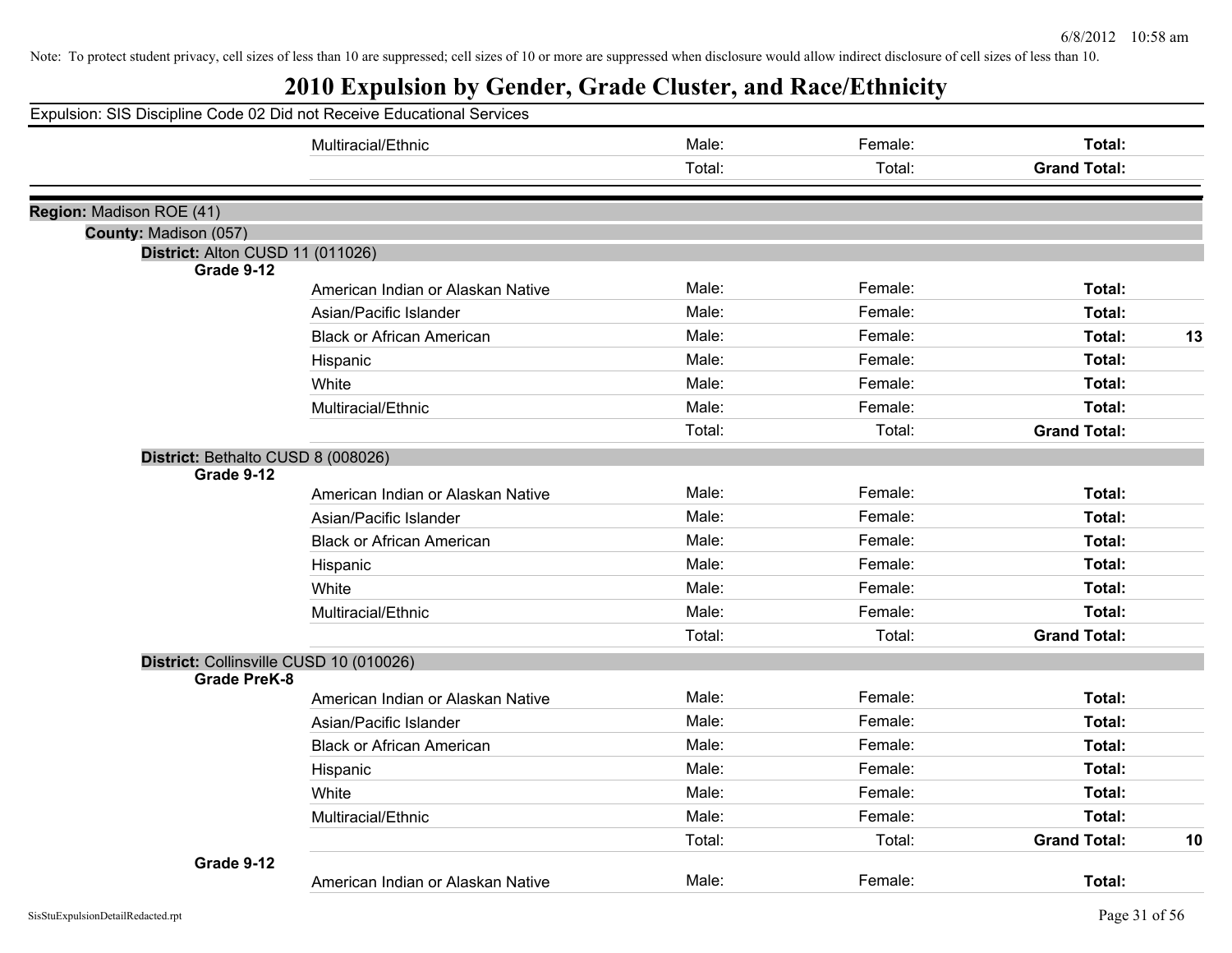## **2010 Expulsion by Gender, Grade Cluster, and Race/Ethnicity**

|                                        | Asian/Pacific Islander            | Male:  | Female: | Total:              |    |
|----------------------------------------|-----------------------------------|--------|---------|---------------------|----|
|                                        | <b>Black or African American</b>  | Male:  | Female: | Total:              |    |
|                                        | Hispanic                          | Male:  | Female: | Total:              |    |
|                                        | White                             | Male:  | Female: | Total:              |    |
|                                        | Multiracial/Ethnic                | Male:  | Female: | Total:              |    |
|                                        |                                   | Total: | Total:  | <b>Grand Total:</b> | 14 |
| District: Edwardsville CUSD 7 (007026) |                                   |        |         |                     |    |
| Grade 9-12                             |                                   |        |         |                     |    |
|                                        | American Indian or Alaskan Native | Male:  | Female: | Total:              |    |
|                                        | Asian/Pacific Islander            | Male:  | Female: | Total:              |    |
|                                        | <b>Black or African American</b>  | Male:  | Female: | Total:              |    |
|                                        | Hispanic                          | Male:  | Female: | <b>Total:</b>       |    |
|                                        | White                             | Male:  | Female: | Total:              | 11 |
|                                        | Multiracial/Ethnic                | Male:  | Female: | Total:              |    |
|                                        |                                   | Total: | Total:  | <b>Grand Total:</b> |    |
| District: Roxana CUSD 1 (001026)       |                                   |        |         |                     |    |
| Grade 9-12                             |                                   |        |         |                     |    |
|                                        | American Indian or Alaskan Native | Male:  | Female: | Total:              |    |
|                                        | Asian/Pacific Islander            | Male:  | Female: | Total:              |    |
|                                        | <b>Black or African American</b>  | Male:  | Female: | Total:              |    |
|                                        | Hispanic                          | Male:  | Female: | Total:              |    |
|                                        | White                             | Male:  | Female: | Total:              |    |
|                                        | Multiracial/Ethnic                | Male:  | Female: | Total:              |    |
|                                        |                                   | Total: | Total:  | <b>Grand Total:</b> |    |
| District: Triad CUSD 2 (002026)        |                                   |        |         |                     |    |
| Grade 9-12                             |                                   |        |         |                     |    |
|                                        | American Indian or Alaskan Native | Male:  | Female: | Total:              |    |
|                                        | Asian/Pacific Islander            | Male:  | Female: | Total:              |    |
|                                        | <b>Black or African American</b>  | Male:  | Female: | Total:              |    |
|                                        | Hispanic                          | Male:  | Female: | Total:              |    |
|                                        | White                             | Male:  | Female: | Total:              |    |
|                                        | Multiracial/Ethnic                | Male:  | Female: | Total:              |    |
|                                        |                                   | Total: | Total:  | <b>Grand Total:</b> |    |
|                                        |                                   |        |         |                     |    |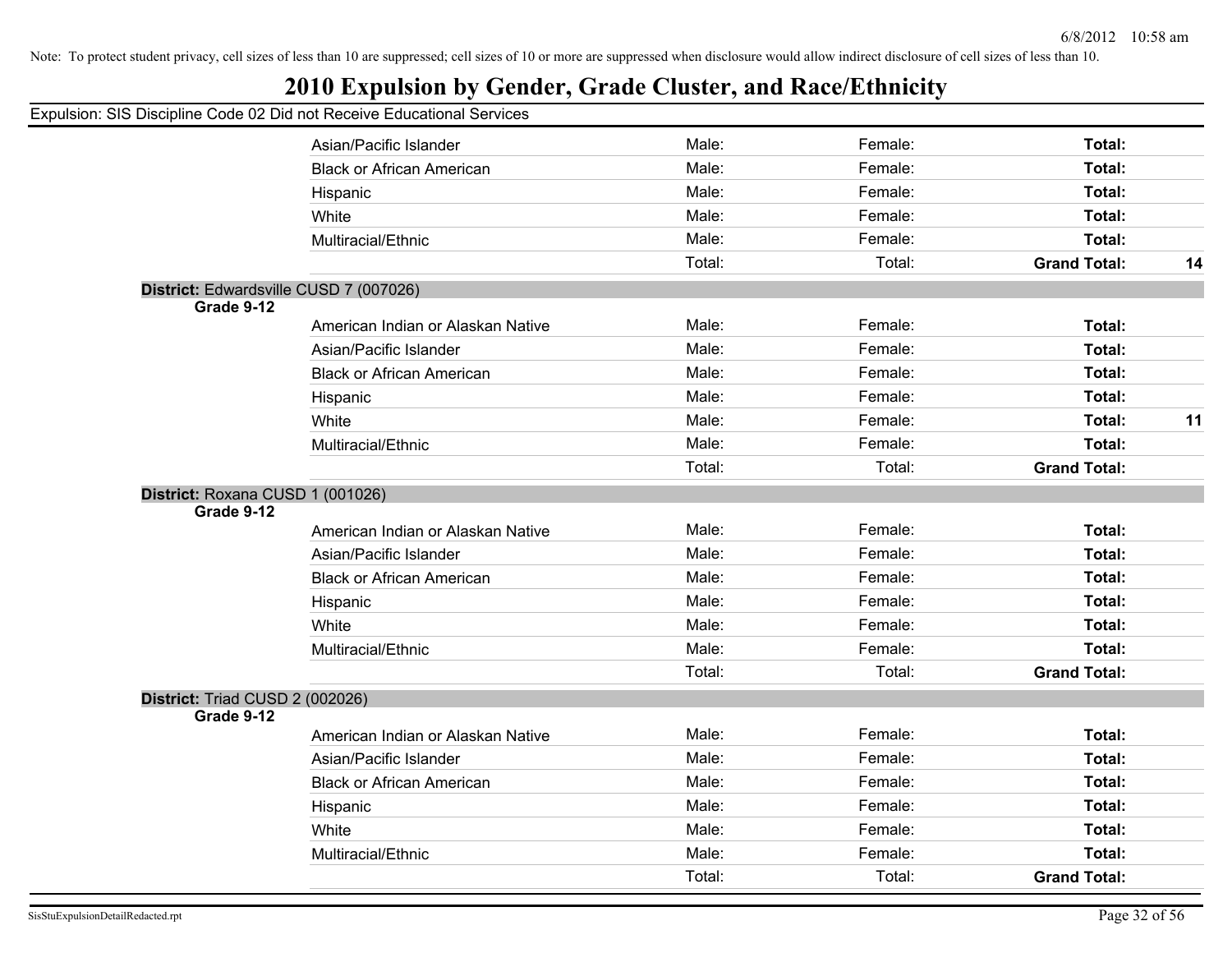## **2010 Expulsion by Gender, Grade Cluster, and Race/Ethnicity**

| Region: Marshall/Putnam/Woodford ROE (43)                            |                                            |        |         |                     |
|----------------------------------------------------------------------|--------------------------------------------|--------|---------|---------------------|
| County: Marshall (059)                                               |                                            |        |         |                     |
|                                                                      | District: Henry-Senachwine CUSD 5 (005026) |        |         |                     |
| Grade 9-12                                                           | American Indian or Alaskan Native          | Male:  | Female: | Total:              |
|                                                                      | Asian/Pacific Islander                     | Male:  | Female: | Total:              |
|                                                                      | <b>Black or African American</b>           | Male:  | Female: | Total:              |
|                                                                      | Hispanic                                   | Male:  | Female: | Total:              |
|                                                                      | White                                      | Male:  | Female: | Total:              |
|                                                                      | Multiracial/Ethnic                         | Male:  | Female: | Total:              |
|                                                                      |                                            | Total: | Total:  | <b>Grand Total:</b> |
|                                                                      |                                            |        |         |                     |
| County: Woodford (102)<br>District: El Paso-Gridley CUSD 11 (011026) |                                            |        |         |                     |
| <b>Grade PreK-8</b>                                                  |                                            |        |         |                     |
|                                                                      | American Indian or Alaskan Native          | Male:  | Female: | Total:              |
|                                                                      | Asian/Pacific Islander                     | Male:  | Female: | Total:              |
|                                                                      | <b>Black or African American</b>           | Male:  | Female: | Total:              |
|                                                                      | Hispanic                                   | Male:  | Female: | Total:              |
|                                                                      | White                                      | Male:  | Female: | Total:              |
|                                                                      | Multiracial/Ethnic                         | Male:  | Female: | Total:              |
|                                                                      |                                            | Total: | Total:  | <b>Grand Total:</b> |
| Grade 9-12                                                           |                                            |        |         |                     |
|                                                                      | American Indian or Alaskan Native          | Male:  | Female: | Total:              |
|                                                                      | Asian/Pacific Islander                     | Male:  | Female: | Total:              |
|                                                                      | <b>Black or African American</b>           | Male:  | Female: | Total:              |
|                                                                      | Hispanic                                   | Male:  | Female: | Total:              |
|                                                                      | White                                      | Male:  | Female: | Total:              |
|                                                                      | Multiracial/Ethnic                         | Male:  | Female: | Total:              |
|                                                                      |                                            | Total: | Total:  | <b>Grand Total:</b> |
| District: Fieldcrest CUSD 6 (006026)                                 |                                            |        |         |                     |
| <b>Grade PreK-8</b>                                                  |                                            |        |         |                     |
|                                                                      | American Indian or Alaskan Native          | Male:  | Female: | Total:              |
|                                                                      | Asian/Pacific Islander                     | Male:  | Female: | Total:              |
|                                                                      | <b>Black or African American</b>           | Male:  | Female: | Total:              |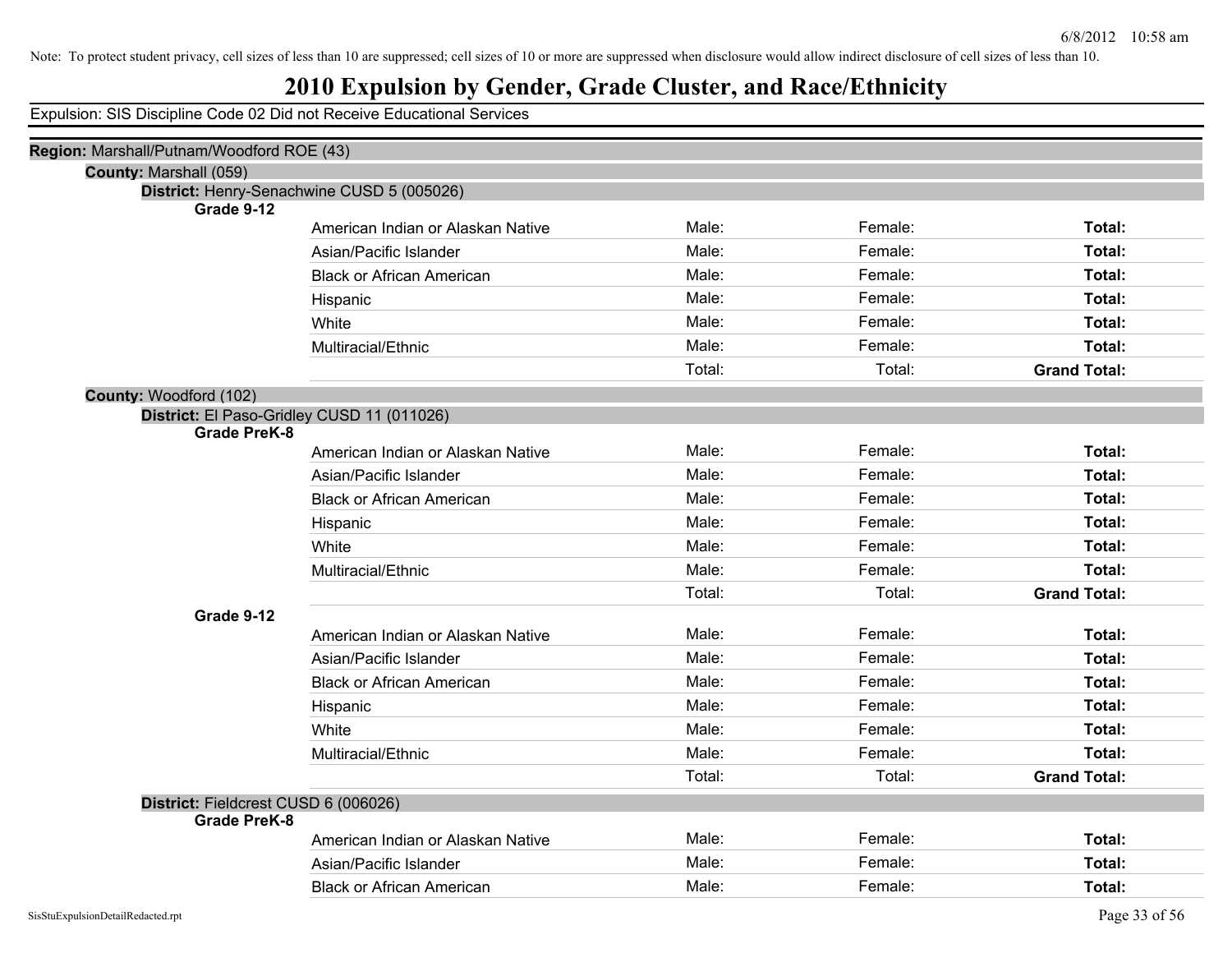## **2010 Expulsion by Gender, Grade Cluster, and Race/Ethnicity**

|  |  |  |  |  |  | Expulsion: SIS Discipline Code 02 Did not Receive Educational Services |  |
|--|--|--|--|--|--|------------------------------------------------------------------------|--|
|--|--|--|--|--|--|------------------------------------------------------------------------|--|

|                                    | Hispanic                          | Male:  |    | Female: |    | Total:              |    |
|------------------------------------|-----------------------------------|--------|----|---------|----|---------------------|----|
|                                    | White                             | Male:  |    | Female: |    | Total:              | 23 |
|                                    | Multiracial/Ethnic                | Male:  |    | Female: |    | Total:              |    |
|                                    |                                   | Total: |    | Total:  |    | <b>Grand Total:</b> |    |
| Grade 9-12                         |                                   |        |    |         |    |                     |    |
|                                    | American Indian or Alaskan Native | Male:  |    | Female: |    | Total:              |    |
|                                    | Asian/Pacific Islander            | Male:  |    | Female: |    | Total:              |    |
|                                    | <b>Black or African American</b>  | Male:  |    | Female: |    | Total:              |    |
|                                    | Hispanic                          | Male:  |    | Female: |    | Total:              |    |
|                                    | White                             | Male:  | 16 | Female: | 24 | Total:              | 40 |
|                                    | Multiracial/Ethnic                | Male:  |    | Female: |    | Total:              |    |
|                                    |                                   | Total: |    | Total:  |    | <b>Grand Total:</b> |    |
| District: Metamora CCSD 1 (001004) |                                   |        |    |         |    |                     |    |
| <b>Grade PreK-8</b>                |                                   |        |    |         |    |                     |    |
|                                    | American Indian or Alaskan Native | Male:  |    | Female: |    | Total:              |    |
|                                    | Asian/Pacific Islander            | Male:  |    | Female: |    | Total:              |    |
|                                    | <b>Black or African American</b>  | Male:  |    | Female: |    | Total:              |    |
|                                    | Hispanic                          | Male:  |    | Female: |    | Total:              |    |
|                                    | White                             | Male:  |    | Female: |    | Total:              |    |
|                                    | Multiracial/Ethnic                | Male:  |    | Female: |    | Total:              |    |
|                                    |                                   | Total: |    | Total:  |    | <b>Grand Total:</b> |    |
| Region: McHenry ROE (44)           |                                   |        |    |         |    |                     |    |
| County: Mchenry (063)              |                                   |        |    |         |    |                     |    |
| District: CHSD 155 (155016)        |                                   |        |    |         |    |                     |    |
| Grade 9-12                         |                                   |        |    |         |    |                     |    |
|                                    | American Indian or Alaskan Native | Male:  |    | Female: |    | Total:              |    |
|                                    | Asian/Pacific Islander            | Male:  |    | Female: |    | Total:              |    |
|                                    | <b>Black or African American</b>  | Male:  |    | Female: |    | Total:              |    |
|                                    | Hispanic                          | Male:  |    | Female: |    | Total:              |    |
|                                    | White                             | Male:  |    | Female: |    | Total:              |    |
|                                    | Multiracial/Ethnic                | Male:  |    | Female: |    | Total:              |    |
|                                    |                                   | Total: |    | Total:  |    | <b>Grand Total:</b> |    |
|                                    |                                   |        |    |         |    |                     |    |

**District:** Cons SD 158 (158022)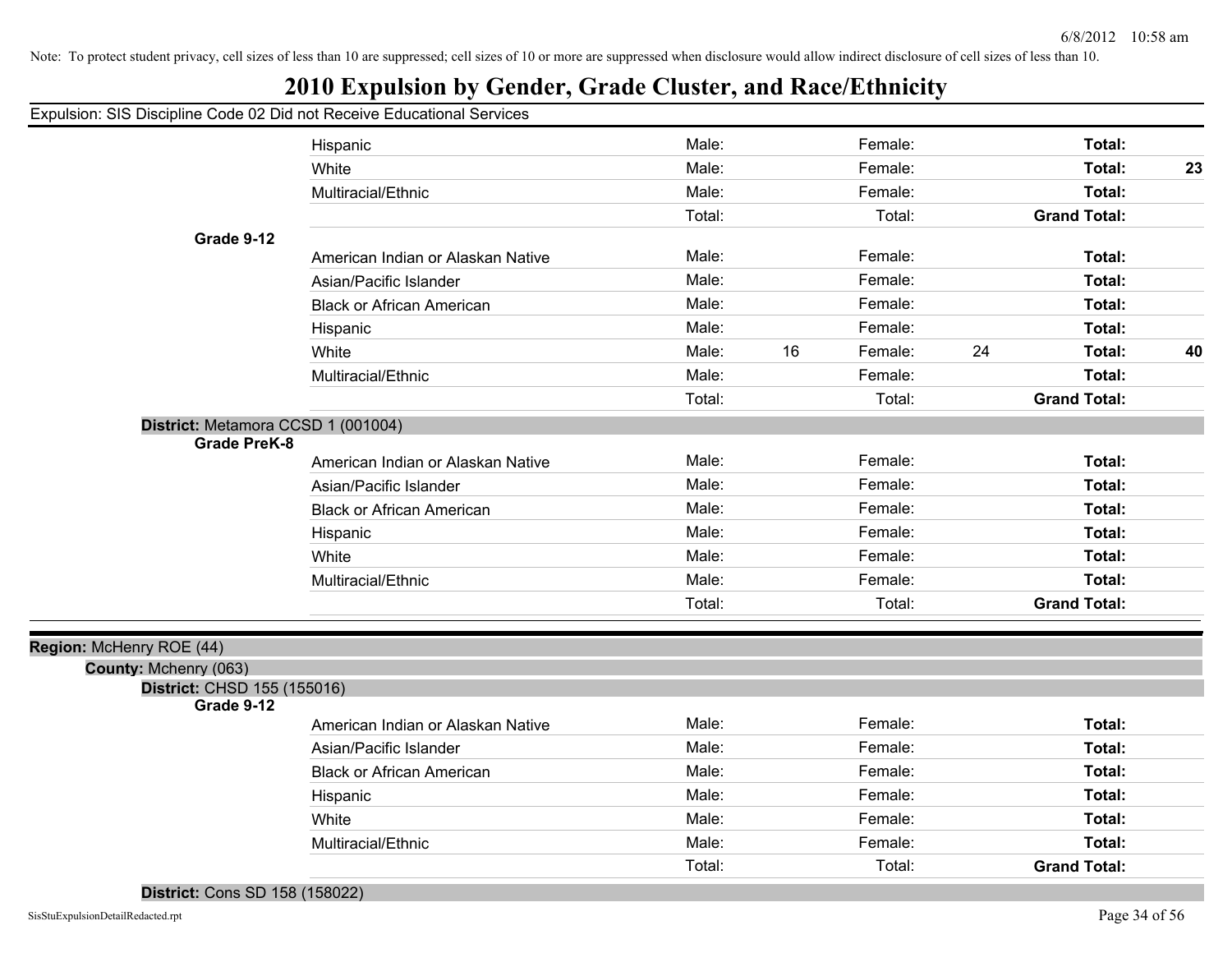| Expulsion: SIS Discipline Code 02 Did not Receive Educational Services |  |  |  |  |  |
|------------------------------------------------------------------------|--|--|--|--|--|
|------------------------------------------------------------------------|--|--|--|--|--|

| Grade 9-12                          |                                   |        |         |                     |
|-------------------------------------|-----------------------------------|--------|---------|---------------------|
|                                     | American Indian or Alaskan Native | Male:  | Female: | Total:              |
|                                     | Asian/Pacific Islander            | Male:  | Female: | Total:              |
|                                     | <b>Black or African American</b>  | Male:  | Female: | Total:              |
|                                     | Hispanic                          | Male:  | Female: | Total:              |
|                                     | White                             | Male:  | Female: | Total:              |
|                                     | Multiracial/Ethnic                | Male:  | Female: | Total:              |
|                                     |                                   | Total: | Total:  | <b>Grand Total:</b> |
| District: Harvard CUSD 50 (050026)  |                                   |        |         |                     |
| Grade 9-12                          |                                   |        |         |                     |
|                                     | American Indian or Alaskan Native | Male:  | Female: | Total:              |
|                                     | Asian/Pacific Islander            | Male:  | Female: | Total:              |
|                                     | <b>Black or African American</b>  | Male:  | Female: | Total:              |
|                                     | Hispanic                          | Male:  | Female: | Total:              |
|                                     | White                             | Male:  | Female: | Total:              |
|                                     | Multiracial/Ethnic                | Male:  | Female: | Total:              |
|                                     |                                   | Total: | Total:  | <b>Grand Total:</b> |
| District: Marengo CHSD 154 (154016) |                                   |        |         |                     |
| Grade 9-12                          |                                   |        |         |                     |
|                                     | American Indian or Alaskan Native | Male:  | Female: | Total:              |
|                                     | Asian/Pacific Islander            | Male:  | Female: | Total:              |
|                                     | <b>Black or African American</b>  | Male:  | Female: | Total:              |
|                                     | Hispanic                          | Male:  | Female: | Total:              |
|                                     | White                             | Male:  | Female: | Total:              |
|                                     | Multiracial/Ethnic                | Male:  | Female: | Total:              |
|                                     |                                   | Total: | Total:  | <b>Grand Total:</b> |
| District: McHenry CHSD 156 (156016) |                                   |        |         |                     |
| Grade 9-12                          |                                   |        |         |                     |
|                                     | American Indian or Alaskan Native | Male:  | Female: | Total:              |
|                                     | Asian/Pacific Islander            | Male:  | Female: | Total:              |
|                                     | <b>Black or African American</b>  | Male:  | Female: | Total:              |
|                                     | Hispanic                          | Male:  | Female: | Total:              |
|                                     | White                             | Male:  | Female: | Total:              |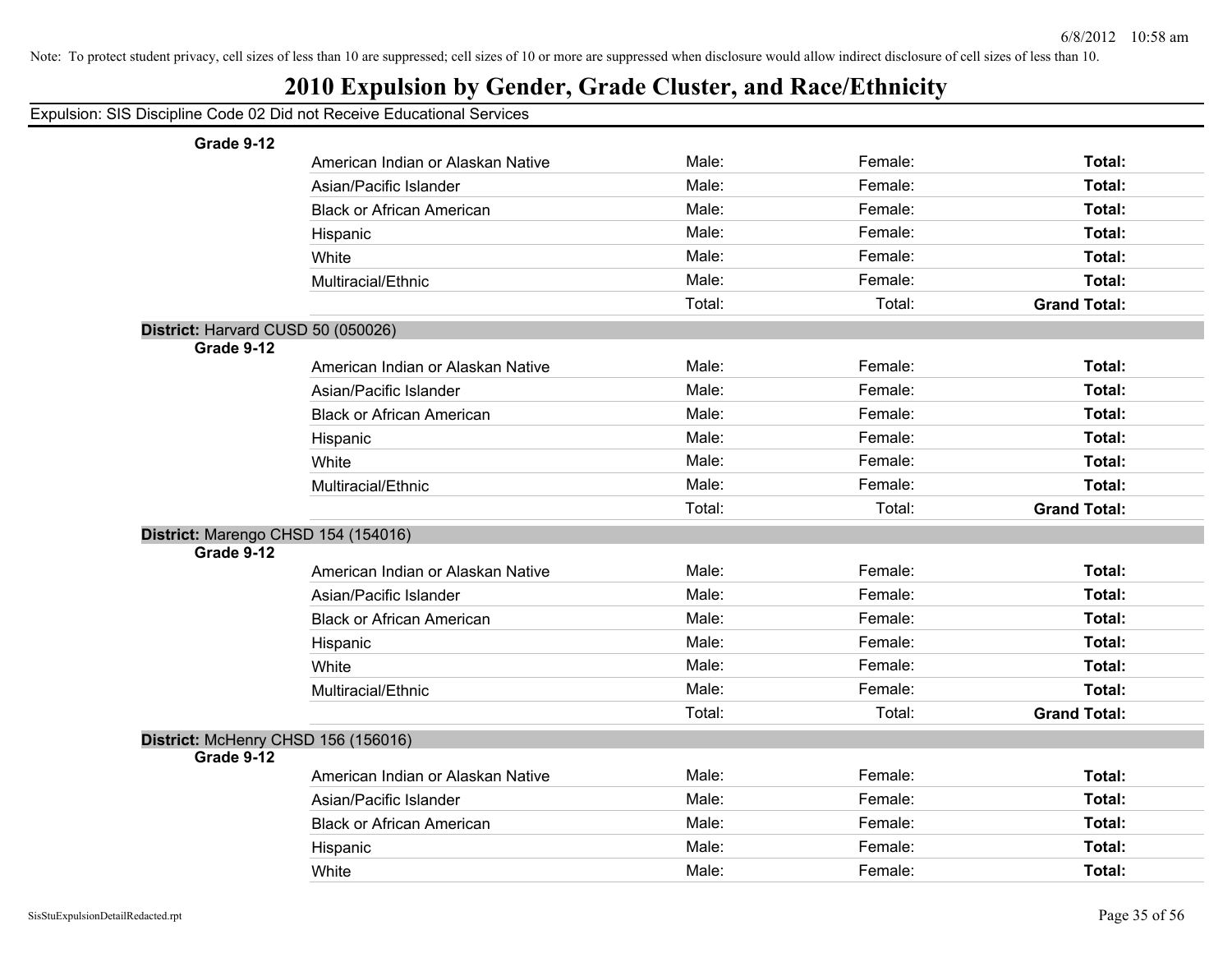# **2010 Expulsion by Gender, Grade Cluster, and Race/Ethnicity**

|                         | Multiracial/Ethnic                             | Male:  | Female: | Total:              |
|-------------------------|------------------------------------------------|--------|---------|---------------------|
|                         |                                                | Total: | Total:  | <b>Grand Total:</b> |
|                         |                                                |        |         |                     |
| Region: Peoria ROE (48) |                                                |        |         |                     |
| County: Peoria (072)    |                                                |        |         |                     |
| Grade 9-12              | District: Dunlap CUSD 323 (323026)             |        |         |                     |
|                         | American Indian or Alaskan Native              | Male:  | Female: | Total:              |
|                         | Asian/Pacific Islander                         | Male:  | Female: | Total:              |
|                         | <b>Black or African American</b>               | Male:  | Female: | Total:              |
|                         | Hispanic                                       | Male:  | Female: | Total:              |
|                         | White                                          | Male:  | Female: | Total:              |
|                         | Multiracial/Ethnic                             | Male:  | Female: | Total:              |
|                         |                                                | Total: | Total:  | <b>Grand Total:</b> |
|                         | District: Farmington Central CUSD 265 (265026) |        |         |                     |
| <b>Grade PreK-8</b>     |                                                |        |         |                     |
|                         | American Indian or Alaskan Native              | Male:  | Female: | Total:              |
|                         | Asian/Pacific Islander                         | Male:  | Female: | Total:              |
|                         | <b>Black or African American</b>               | Male:  | Female: | Total:              |
|                         | Hispanic                                       | Male:  | Female: | Total:              |
|                         | White                                          | Male:  | Female: | Total:              |
|                         | Multiracial/Ethnic                             | Male:  | Female: | Total:              |
|                         |                                                | Total: | Total:  | <b>Grand Total:</b> |
|                         | District: Illini Bluffs CUSD 327 (327026)      |        |         |                     |
| <b>Grade PreK-8</b>     |                                                |        |         |                     |
|                         | American Indian or Alaskan Native              | Male:  | Female: | Total:              |
|                         | Asian/Pacific Islander                         | Male:  | Female: | Total:              |
|                         | <b>Black or African American</b>               | Male:  | Female: | Total:              |
|                         | Hispanic                                       | Male:  | Female: | Total:              |
|                         | White                                          | Male:  | Female: | Total:              |
|                         | Multiracial/Ethnic                             | Male:  | Female: | Total:              |
|                         |                                                | Total: | Total:  | <b>Grand Total:</b> |

**Grade 9-12**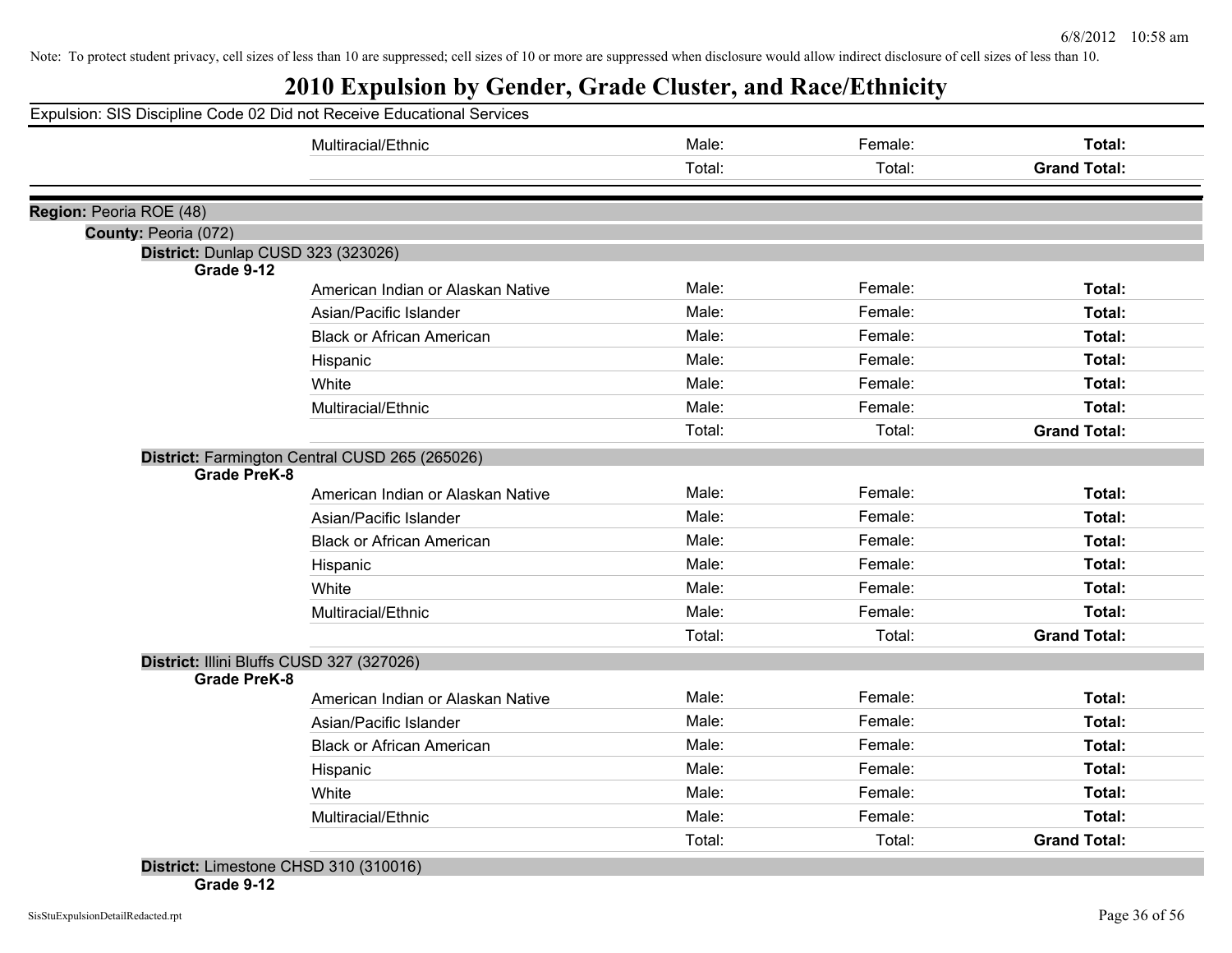## **2010 Expulsion by Gender, Grade Cluster, and Race/Ethnicity**

|                                        | American Indian or Alaskan Native | Male:  |    | Female: |    | Total:              |    |
|----------------------------------------|-----------------------------------|--------|----|---------|----|---------------------|----|
|                                        | Asian/Pacific Islander            | Male:  |    | Female: |    | Total:              |    |
|                                        | <b>Black or African American</b>  | Male:  |    | Female: |    | <b>Total:</b>       |    |
|                                        | Hispanic                          | Male:  |    | Female: |    | Total:              |    |
|                                        | White                             | Male:  |    | Female: |    | <b>Total:</b>       |    |
|                                        | Multiracial/Ethnic                | Male:  |    | Female: |    | Total:              |    |
|                                        |                                   | Total: |    | Total:  |    | <b>Grand Total:</b> |    |
| District: Peoria SD 150 (150025)       |                                   |        |    |         |    |                     |    |
| <b>Grade PreK-8</b>                    |                                   |        |    |         |    |                     |    |
|                                        | American Indian or Alaskan Native | Male:  |    | Female: |    | <b>Total:</b>       |    |
|                                        | Asian/Pacific Islander            | Male:  |    | Female: |    | <b>Total:</b>       |    |
|                                        | <b>Black or African American</b>  | Male:  | 18 | Female: | 13 | Total:              | 31 |
|                                        | Hispanic                          | Male:  |    | Female: |    | Total:              |    |
|                                        | White                             | Male:  |    | Female: |    | <b>Total:</b>       |    |
|                                        | Multiracial/Ethnic                | Male:  |    | Female: |    | Total:              |    |
|                                        |                                   | Total: |    | Total:  |    | <b>Grand Total:</b> |    |
| Grade 9-12                             |                                   |        |    |         |    |                     |    |
|                                        | American Indian or Alaskan Native | Male:  |    | Female: |    | Total:              |    |
|                                        | Asian/Pacific Islander            | Male:  |    | Female: |    | Total:              |    |
|                                        | <b>Black or African American</b>  | Male:  | 30 | Female: | 16 | <b>Total:</b>       | 46 |
|                                        | Hispanic                          | Male:  |    | Female: |    | Total:              |    |
|                                        | White                             | Male:  |    | Female: |    | Total:              |    |
|                                        | Multiracial/Ethnic                | Male:  |    | Female: |    | <b>Total:</b>       |    |
|                                        |                                   | Total: |    | Total:  |    | <b>Grand Total:</b> |    |
| District: Pleasant Hill SD 69 (069002) |                                   |        |    |         |    |                     |    |
| <b>Grade PreK-8</b>                    |                                   |        |    |         |    |                     |    |
|                                        | American Indian or Alaskan Native | Male:  |    | Female: |    | <b>Total:</b>       |    |
|                                        | Asian/Pacific Islander            | Male:  |    | Female: |    | <b>Total:</b>       |    |
|                                        | <b>Black or African American</b>  | Male:  |    | Female: |    | Total:              |    |
|                                        | Hispanic                          | Male:  |    | Female: |    | Total:              |    |
|                                        | White                             | Male:  |    | Female: |    | Total:              |    |
|                                        | Multiracial/Ethnic                | Male:  |    | Female: |    | <b>Total:</b>       |    |
|                                        |                                   | Total: |    | Total:  |    | <b>Grand Total:</b> |    |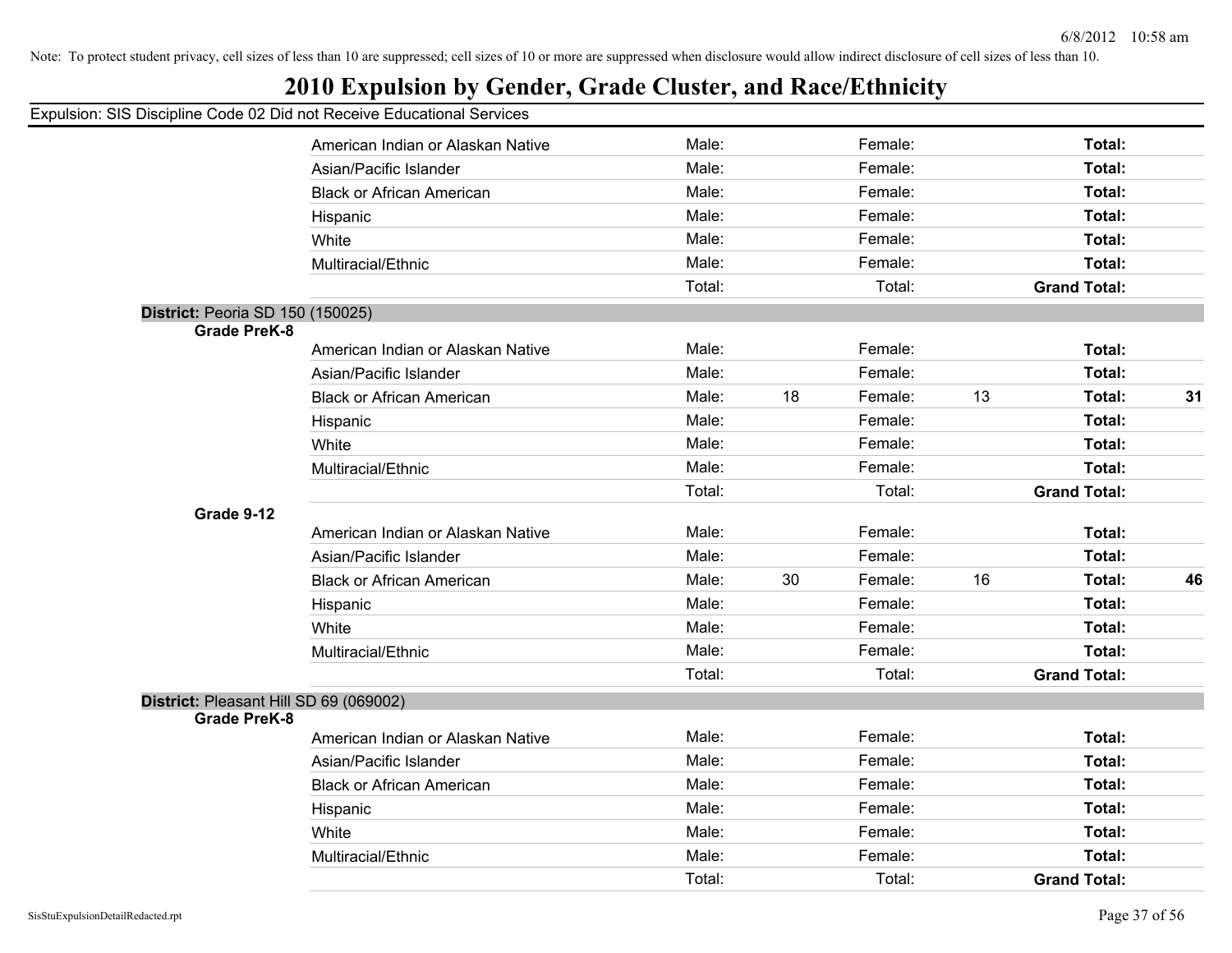## **2010 Expulsion by Gender, Grade Cluster, and Race/Ethnicity**

|                                         | Expansion. Sio Discipling Ocac cz Dia not receive Educational Oci vices |        |         |                     |
|-----------------------------------------|-------------------------------------------------------------------------|--------|---------|---------------------|
|                                         | District: Princeville CUSD 326 (326026)                                 |        |         |                     |
| Grade 9-12                              |                                                                         |        |         |                     |
|                                         | American Indian or Alaskan Native                                       | Male:  | Female: | Total:              |
|                                         | Asian/Pacific Islander                                                  | Male:  | Female: | Total:              |
|                                         | <b>Black or African American</b>                                        | Male:  | Female: | Total:              |
|                                         | Hispanic                                                                | Male:  | Female: | Total:              |
|                                         | White                                                                   | Male:  | Female: | Total:              |
|                                         | Multiracial/Ethnic                                                      | Male:  | Female: | Total:              |
|                                         |                                                                         | Total: | Total:  | <b>Grand Total:</b> |
|                                         |                                                                         |        |         |                     |
| Region: Region 05 North Cook ISC 1 (05) |                                                                         |        |         |                     |
| County: Cook (016)                      |                                                                         |        |         |                     |
| Grade 9-12                              | District: Niles Twp CHSD 219 (219017)                                   |        |         |                     |
|                                         | American Indian or Alaskan Native                                       | Male:  | Female: | Total:              |
|                                         | Asian/Pacific Islander                                                  | Male:  | Female: | Total:              |
|                                         | <b>Black or African American</b>                                        | Male:  | Female: | Total:              |
|                                         | Hispanic                                                                | Male:  | Female: | Total:              |
|                                         | White                                                                   | Male:  | Female: | Total:              |
|                                         | Multiracial/Ethnic                                                      | Male:  | Female: | Total:              |
|                                         |                                                                         | Total: | Total:  | <b>Grand Total:</b> |
|                                         | District: Northfield Twp HSD 225 (225017)                               |        |         |                     |
| Grade 9-12                              |                                                                         |        |         |                     |
|                                         | American Indian or Alaskan Native                                       | Male:  | Female: | Total:              |
|                                         | Asian/Pacific Islander                                                  | Male:  | Female: | Total:              |
|                                         | <b>Black or African American</b>                                        | Male:  | Female: | Total:              |
|                                         | Hispanic                                                                | Male:  | Female: | Total:              |
|                                         | White                                                                   | Male:  | Female: | Total:              |
|                                         | Multiracial/Ethnic                                                      | Male:  | Female: | Total:              |
|                                         |                                                                         | Total: | Total:  | <b>Grand Total:</b> |
|                                         | District: Schaumburg CCSD 54 (054004)                                   |        |         |                     |
| <b>Grade PreK-8</b>                     |                                                                         |        |         |                     |
|                                         | American Indian or Alaskan Native                                       | Male:  | Female: | Total:              |
|                                         | Asian/Pacific Islander                                                  | Male:  | Female: | Total:              |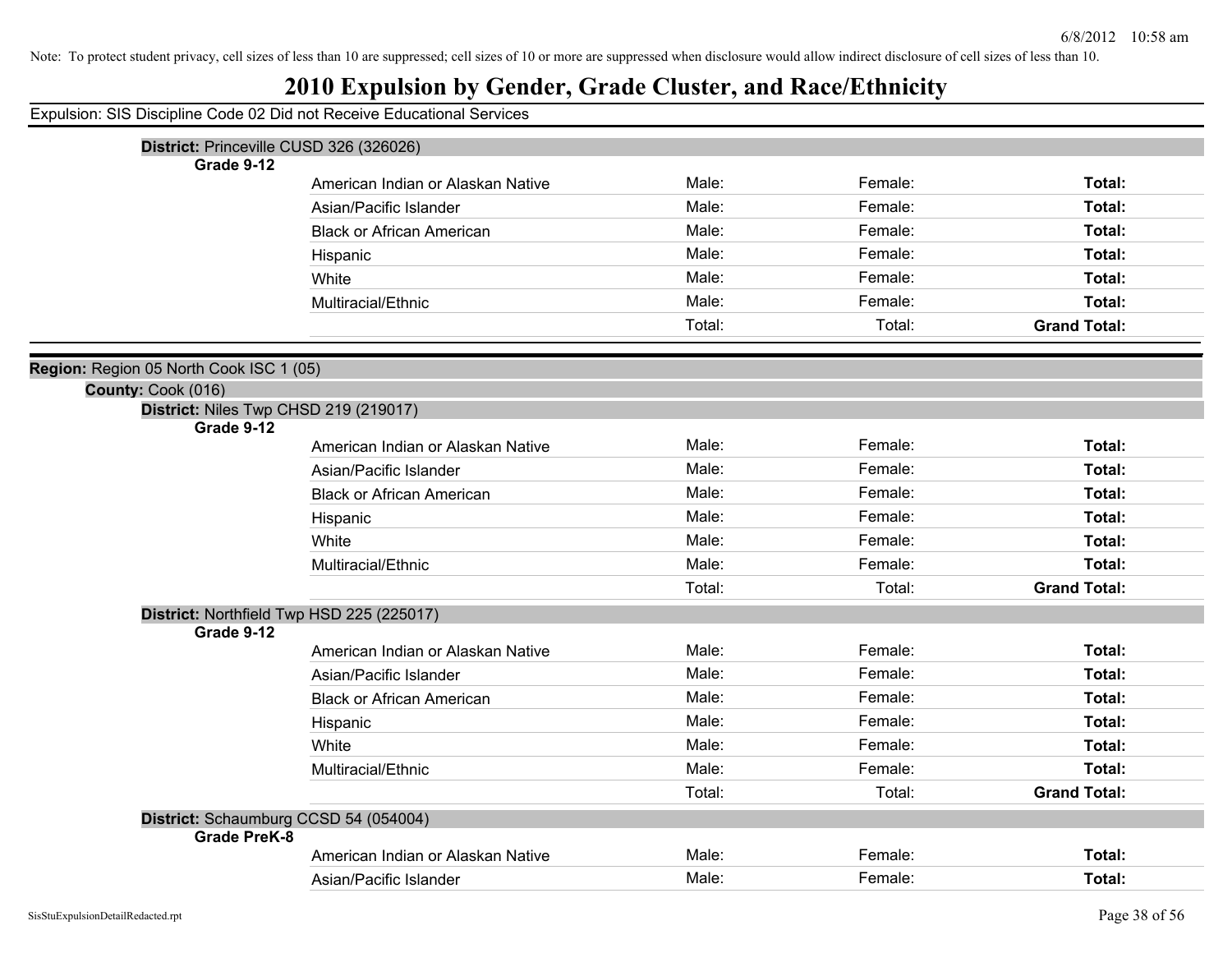## **2010 Expulsion by Gender, Grade Cluster, and Race/Ethnicity**

| paiori. Oio Diocipiirio ocae de Dia Hot Roccito Edacation |                                          |        |         |                     |  |
|-----------------------------------------------------------|------------------------------------------|--------|---------|---------------------|--|
|                                                           | <b>Black or African American</b>         | Male:  | Female: | Total:              |  |
|                                                           | Hispanic                                 | Male:  | Female: | Total:              |  |
|                                                           | White                                    | Male:  | Female: | Total:              |  |
|                                                           | Multiracial/Ethnic                       | Male:  | Female: | Total:              |  |
|                                                           |                                          | Total: | Total:  | <b>Grand Total:</b> |  |
| District: Skokie SD 73-5 (073502)                         |                                          |        |         |                     |  |
| <b>Grade PreK-8</b>                                       |                                          |        |         |                     |  |
|                                                           | American Indian or Alaskan Native        | Male:  | Female: | Total:              |  |
|                                                           | Asian/Pacific Islander                   | Male:  | Female: | Total:              |  |
|                                                           | <b>Black or African American</b>         | Male:  | Female: | Total:              |  |
|                                                           | Hispanic                                 | Male:  | Female: | Total:              |  |
|                                                           | White                                    | Male:  | Female: | Total:              |  |
|                                                           | Multiracial/Ethnic                       | Male:  | Female: | Total:              |  |
|                                                           |                                          | Total: | Total:  | <b>Grand Total:</b> |  |
|                                                           |                                          |        |         |                     |  |
| Region: Region 06 West Cook ISC 2 (06)                    |                                          |        |         |                     |  |
| County: Cook (016)                                        |                                          |        |         |                     |  |
| <b>Grade PreK-8</b>                                       | District: Elmwood Park CUSD 401 (401026) |        |         |                     |  |
|                                                           | American Indian or Alaskan Native        | Male:  | Female: | Total:              |  |
|                                                           | Asian/Pacific Islander                   | Male:  | Female: | Total:              |  |
|                                                           | <b>Black or African American</b>         | Male:  | Female: | Total:              |  |
|                                                           | Hispanic                                 | Male:  | Female: | Total:              |  |
|                                                           | White                                    | Male:  | Female: | Total:              |  |
|                                                           | Multiracial/Ethnic                       | Male:  | Female: | Total:              |  |
|                                                           |                                          | Total: | Total:  | <b>Grand Total:</b> |  |
| District: J S Morton HSD 201 (201017)                     |                                          |        |         |                     |  |
| Grade 9-12                                                |                                          |        |         |                     |  |
|                                                           | American Indian or Alaskan Native        | Male:  | Female: | Total:              |  |
|                                                           | Asian/Pacific Islander                   | Male:  | Female: | Total:              |  |
|                                                           | <b>Black or African American</b>         | Male:  | Female: | Total:              |  |
|                                                           | Hispanic                                 | Male:  | Female: | Total:<br>26        |  |
|                                                           |                                          |        |         |                     |  |
|                                                           | White                                    | Male:  | Female: | Total:              |  |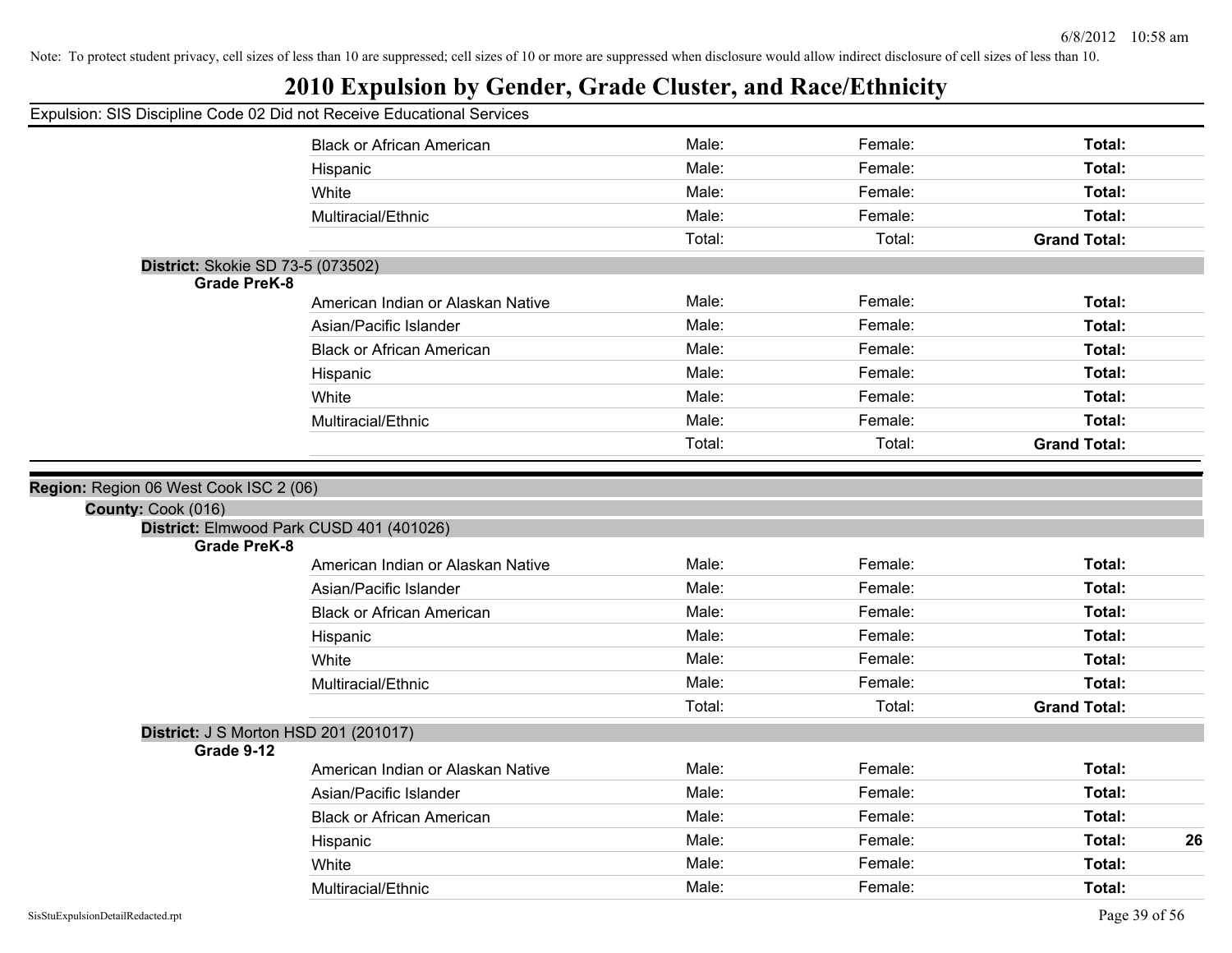## **2010 Expulsion by Gender, Grade Cluster, and Race/Ethnicity**

|                                                               |                                                    | Total: | Total:  | <b>Grand Total:</b> |
|---------------------------------------------------------------|----------------------------------------------------|--------|---------|---------------------|
|                                                               | District: Proviso Twp HSD 209 (209017)             |        |         |                     |
| Grade 9-12                                                    |                                                    |        |         |                     |
|                                                               | American Indian or Alaskan Native                  | Male:  | Female: | Total:              |
|                                                               | Asian/Pacific Islander                             | Male:  | Female: | Total:              |
|                                                               | <b>Black or African American</b>                   | Male:  | Female: | Total:              |
|                                                               | Hispanic                                           | Male:  | Female: | Total:              |
|                                                               | White                                              | Male:  | Female: | Total:              |
|                                                               | Multiracial/Ethnic                                 | Male:  | Female: | Total:              |
|                                                               |                                                    | Total: | Total:  | <b>Grand Total:</b> |
|                                                               | District: Riverside-Brookfield Twp SD 208 (208017) |        |         |                     |
| Grade 9-12                                                    | American Indian or Alaskan Native                  | Male:  | Female: | Total:              |
|                                                               | Asian/Pacific Islander                             | Male:  | Female: | Total:              |
|                                                               | <b>Black or African American</b>                   | Male:  | Female: | Total:              |
|                                                               |                                                    | Male:  | Female: | Total:              |
|                                                               | Hispanic                                           | Male:  | Female: |                     |
|                                                               | White                                              |        |         | Total:              |
|                                                               | Multiracial/Ethnic                                 | Male:  | Female: | Total:              |
|                                                               |                                                    | Total: | Total:  | <b>Grand Total:</b> |
| District: Schiller Park SD 81 (081002)<br><b>Grade PreK-8</b> |                                                    |        |         |                     |
|                                                               | American Indian or Alaskan Native                  | Male:  | Female: | Total:              |
|                                                               | Asian/Pacific Islander                             | Male:  | Female: | Total:              |
|                                                               | <b>Black or African American</b>                   | Male:  | Female: | Total:              |
|                                                               | Hispanic                                           | Male:  | Female: | Total:              |
|                                                               | White                                              | Male:  | Female: | Total:              |
|                                                               | Multiracial/Ethnic                                 | Male:  | Female: | Total:              |
|                                                               |                                                    | Total: | Total:  | <b>Grand Total:</b> |
|                                                               |                                                    |        |         |                     |
| Region: Region 07 South Cook ISC 4 (07)                       |                                                    |        |         |                     |
| County: Cook (016)<br>District: Argo CHSD 217 (217016)        |                                                    |        |         |                     |
| Grade 9-12                                                    |                                                    |        |         |                     |
|                                                               | American Indian or Alaskan Native                  | Male:  | Female: | Total:              |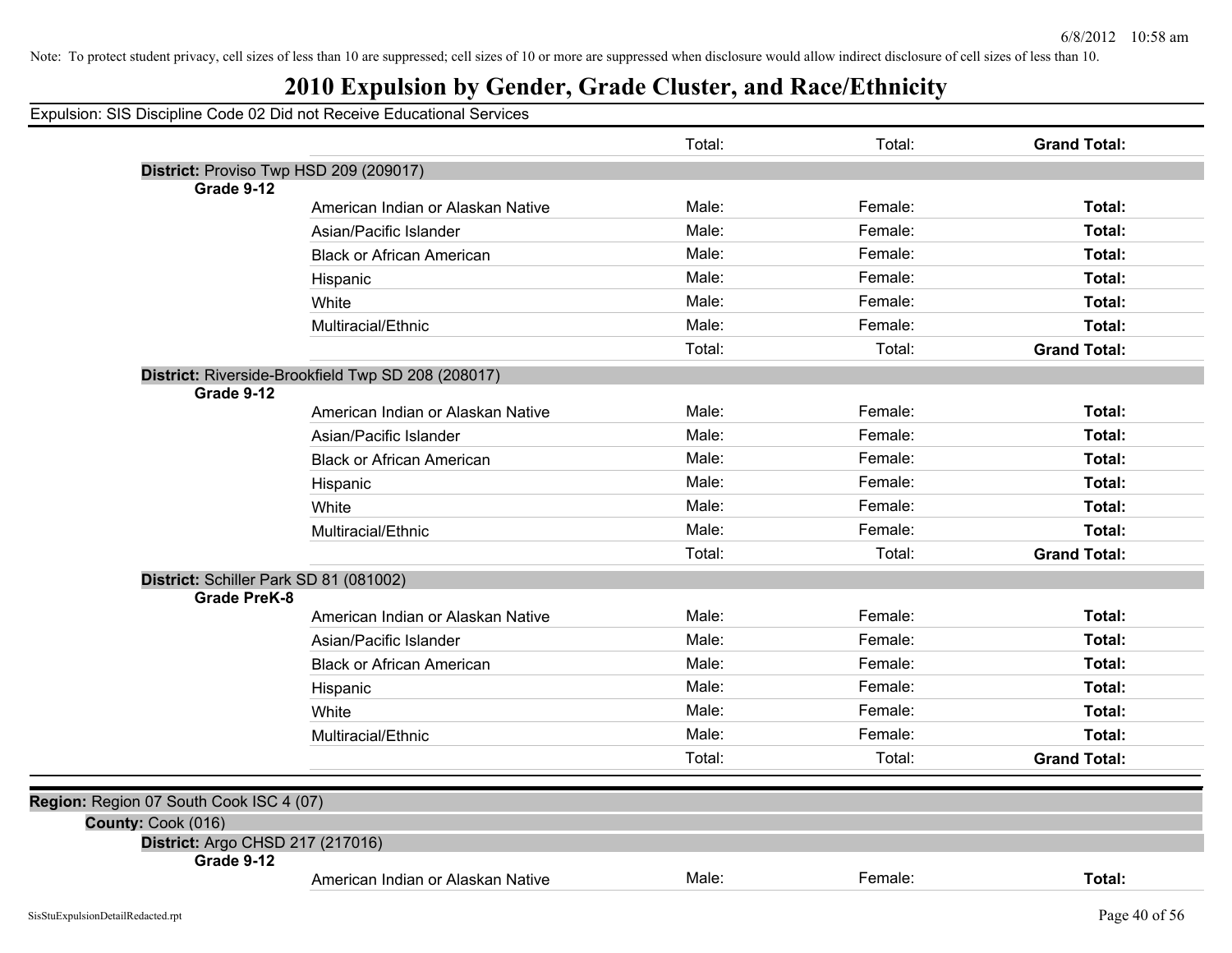## **2010 Expulsion by Gender, Grade Cluster, and Race/Ethnicity**

|                     | Asian/Pacific Islander                 | Male:  | Female: | <b>Total:</b>       |    |
|---------------------|----------------------------------------|--------|---------|---------------------|----|
|                     | <b>Black or African American</b>       | Male:  | Female: | <b>Total:</b>       |    |
|                     | Hispanic                               | Male:  | Female: | <b>Total:</b>       |    |
|                     | White                                  | Male:  | Female: | Total:              |    |
|                     | Multiracial/Ethnic                     | Male:  | Female: | <b>Total:</b>       |    |
|                     |                                        | Total: | Total:  | <b>Grand Total:</b> |    |
| Grade 9-12          | District: Bloom Twp HSD 206 (206017)   |        |         |                     |    |
|                     | American Indian or Alaskan Native      | Male:  | Female: | <b>Total:</b>       |    |
|                     | Asian/Pacific Islander                 | Male:  | Female: | <b>Total:</b>       |    |
|                     | <b>Black or African American</b>       | Male:  | Female: | Total:              | 21 |
|                     | Hispanic                               | Male:  | Female: | <b>Total:</b>       |    |
|                     | White                                  | Male:  | Female: | Total:              |    |
|                     | Multiracial/Ethnic                     | Male:  | Female: | <b>Total:</b>       |    |
|                     |                                        | Total: | Total:  | <b>Grand Total:</b> |    |
| Grade 9-12          | American Indian or Alaskan Native      | Male:  | Female: | <b>Total:</b>       |    |
|                     |                                        |        |         |                     |    |
|                     | Asian/Pacific Islander                 | Male:  | Female: | <b>Total:</b>       |    |
|                     | <b>Black or African American</b>       | Male:  | Female: | Total:              |    |
|                     | Hispanic                               | Male:  | Female: | Total:              |    |
|                     | White                                  | Male:  | Female: | Total:              |    |
|                     | Multiracial/Ethnic                     | Male:  | Female: | Total:              |    |
|                     |                                        | Total: | Total:  | <b>Grand Total:</b> |    |
| <b>Grade PreK-8</b> | District: Calumet City SD 155 (155002) |        |         |                     |    |
|                     | American Indian or Alaskan Native      | Male:  | Female: | <b>Total:</b>       |    |
|                     | Asian/Pacific Islander                 | Male:  | Female: | <b>Total:</b>       |    |
|                     | <b>Black or African American</b>       | Male:  | Female: | Total:              | 10 |
|                     | Hispanic                               | Male:  | Female: | <b>Total:</b>       |    |
|                     | White                                  | Male:  | Female: | Total:              |    |
|                     | Multiracial/Ethnic                     | Male:  | Female: | Total:              |    |
|                     |                                        | Total: | Total:  | <b>Grand Total:</b> |    |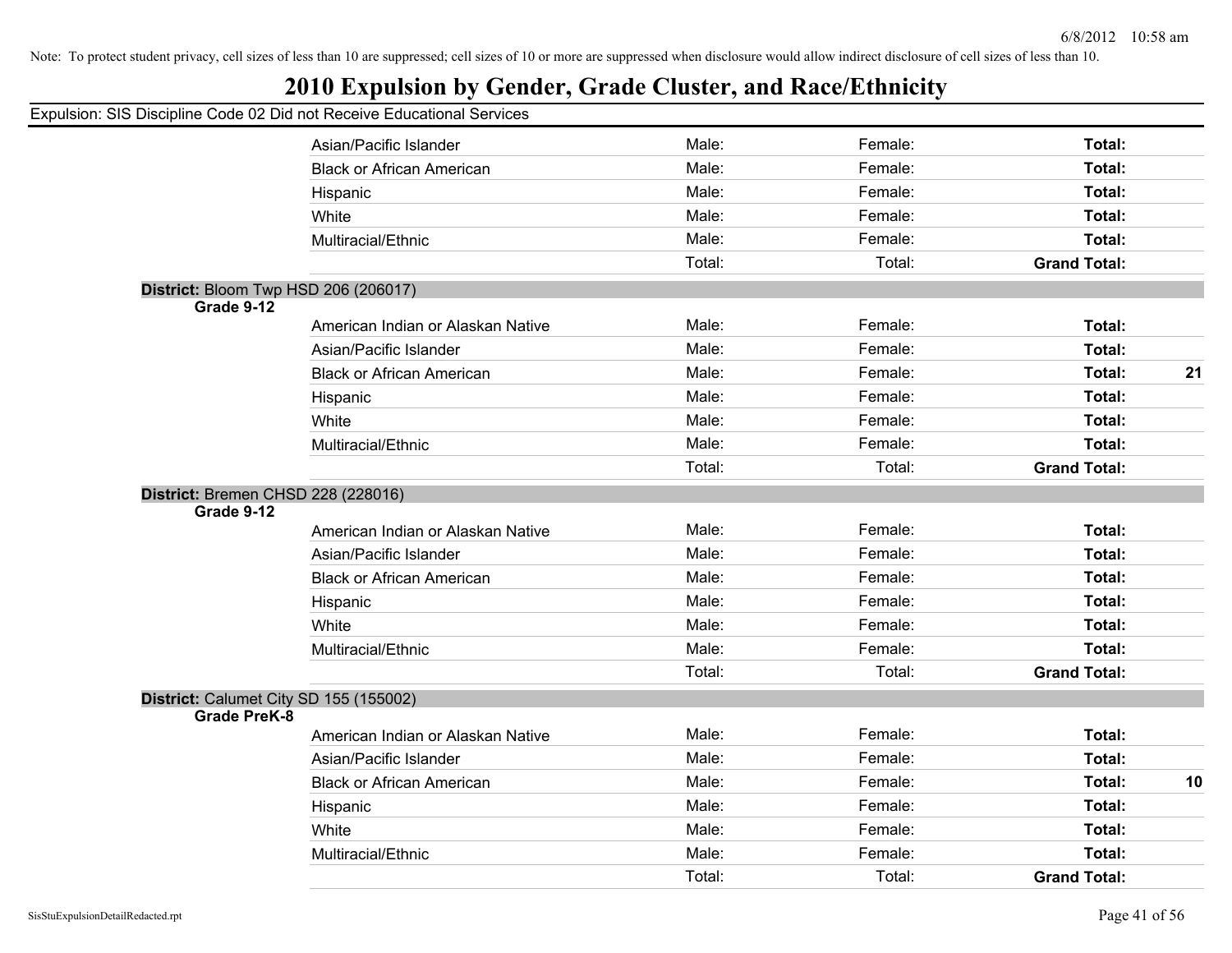## **2010 Expulsion by Gender, Grade Cluster, and Race/Ethnicity**

| District: Dolton SD 148 (148002)    |                                   |        |                    |                     |
|-------------------------------------|-----------------------------------|--------|--------------------|---------------------|
| <b>Grade PreK-8</b>                 |                                   | Male:  |                    | Total:              |
|                                     | American Indian or Alaskan Native | Male:  | Female:<br>Female: | Total:              |
|                                     | Asian/Pacific Islander            |        |                    |                     |
|                                     | <b>Black or African American</b>  | Male:  | Female:            | Total:              |
|                                     | Hispanic                          | Male:  | Female:            | Total:              |
|                                     | White                             | Male:  | Female:            | Total:              |
|                                     | Multiracial/Ethnic                | Male:  | Female:            | Total:              |
|                                     |                                   | Total: | Total:             | <b>Grand Total:</b> |
| District: Dolton SD 149 (149002)    |                                   |        |                    |                     |
| <b>Grade PreK-8</b>                 |                                   |        |                    |                     |
|                                     | American Indian or Alaskan Native | Male:  | Female:            | <b>Total:</b>       |
|                                     | Asian/Pacific Islander            | Male:  | Female:            | Total:              |
|                                     | <b>Black or African American</b>  | Male:  | Female:            | <b>Total:</b>       |
|                                     | Hispanic                          | Male:  | Female:            | Total:              |
|                                     | White                             | Male:  | Female:            | Total:              |
|                                     | Multiracial/Ethnic                | Male:  | Female:            | Total:              |
|                                     |                                   | Total: | Total:             | <b>Grand Total:</b> |
| District: Flossmoor SD 161 (161002) |                                   |        |                    |                     |
| <b>Grade PreK-8</b>                 |                                   |        |                    |                     |
|                                     | American Indian or Alaskan Native | Male:  | Female:            | <b>Total:</b>       |
|                                     | Asian/Pacific Islander            | Male:  | Female:            | Total:              |
|                                     | <b>Black or African American</b>  | Male:  | Female:            | <b>Total:</b>       |
|                                     | Hispanic                          | Male:  | Female:            | Total:              |
|                                     | White                             | Male:  | Female:            | Total:              |
|                                     | Multiracial/Ethnic                | Male:  | Female:            | Total:              |
|                                     |                                   | Total: | Total:             | <b>Grand Total:</b> |
| District: Harvey SD 152 (152002)    |                                   |        |                    |                     |
| <b>Grade PreK-8</b>                 |                                   |        |                    |                     |
|                                     | American Indian or Alaskan Native | Male:  | Female:            | Total:              |
|                                     | Asian/Pacific Islander            | Male:  | Female:            | Total:              |
|                                     | <b>Black or African American</b>  | Male:  | Female:            | Total:              |
|                                     | Hispanic                          | Male:  | Female:            | <b>Total:</b>       |
|                                     | White                             | Male:  | Female:            | Total:              |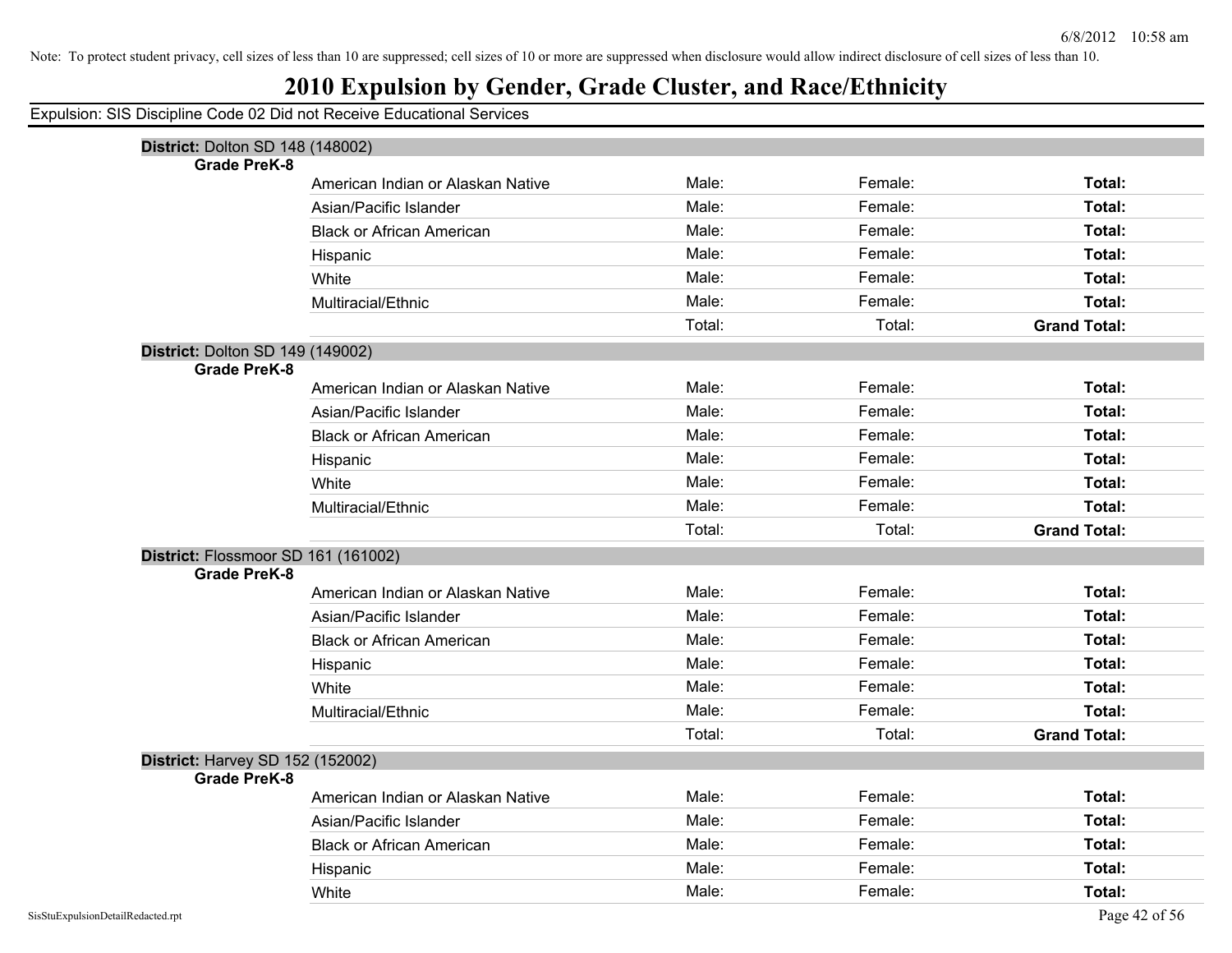## **2010 Expulsion by Gender, Grade Cluster, and Race/Ethnicity**

|                     | Multiracial/Ethnic                             | Male:  | Female: | Total:              |
|---------------------|------------------------------------------------|--------|---------|---------------------|
|                     |                                                | Total: | Total:  | <b>Grand Total:</b> |
|                     | District: Homewood Flossmoor CHSD 233 (233016) |        |         |                     |
| Grade 9-12          |                                                |        |         |                     |
|                     | American Indian or Alaskan Native              | Male:  | Female: | Total:              |
|                     | Asian/Pacific Islander                         | Male:  | Female: | Total:              |
|                     | <b>Black or African American</b>               | Male:  | Female: | Total:              |
|                     | Hispanic                                       | Male:  | Female: | Total:              |
|                     | White                                          | Male:  | Female: | Total:              |
|                     | Multiracial/Ethnic                             | Male:  | Female: | Total:              |
|                     |                                                | Total: | Total:  | <b>Grand Total:</b> |
|                     | District: Homewood SD 153 (153002)             |        |         |                     |
| <b>Grade PreK-8</b> |                                                |        |         |                     |
|                     | American Indian or Alaskan Native              | Male:  | Female: | Total:              |
|                     | Asian/Pacific Islander                         | Male:  | Female: | Total:              |
|                     | <b>Black or African American</b>               | Male:  | Female: | Total:              |
|                     | Hispanic                                       | Male:  | Female: | Total:              |
|                     | White                                          | Male:  | Female: | Total:              |
|                     | Multiracial/Ethnic                             | Male:  | Female: | Total:              |
|                     |                                                | Total: | Total:  | <b>Grand Total:</b> |
|                     | District: Lincoln ESD 156 (156002)             |        |         |                     |
| <b>Grade PreK-8</b> |                                                |        |         |                     |
|                     | American Indian or Alaskan Native              | Male:  | Female: | Total:              |
|                     | Asian/Pacific Islander                         | Male:  | Female: | Total:              |
|                     | <b>Black or African American</b>               | Male:  | Female: | Total:              |
|                     | Hispanic                                       | Male:  | Female: | Total:              |
|                     | White                                          | Male:  | Female: | Total:              |
|                     | Multiracial/Ethnic                             | Male:  | Female: | Total:              |
|                     |                                                | Total: | Total:  | <b>Grand Total:</b> |
|                     | District: Oak Lawn CHSD 229 (229016)           |        |         |                     |
| Grade 9-12          |                                                |        |         |                     |
|                     | American Indian or Alaskan Native              | Male:  | Female: | Total:              |
|                     | Asian/Pacific Islander                         | Male:  | Female: | Total:              |
|                     | <b>Black or African American</b>               | Male:  | Female: | Total:              |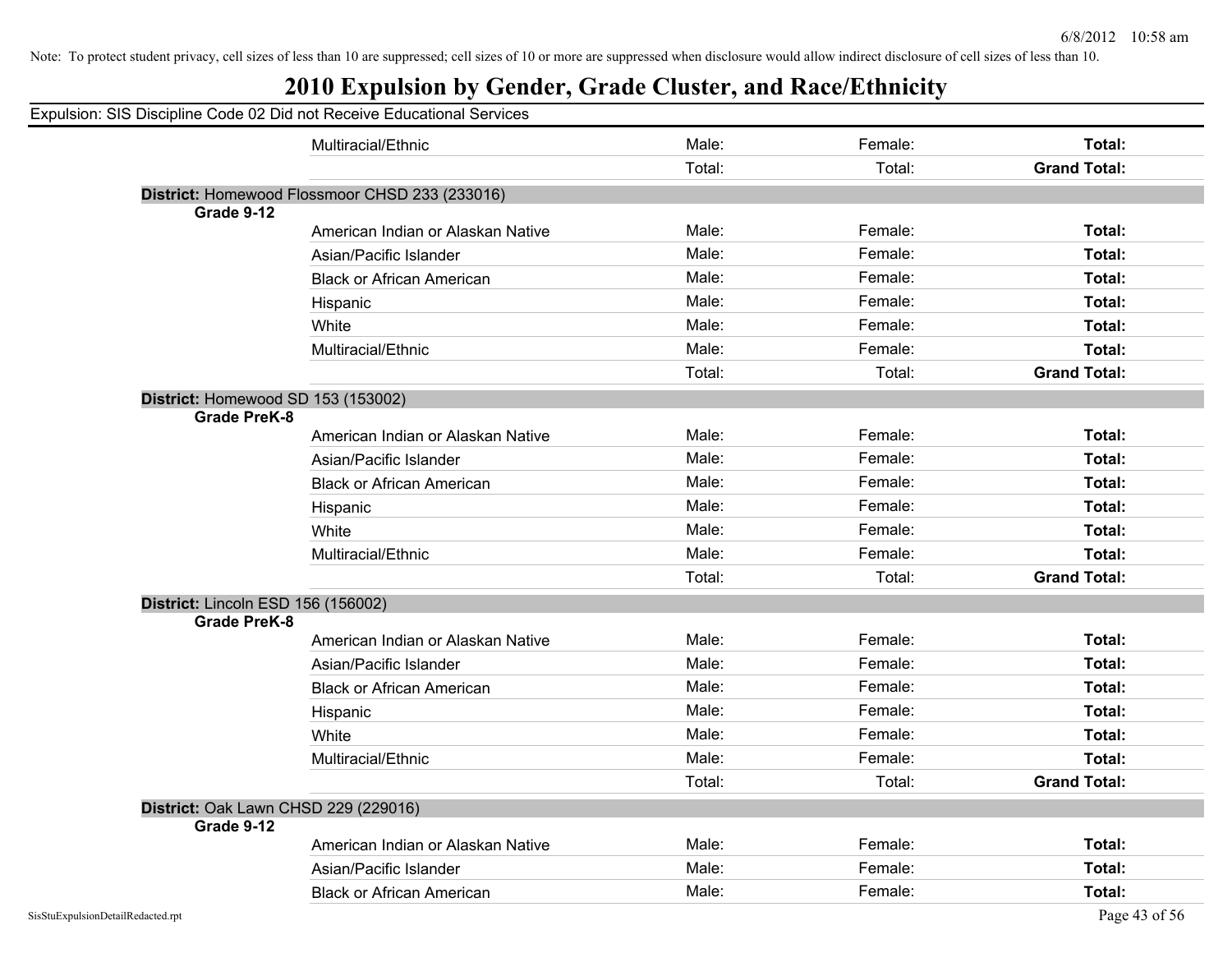|                     | Expulsion: SIS Discipline Code 02 Did not Receive Educational Services |        |         |                     |
|---------------------|------------------------------------------------------------------------|--------|---------|---------------------|
|                     | Hispanic                                                               | Male:  | Female: | Total:              |
|                     | White                                                                  | Male:  | Female: | Total:              |
|                     | Multiracial/Ethnic                                                     | Male:  | Female: | Total:              |
|                     |                                                                        | Total: | Total:  | <b>Grand Total:</b> |
|                     | District: Park Forest SD 163 (163002)                                  |        |         |                     |
| <b>Grade PreK-8</b> |                                                                        |        |         |                     |
|                     | American Indian or Alaskan Native                                      | Male:  | Female: | Total:              |
|                     | Asian/Pacific Islander                                                 | Male:  | Female: | Total:              |
|                     | <b>Black or African American</b>                                       | Male:  | Female: | Total:              |
|                     | Hispanic                                                               | Male:  | Female: | Total:              |
|                     | White                                                                  | Male:  | Female: | Total:              |
|                     | Multiracial/Ethnic                                                     | Male:  | Female: | Total:              |
|                     |                                                                        | Total: | Total:  | <b>Grand Total:</b> |
|                     | District: Posen-Robbins ESD 143-5 (143502)                             |        |         |                     |
| <b>Grade PreK-8</b> |                                                                        |        |         |                     |
|                     | American Indian or Alaskan Native                                      | Male:  | Female: | Total:              |
|                     | Asian/Pacific Islander                                                 | Male:  | Female: | Total:              |
|                     | <b>Black or African American</b>                                       | Male:  | Female: | Total:              |
|                     | Hispanic                                                               | Male:  | Female: | Total:              |
|                     | White                                                                  | Male:  | Female: | Total:              |
|                     | Multiracial/Ethnic                                                     | Male:  | Female: | Total:              |
|                     |                                                                        | Total: | Total:  | <b>Grand Total:</b> |
|                     | District: Reavis Twp HSD 220 (220017)                                  |        |         |                     |
| Grade 9-12          |                                                                        |        |         |                     |
|                     | American Indian or Alaskan Native                                      | Male:  | Female: | Total:              |
|                     | Asian/Pacific Islander                                                 | Male:  | Female: | Total:              |
|                     | <b>Black or African American</b>                                       | Male:  | Female: | Total:              |
|                     | Hispanic                                                               | Male:  | Female: | Total:              |
|                     | White                                                                  | Male:  | Female: | Total:              |
|                     | Multiracial/Ethnic                                                     | Male:  | Female: | Total:              |
|                     |                                                                        | Total: | Total:  | <b>Grand Total:</b> |
|                     | District: South Holland SD 150 (150002)                                |        |         |                     |
| Grade PreK-8        |                                                                        |        |         |                     |
|                     | American Indian or Alaskan Native                                      | Male:  | Female: | Total:              |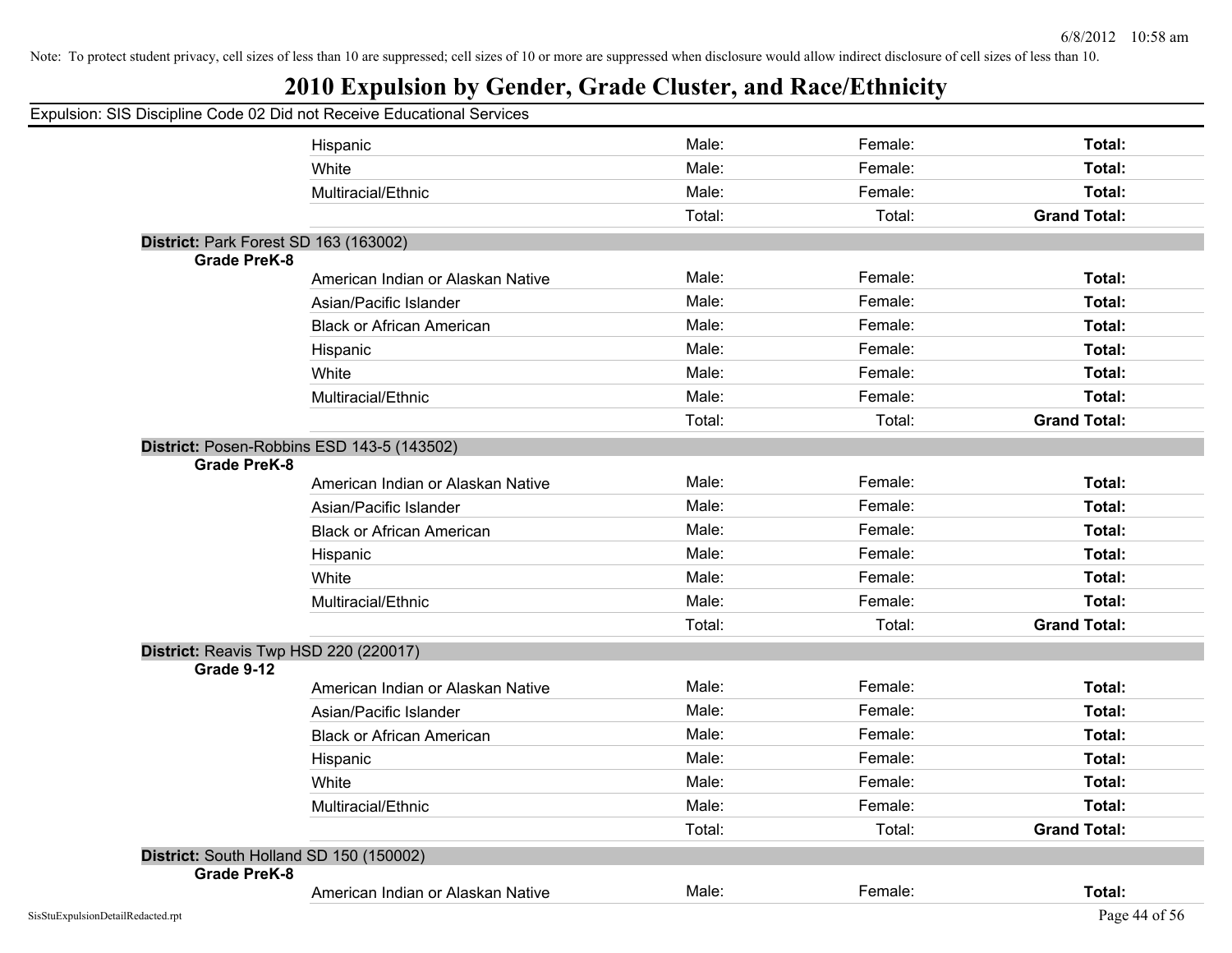## **2010 Expulsion by Gender, Grade Cluster, and Race/Ethnicity**

| paision. Sio Biscipinio Souo                              |                                                    |        |         |                     |
|-----------------------------------------------------------|----------------------------------------------------|--------|---------|---------------------|
|                                                           | Asian/Pacific Islander                             | Male:  | Female: | Total:              |
|                                                           | <b>Black or African American</b>                   | Male:  | Female: | Total:              |
|                                                           | Hispanic                                           | Male:  | Female: | Total:              |
|                                                           | White                                              | Male:  | Female: | Total:              |
|                                                           | Multiracial/Ethnic                                 | Male:  | Female: | Total:              |
|                                                           |                                                    | Total: | Total:  | <b>Grand Total:</b> |
| Grade 9-12                                                | District: Thornton Fractional Twp HSD 215 (215017) |        |         |                     |
|                                                           | American Indian or Alaskan Native                  | Male:  | Female: | Total:              |
|                                                           | Asian/Pacific Islander                             | Male:  | Female: | Total:              |
|                                                           | <b>Black or African American</b>                   | Male:  | Female: | Total:              |
|                                                           | Hispanic                                           | Male:  | Female: | Total:              |
|                                                           | White                                              | Male:  | Female: | Total:              |
|                                                           | Multiracial/Ethnic                                 | Male:  | Female: | Total:              |
|                                                           |                                                    | Total: | Total:  | <b>Grand Total:</b> |
|                                                           |                                                    |        |         |                     |
| Region: Rock Island ROE (49)                              |                                                    |        |         |                     |
| County: Non-Public School (000)                           |                                                    |        |         |                     |
| District: Rock Island ROE (000000)<br><b>Grade PreK-8</b> |                                                    |        |         |                     |
|                                                           | American Indian or Alaskan Native                  | Male:  | Female: | Total:              |
|                                                           | Asian/Pacific Islander                             | Male:  | Female: | Total:              |
|                                                           | <b>Black or African American</b>                   | Male:  | Female: | Total:              |
|                                                           | Hispanic                                           | Male:  | Female: | Total:              |
|                                                           | White                                              | Male:  | Female: | Total:              |
|                                                           | Multiracial/Ethnic                                 | Male:  | Female: | Total:              |
|                                                           |                                                    | Total: | Total:  | <b>Grand Total:</b> |
| County: Rock Island (081)                                 |                                                    |        |         |                     |
| District: Moline USD 40 (040022)<br>Grade 9-12            |                                                    |        |         |                     |
|                                                           | American Indian or Alaskan Native                  | Male:  | Female: | Total:              |
|                                                           | Asian/Pacific Islander                             | Male:  | Female: | Total:              |
|                                                           | <b>Black or African American</b>                   | Male:  | Female: | Total:              |
|                                                           |                                                    |        |         |                     |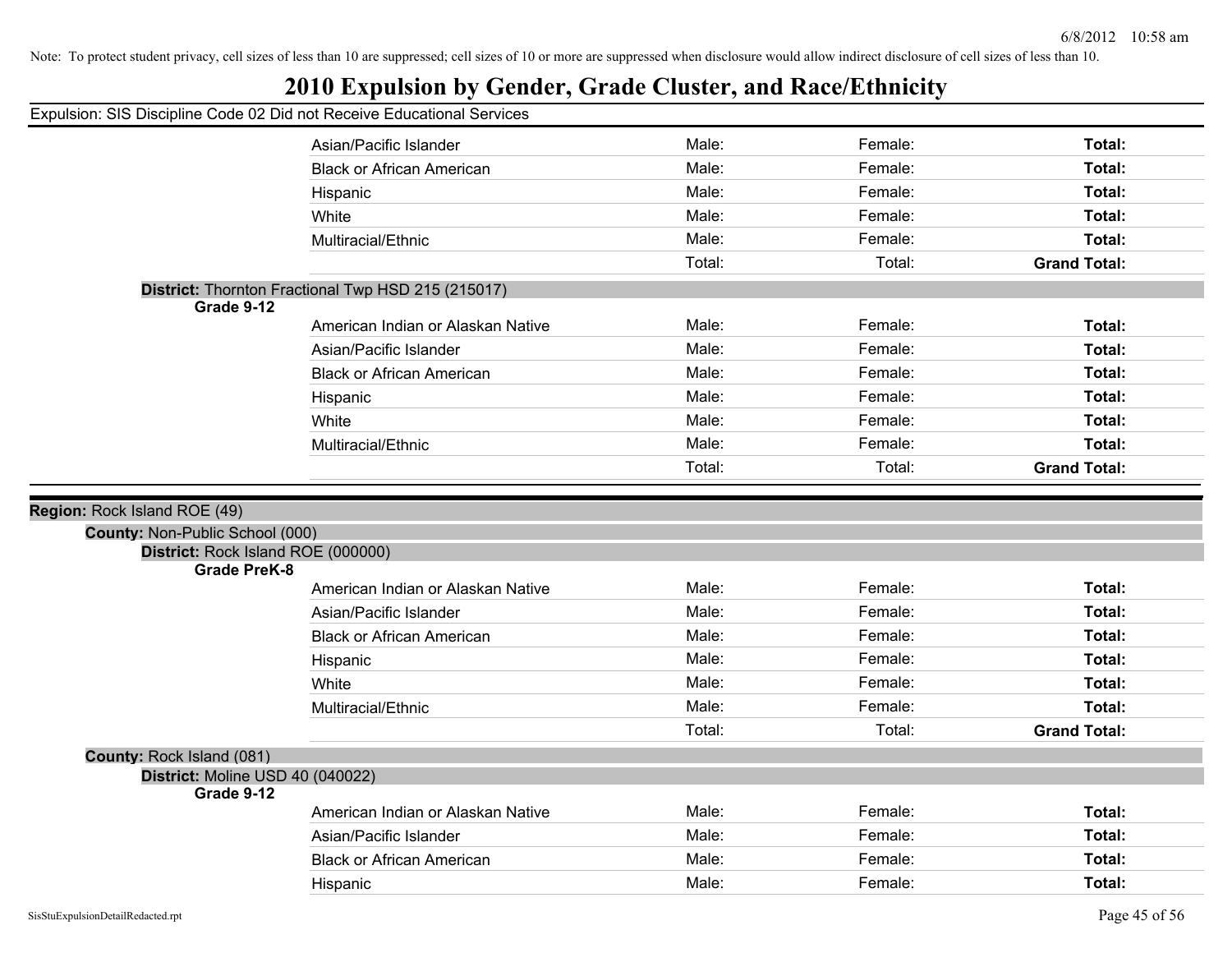## **2010 Expulsion by Gender, Grade Cluster, and Race/Ethnicity**

#### Expulsion: SIS Discipline Code 02 Did not Receive Educational Services

|                                                              | White                             | Male:  | Female: | Total:              |
|--------------------------------------------------------------|-----------------------------------|--------|---------|---------------------|
|                                                              | Multiracial/Ethnic                | Male:  | Female: | Total:              |
|                                                              |                                   | Total: | Total:  | <b>Grand Total:</b> |
| District: Rock Island SD 41 (041025)                         |                                   |        |         |                     |
| <b>Grade PreK-8</b>                                          |                                   |        |         |                     |
|                                                              | American Indian or Alaskan Native | Male:  | Female: | Total:              |
|                                                              | Asian/Pacific Islander            | Male:  | Female: | Total:              |
|                                                              | <b>Black or African American</b>  | Male:  | Female: | Total:              |
|                                                              | Hispanic                          | Male:  | Female: | Total:              |
|                                                              | White                             | Male:  | Female: | Total:              |
|                                                              | Multiracial/Ethnic                | Male:  | Female: | Total:              |
|                                                              |                                   | Total: | Total:  | <b>Grand Total:</b> |
| District: United Twp HSD 30 (030017)                         |                                   |        |         |                     |
| Grade 9-12                                                   |                                   |        |         |                     |
|                                                              | American Indian or Alaskan Native | Male:  | Female: | Total:              |
|                                                              | Asian/Pacific Islander            | Male:  | Female: | Total:              |
|                                                              | <b>Black or African American</b>  | Male:  | Female: | Total:              |
|                                                              | Hispanic                          | Male:  | Female: | Total:              |
|                                                              | White                             | Male:  | Female: | Total:              |
|                                                              | Multiracial/Ethnic                | Male:  | Female: | Total:              |
|                                                              |                                   | Total: | Total:  | <b>Grand Total:</b> |
|                                                              |                                   |        |         |                     |
| Sangamon ROE (51)                                            |                                   |        |         |                     |
| County: Sangamon (084)                                       |                                   |        |         |                     |
| District: Springfield SD 186 (186025)<br><b>Grade PreK-8</b> |                                   |        |         |                     |
|                                                              | American Indian or Alaskan Native | Male:  | Female: | Total:              |
|                                                              | Asian/Pacific Islander            | Male:  | Female: | Total:              |
|                                                              | <b>Black or African American</b>  | Male:  | Female: | Total:              |
|                                                              | Hispanic                          | Male:  | Female: | Total:              |
|                                                              | White                             | Male:  | Female: | Total:              |
|                                                              | Multiracial/Ethnic                | Male:  | Female: | Total:              |
|                                                              |                                   | Total: | Total:  | <b>Grand Total:</b> |

**Region: \$**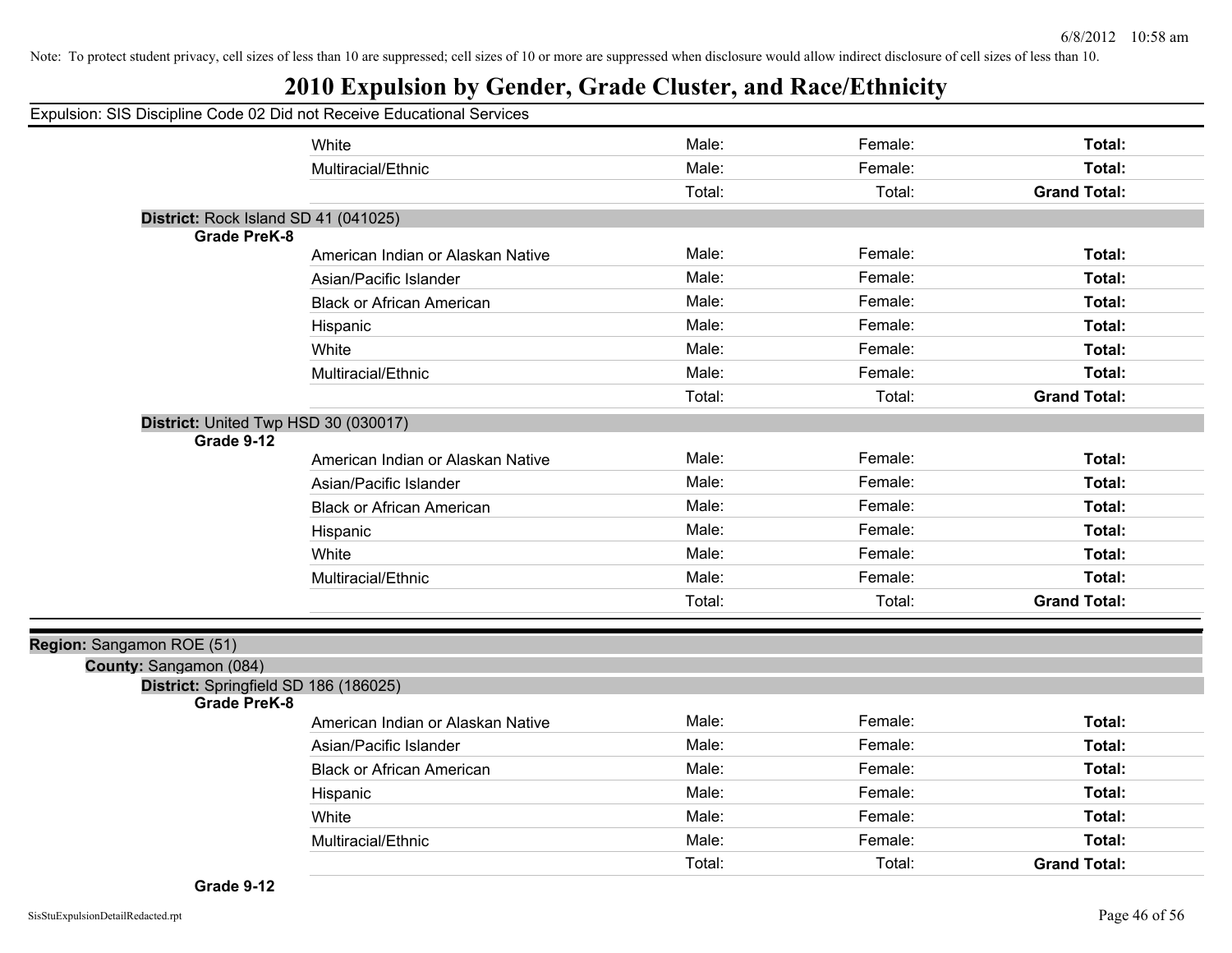## **2010 Expulsion by Gender, Grade Cluster, and Race/Ethnicity**

### Expulsion: SIS Discipline Code 02 Did not Receive Educational Services

|                                                                        | American Indian or Alaskan Native | Male:  | Female:       |    | Total:              |    |
|------------------------------------------------------------------------|-----------------------------------|--------|---------------|----|---------------------|----|
|                                                                        | Asian/Pacific Islander            | Male:  | Female:       |    | Total:              |    |
|                                                                        | <b>Black or African American</b>  | Male:  | Female:       |    | Total:              |    |
|                                                                        | Hispanic                          | Male:  | Female:       |    | Total:              |    |
|                                                                        | White                             | Male:  | Female:       |    | Total:              |    |
|                                                                        | Multiracial/Ethnic                | Male:  | Female:       |    | Total:              |    |
|                                                                        |                                   | Total: | Total:        |    | <b>Grand Total:</b> |    |
|                                                                        |                                   |        |               |    |                     |    |
| on: St Clair ROE (50)                                                  |                                   |        |               |    |                     |    |
| County: Saint clair (082)<br>District: Belleville Twp HSD 201 (201017) |                                   |        |               |    |                     |    |
| Grade 9-12                                                             |                                   |        |               |    |                     |    |
|                                                                        | American Indian or Alaskan Native | Male:  | Female:       |    | Total:              |    |
|                                                                        | Asian/Pacific Islander            | Male:  | Female:       |    | Total:              |    |
|                                                                        | <b>Black or African American</b>  | Male:  | Female:       |    | Total:              | 18 |
|                                                                        | Hispanic                          | Male:  | Female:       |    | Total:              |    |
|                                                                        | White                             | Male:  | Female:       |    | Total:              |    |
|                                                                        | Multiracial/Ethnic                | Male:  | Female:       |    | Total:              |    |
|                                                                        |                                   | Total: | Total:        |    | <b>Grand Total:</b> |    |
| District: Cahokia CUSD 187 (187026)                                    |                                   |        |               |    |                     |    |
| <b>Grade PreK-8</b>                                                    |                                   |        |               |    |                     |    |
|                                                                        | American Indian or Alaskan Native | Male:  | Female:       |    | <b>Total:</b>       |    |
|                                                                        | Asian/Pacific Islander            | Male:  | Female:       |    | Total:              |    |
|                                                                        | <b>Black or African American</b>  | Male:  | Female:       |    | Total:              | 10 |
|                                                                        | Hispanic                          | Male:  | Female:       |    | Total:              |    |
|                                                                        | White                             | Male:  | Female:       |    | Total:              |    |
|                                                                        | Multiracial/Ethnic                | Male:  | Female:       |    | Total:              |    |
|                                                                        |                                   | Total: | Total:        |    | <b>Grand Total:</b> |    |
| Grade 9-12                                                             | American Indian or Alaskan Native | Male:  | Female:       |    | Total:              |    |
|                                                                        | Asian/Pacific Islander            | Male:  | Female:       |    | Total:              |    |
|                                                                        | <b>Black or African American</b>  | Male:  | 11<br>Female: | 10 | Total:              | 21 |
|                                                                        | Hispanic                          | Male:  | Female:       |    | <b>Total:</b>       |    |
|                                                                        | White                             | Male:  | Female:       |    | Total:              |    |
|                                                                        |                                   |        |               |    |                     |    |

**Regi**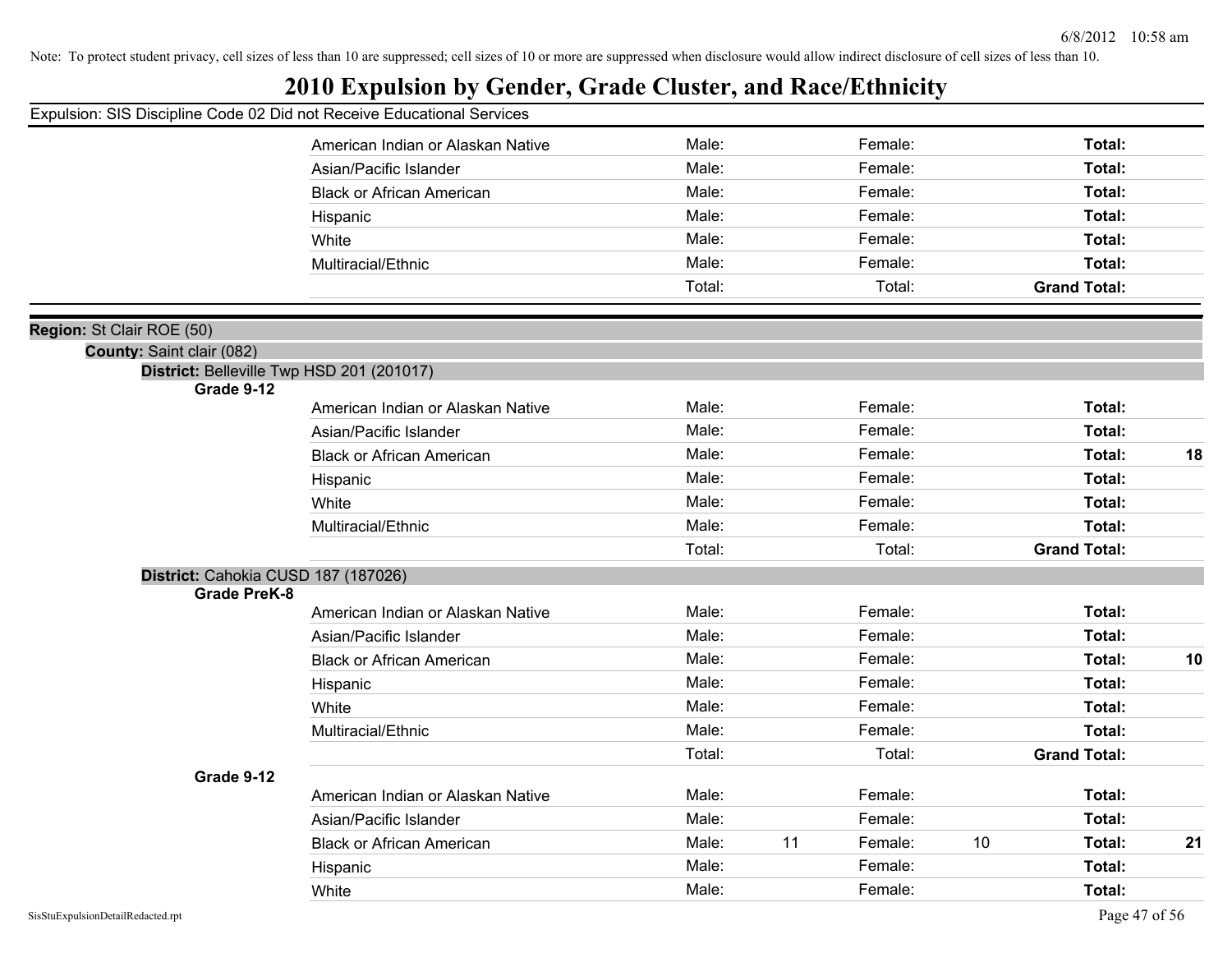## **2010 Expulsion by Gender, Grade Cluster, and Race/Ethnicity**

|                                          | Multiracial/Ethnic                     | Male:  | Female: | <b>Total:</b>       |
|------------------------------------------|----------------------------------------|--------|---------|---------------------|
|                                          |                                        | Total: | Total:  | <b>Grand Total:</b> |
| <b>District: Central SD 104 (104002)</b> |                                        |        |         |                     |
| <b>Grade PreK-8</b>                      |                                        |        |         |                     |
|                                          | American Indian or Alaskan Native      | Male:  | Female: | Total:              |
|                                          | Asian/Pacific Islander                 | Male:  | Female: | <b>Total:</b>       |
|                                          | <b>Black or African American</b>       | Male:  | Female: | Total:              |
|                                          | Hispanic                               | Male:  | Female: | Total:              |
|                                          | White                                  | Male:  | Female: | Total:              |
|                                          | Multiracial/Ethnic                     | Male:  | Female: | Total:              |
|                                          |                                        | Total: | Total:  | <b>Grand Total:</b> |
| District: Dupo CUSD 196 (196026)         |                                        |        |         |                     |
| <b>Grade PreK-8</b>                      |                                        |        |         |                     |
|                                          | American Indian or Alaskan Native      | Male:  | Female: | Total:              |
|                                          | Asian/Pacific Islander                 | Male:  | Female: | Total:              |
|                                          | <b>Black or African American</b>       | Male:  | Female: | Total:              |
|                                          | Hispanic                               | Male:  | Female: | <b>Total:</b>       |
|                                          | White                                  | Male:  | Female: | Total:              |
|                                          | Multiracial/Ethnic                     | Male:  | Female: | Total:              |
|                                          |                                        | Total: | Total:  | <b>Grand Total:</b> |
|                                          | District: Harmony Emge SD 175 (175002) |        |         |                     |
| <b>Grade PreK-8</b>                      |                                        |        |         |                     |
|                                          | American Indian or Alaskan Native      | Male:  | Female: | <b>Total:</b>       |
|                                          | Asian/Pacific Islander                 | Male:  | Female: | Total:              |
|                                          | <b>Black or African American</b>       | Male:  | Female: | Total:              |
|                                          | Hispanic                               | Male:  | Female: | Total:              |
|                                          | White                                  | Male:  | Female: | Total:              |
|                                          | Multiracial/Ethnic                     | Male:  | Female: | Total:              |
|                                          |                                        | Total: | Total:  | <b>Grand Total:</b> |
|                                          | District: O Fallon CCSD 90 (090004)    |        |         |                     |
| <b>Grade PreK-8</b>                      |                                        |        |         |                     |
|                                          | American Indian or Alaskan Native      | Male:  | Female: | <b>Total:</b>       |
|                                          | Asian/Pacific Islander                 | Male:  | Female: | <b>Total:</b>       |
|                                          | <b>Black or African American</b>       | Male:  | Female: | Total:              |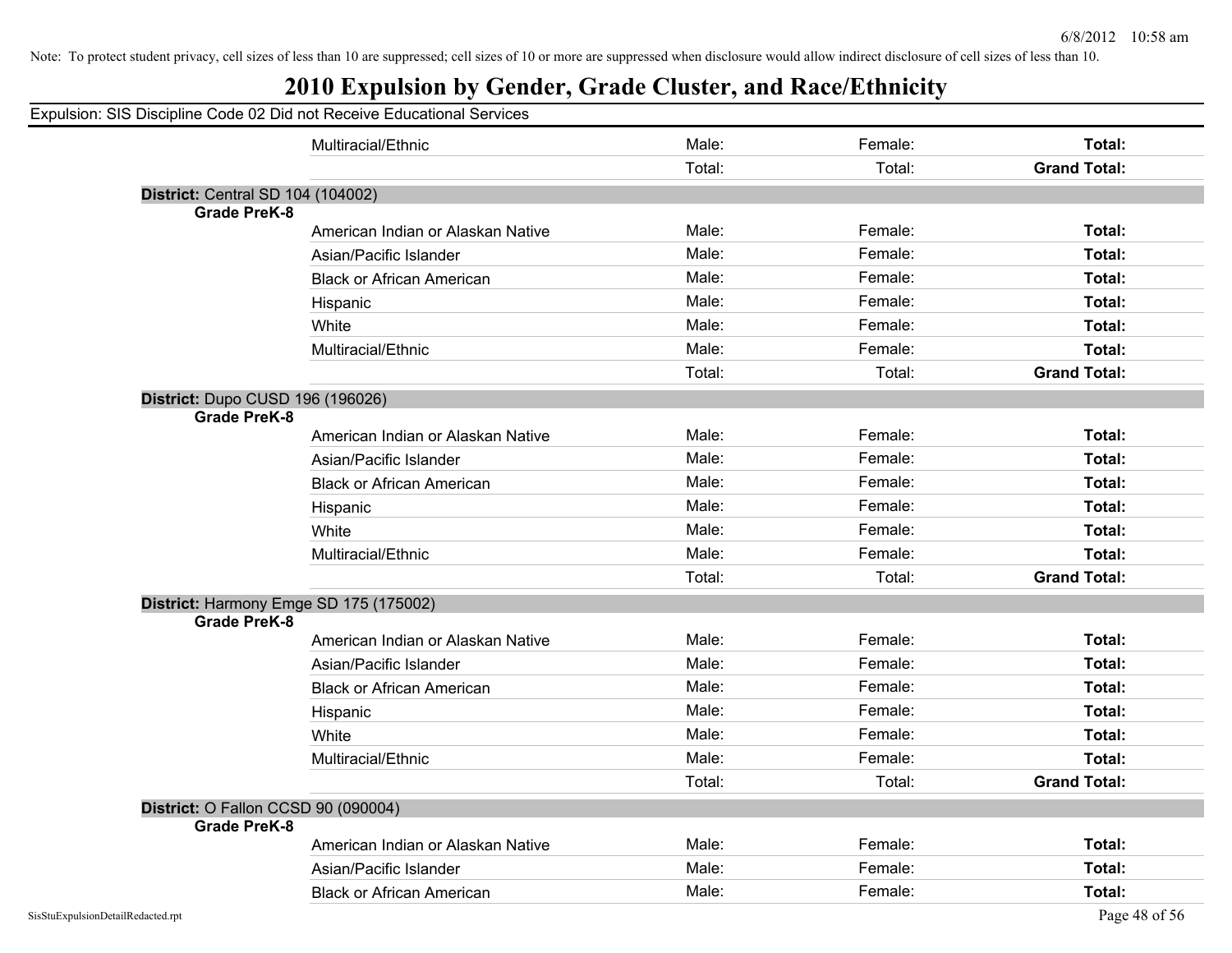|                           | Expulsion: SIS Discipline Code 02 Did not Receive Educational Services |        |         |                     |
|---------------------------|------------------------------------------------------------------------|--------|---------|---------------------|
|                           | Hispanic                                                               | Male:  | Female: | Total:              |
|                           | White                                                                  | Male:  | Female: | Total:              |
|                           | Multiracial/Ethnic                                                     | Male:  | Female: | Total:              |
|                           |                                                                        | Total: | Total:  | <b>Grand Total:</b> |
|                           | District: O Fallon Twp HSD 203 (203017)                                |        |         |                     |
| Grade 9-12                |                                                                        |        |         |                     |
|                           | American Indian or Alaskan Native                                      | Male:  | Female: | Total:              |
|                           | Asian/Pacific Islander                                                 | Male:  | Female: | Total:              |
|                           | <b>Black or African American</b>                                       | Male:  | Female: | Total:              |
|                           | Hispanic                                                               | Male:  | Female: | Total:              |
|                           | White                                                                  | Male:  | Female: | Total:              |
|                           | Multiracial/Ethnic                                                     | Male:  | Female: | Total:              |
|                           |                                                                        | Total: | Total:  | <b>Grand Total:</b> |
|                           | District: Signal Hill SD 181 (181002)                                  |        |         |                     |
| <b>Grade PreK-8</b>       |                                                                        |        |         |                     |
|                           | American Indian or Alaskan Native                                      | Male:  | Female: | Total:              |
|                           | Asian/Pacific Islander                                                 | Male:  | Female: | Total:              |
|                           | <b>Black or African American</b>                                       | Male:  | Female: | Total:              |
|                           | Hispanic                                                               | Male:  | Female: | Total:              |
|                           | White                                                                  | Male:  | Female: | Total:              |
|                           | Multiracial/Ethnic                                                     | Male:  | Female: | Total:              |
|                           |                                                                        | Total: | Total:  | <b>Grand Total:</b> |
|                           |                                                                        |        |         |                     |
| Region: Tazewell ROE (53) |                                                                        |        |         |                     |
| County: Tazewell (090)    |                                                                        |        |         |                     |
| Grade 9-12                | District: Deer Creek-Mackinaw CUSD 701 (701026)                        |        |         |                     |
|                           | American Indian or Alaskan Native                                      | Male:  | Female: | Total:              |
|                           | Asian/Pacific Islander                                                 | Male:  | Female: | Total:              |
|                           | <b>Black or African American</b>                                       | Male:  | Female: | Total:              |
|                           | Hispanic                                                               | Male:  | Female: | Total:              |
|                           | White                                                                  | Male:  | Female: | Total:              |
|                           | Multiracial/Ethnic                                                     | Male:  | Female: | Total:              |
|                           |                                                                        | Total: | Total:  | <b>Grand Total:</b> |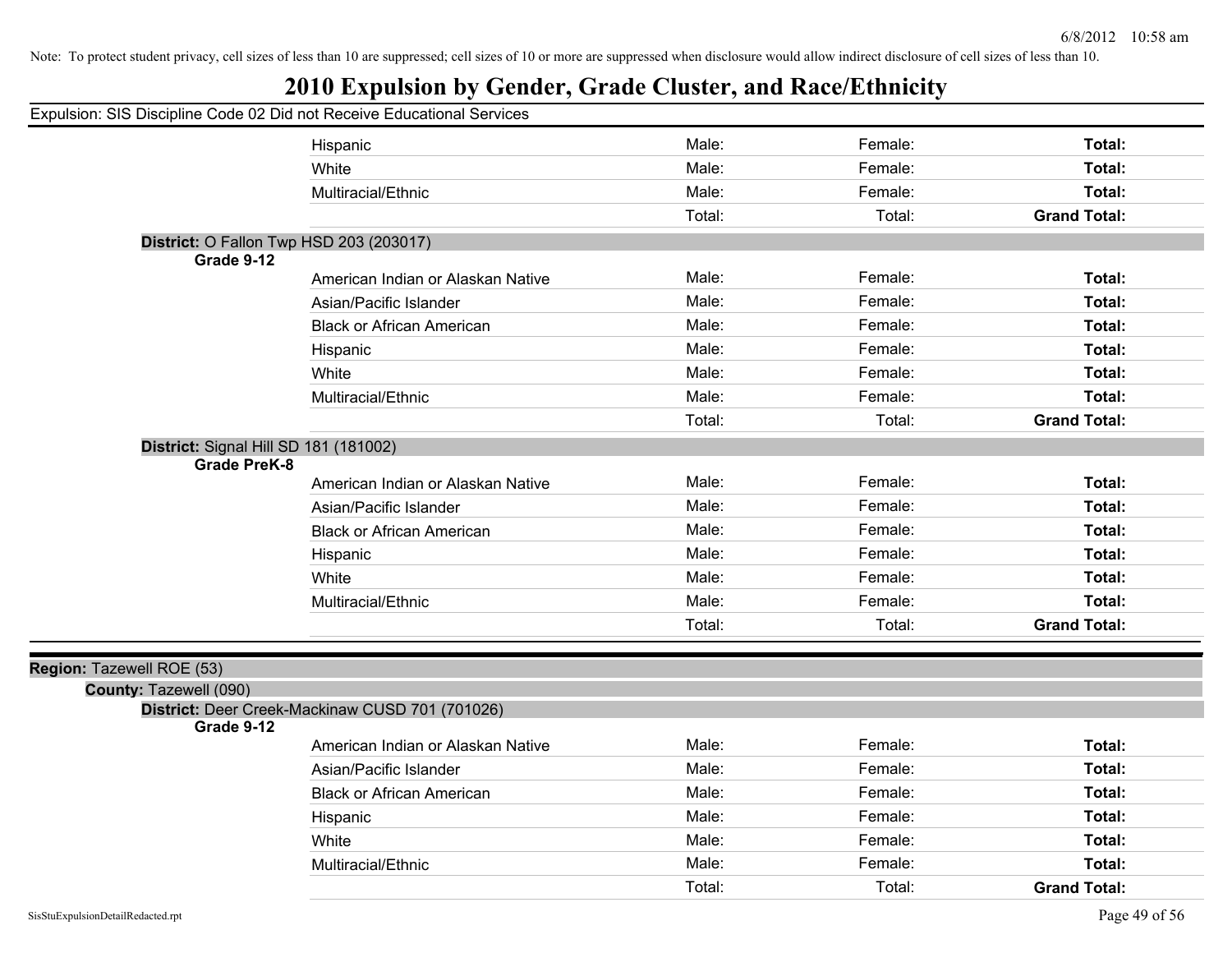## **2010 Expulsion by Gender, Grade Cluster, and Race/Ethnicity**

| District: Delavan CUSD 703 (703026) |                                         |        |         |                     |
|-------------------------------------|-----------------------------------------|--------|---------|---------------------|
| Grade 9-12                          | American Indian or Alaskan Native       | Male:  | Female: | Total:              |
|                                     | Asian/Pacific Islander                  | Male:  | Female: | Total:              |
|                                     | <b>Black or African American</b>        | Male:  | Female: | Total:              |
|                                     |                                         | Male:  | Female: | Total:              |
|                                     | Hispanic<br>White                       | Male:  | Female: | Total:              |
|                                     | Multiracial/Ethnic                      | Male:  | Female: | <b>Total:</b>       |
|                                     |                                         | Total: | Total:  | <b>Grand Total:</b> |
|                                     |                                         |        |         |                     |
| Grade 9-12                          | District: East Peoria CHSD 309 (309016) |        |         |                     |
|                                     | American Indian or Alaskan Native       | Male:  | Female: | Total:              |
|                                     | Asian/Pacific Islander                  | Male:  | Female: | Total:              |
|                                     | <b>Black or African American</b>        | Male:  | Female: | Total:              |
|                                     | Hispanic                                | Male:  | Female: | Total:              |
|                                     | White                                   | Male:  | Female: | Total:              |
|                                     | Multiracial/Ethnic                      | Male:  | Female: | Total:              |
|                                     |                                         | Total: | Total:  | <b>Grand Total:</b> |
|                                     | District: East Peoria SD 86 (086002)    |        |         |                     |
| <b>Grade PreK-8</b>                 |                                         |        |         |                     |
|                                     | American Indian or Alaskan Native       | Male:  | Female: | Total:              |
|                                     | Asian/Pacific Islander                  | Male:  | Female: | Total:              |
|                                     | <b>Black or African American</b>        | Male:  | Female: | Total:              |
|                                     | Hispanic                                | Male:  | Female: | Total:              |
|                                     | White                                   | Male:  | Female: | Total:              |
|                                     | Multiracial/Ethnic                      | Male:  | Female: | Total:              |
|                                     |                                         | Total: | Total:  | <b>Grand Total:</b> |
| District: Morton CUSD 709 (709026)  |                                         |        |         |                     |
| Grade 9-12                          |                                         |        |         |                     |
|                                     | American Indian or Alaskan Native       | Male:  | Female: | Total:              |
|                                     | Asian/Pacific Islander                  | Male:  | Female: | Total:              |
|                                     | <b>Black or African American</b>        | Male:  | Female: | Total:              |
|                                     | Hispanic                                | Male:  | Female: | Total:              |
|                                     | White                                   | Male:  | Female: | Total:              |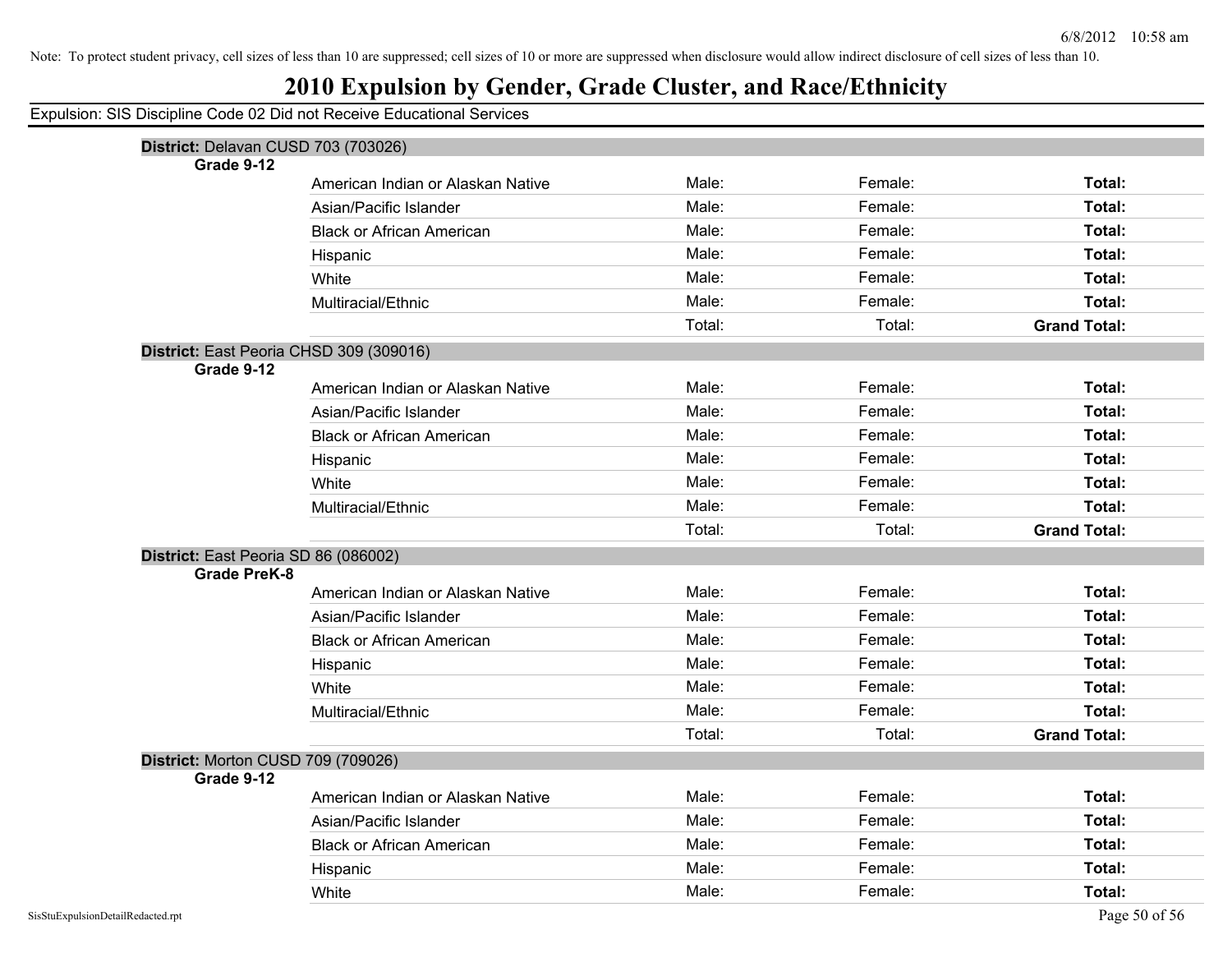| Expulsion: SIS Discipline Code 02 Did not Receive Educational Services |
|------------------------------------------------------------------------|
|------------------------------------------------------------------------|

|                                                             | Multiracial/Ethnic                | Male:  | Female: | Total:              |    |
|-------------------------------------------------------------|-----------------------------------|--------|---------|---------------------|----|
|                                                             |                                   | Total: | Total:  | <b>Grand Total:</b> |    |
| District: Pekin CSD 303 (303016)                            |                                   |        |         |                     |    |
| Grade 9-12                                                  |                                   |        |         |                     |    |
|                                                             | American Indian or Alaskan Native | Male:  | Female: | Total:              |    |
|                                                             | Asian/Pacific Islander            | Male:  | Female: | Total:              |    |
|                                                             | <b>Black or African American</b>  | Male:  | Female: | Total:              |    |
|                                                             | Hispanic                          | Male:  | Female: | Total:              |    |
|                                                             | White                             | Male:  | Female: | Total:              | 11 |
|                                                             | Multiracial/Ethnic                | Male:  | Female: | Total:              |    |
|                                                             |                                   | Total: | Total:  | <b>Grand Total:</b> |    |
| District: Washington CHSD 308 (308016)<br>Grade 9-12        |                                   |        |         |                     |    |
|                                                             | American Indian or Alaskan Native | Male:  | Female: | Total:              |    |
|                                                             | Asian/Pacific Islander            | Male:  | Female: | Total:              |    |
|                                                             | <b>Black or African American</b>  | Male:  | Female: | Total:              |    |
|                                                             | Hispanic                          | Male:  | Female: | Total:              |    |
|                                                             | White                             | Male:  | Female: | Total:              |    |
|                                                             | Multiracial/Ethnic                | Male:  | Female: | Total:              |    |
|                                                             |                                   | Total: | Total:  | <b>Grand Total:</b> |    |
| Region: Vermilion ROE (54)                                  |                                   |        |         |                     |    |
| <b>County: Vermilion (092)</b>                              |                                   |        |         |                     |    |
| District: Danville CCSD 118 (118024)<br><b>Grade PreK-8</b> |                                   |        |         |                     |    |
|                                                             | American Indian or Alaskan Native | Male:  | Female: | <b>Total:</b>       |    |
|                                                             | Asian/Pacific Islander            | Male:  | Female: | Total:              |    |
|                                                             | <b>Black or African American</b>  | Male:  | Female: | Total:              | 18 |
|                                                             | Hispanic                          | Male:  | Female: | Total:              |    |
|                                                             | White                             | Male:  | Female: | Total:              |    |
|                                                             | Multiracial/Ethnic                | Male:  | Female: | Total:              |    |
|                                                             |                                   | Total: | Total:  | <b>Grand Total:</b> |    |
| Grade 9-12                                                  | American Indian or Alaskan Native | Male:  | Female: | Total:              |    |
|                                                             |                                   |        |         |                     |    |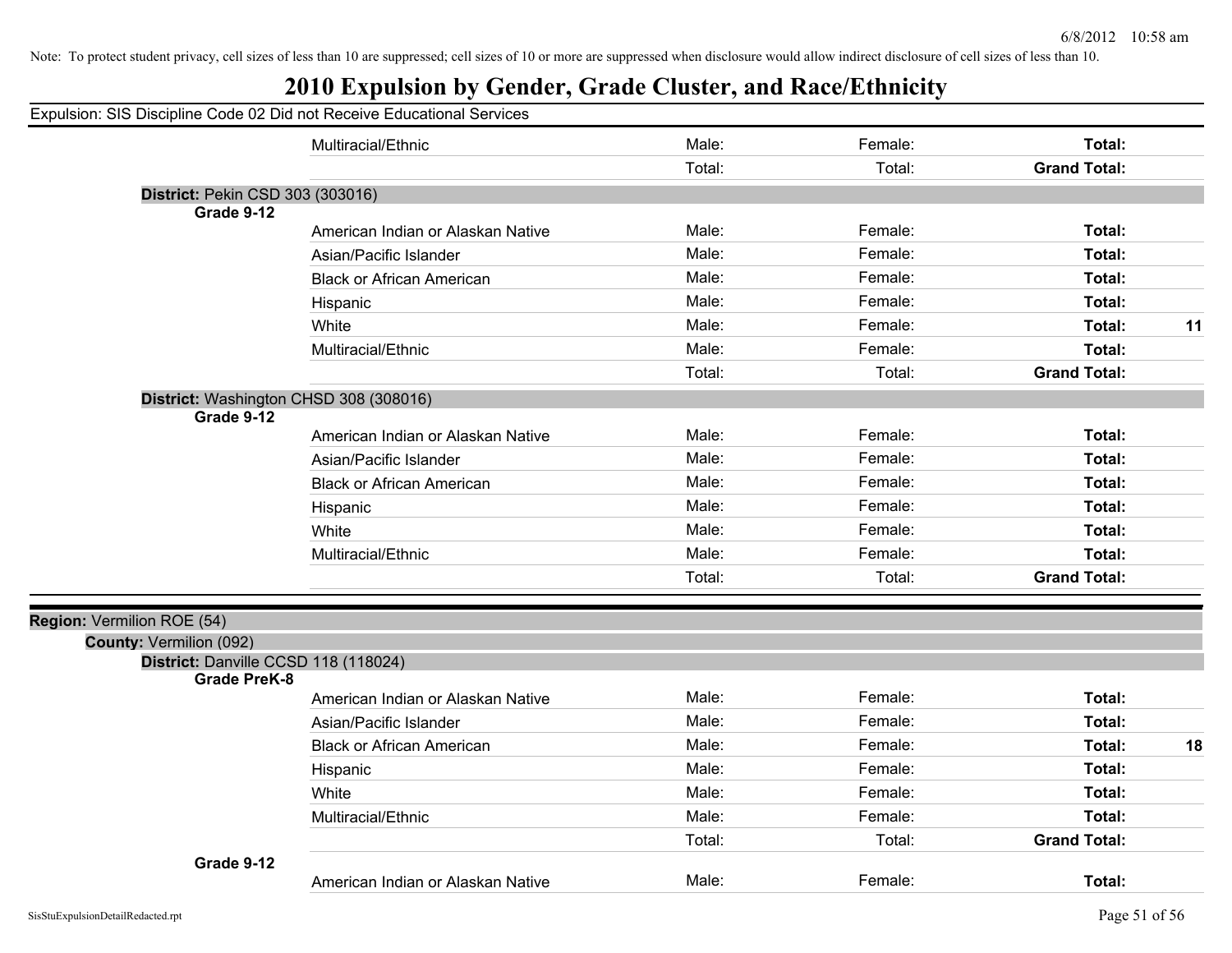## **2010 Expulsion by Gender, Grade Cluster, and Race/Ethnicity**

#### Expulsion: SIS Discipline Code 02 Did not Receive Educational Services

|                     | Asian/Pacific Islander                         | Male:  | Female: | Total:              |    |
|---------------------|------------------------------------------------|--------|---------|---------------------|----|
|                     | <b>Black or African American</b>               | Male:  | Female: | Total:              | 13 |
|                     | Hispanic                                       | Male:  | Female: | Total:              |    |
|                     | White                                          | Male:  | Female: | Total:              |    |
|                     | Multiracial/Ethnic                             | Male:  | Female: | <b>Total:</b>       |    |
|                     |                                                | Total: | Total:  | <b>Grand Total:</b> |    |
| Grade 9-12          | District: Georgetown-Ridge Farm CUD 4 (004026) |        |         |                     |    |
|                     | American Indian or Alaskan Native              | Male:  | Female: | Total:              |    |
|                     | Asian/Pacific Islander                         | Male:  | Female: | Total:              |    |
|                     | <b>Black or African American</b>               | Male:  | Female: | Total:              |    |
|                     | Hispanic                                       | Male:  | Female: | Total:              |    |
|                     | White                                          | Male:  | Female: | Total:              |    |
|                     | Multiracial/Ethnic                             | Male:  | Female: | Total:              |    |
|                     |                                                | Total: | Total:  | <b>Grand Total:</b> |    |
| <b>Grade PreK-8</b> | District: Hoopeston Area CUSD 11 (011026)      |        |         |                     |    |
|                     | American Indian or Alaskan Native              | Male:  | Female: | <b>Total:</b>       |    |
|                     | Asian/Pacific Islander                         | Male:  | Female: | Total:              |    |
|                     | <b>Black or African American</b>               | Male:  | Female: | Total:              |    |
|                     | Hispanic                                       | Male:  | Female: | Total:              |    |
|                     | White                                          | Male:  | Female: | Total:              |    |
|                     | Multiracial/Ethnic                             | Male:  | Female: | Total:              |    |
|                     |                                                | Total: | Total:  | <b>Grand Total:</b> |    |
| Grade 9-12          |                                                |        |         |                     |    |
|                     | American Indian or Alaskan Native              | Male:  | Female: | Total:              |    |
|                     | Asian/Pacific Islander                         | Male:  | Female: | Total:              |    |
|                     | <b>Black or African American</b>               | Male:  | Female: | Total:              |    |
|                     | Hispanic                                       | Male:  | Female: | Total:              |    |
|                     | White                                          | Male:  | Female: | Total:              |    |
|                     | Multiracial/Ethnic                             | Male:  | Female: | Total:              |    |
|                     |                                                | Total: | Total:  | <b>Grand Total:</b> |    |

#### **District:** Jamaica CUSD 12 (012026)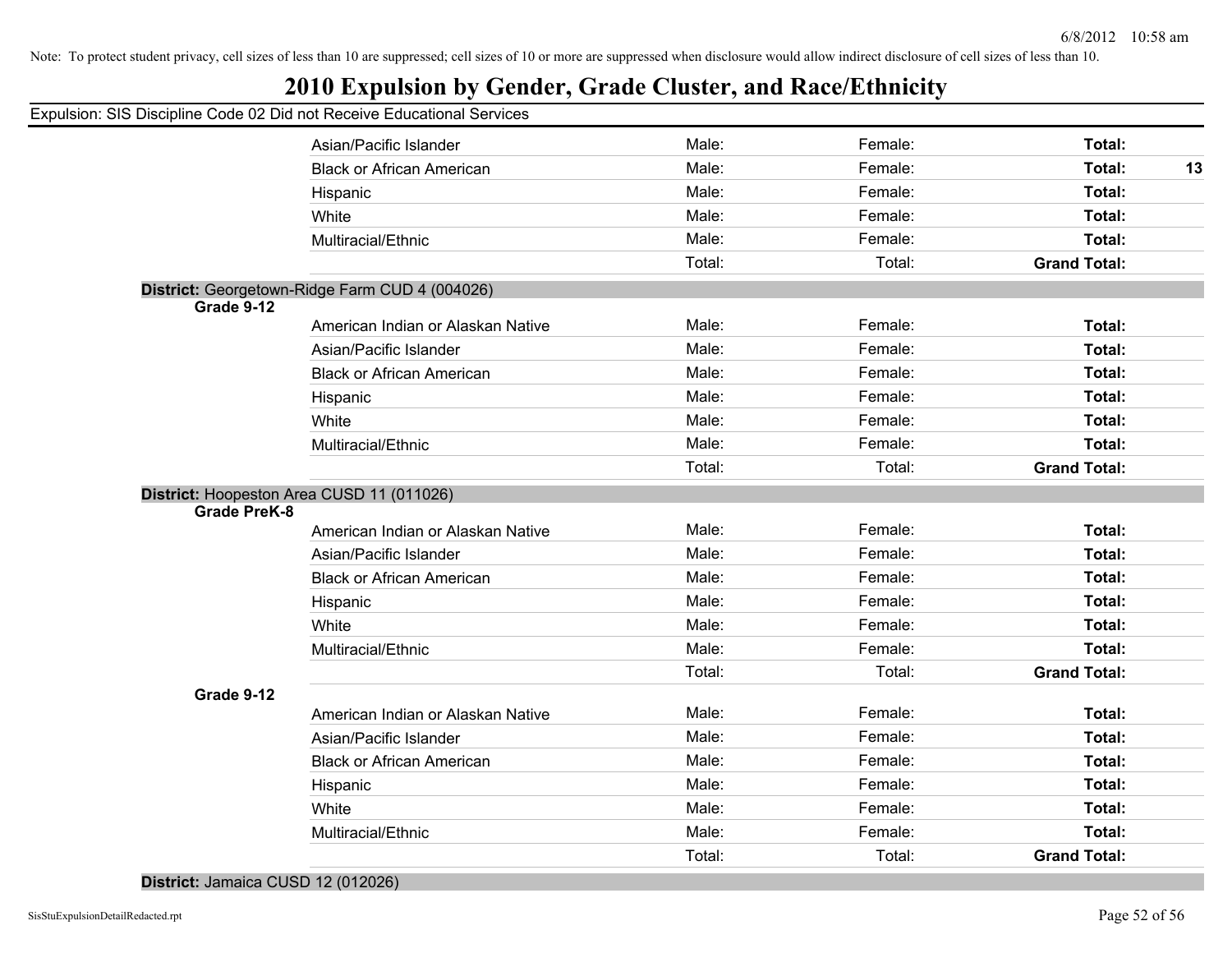| Expulsion: SIS Discipline Code 02 Did not Receive Educational Services |  |  |  |  |  |
|------------------------------------------------------------------------|--|--|--|--|--|
|------------------------------------------------------------------------|--|--|--|--|--|

| <b>Grade PreK-8</b>                                     |                                   |        |         |                     |
|---------------------------------------------------------|-----------------------------------|--------|---------|---------------------|
|                                                         | American Indian or Alaskan Native | Male:  | Female: | Total:              |
|                                                         | Asian/Pacific Islander            | Male:  | Female: | Total:              |
|                                                         | <b>Black or African American</b>  | Male:  | Female: | Total:              |
|                                                         | Hispanic                          | Male:  | Female: | Total:              |
|                                                         | White                             | Male:  | Female: | Total:              |
|                                                         | Multiracial/Ethnic                | Male:  | Female: | Total:              |
|                                                         |                                   | Total: | Total:  | <b>Grand Total:</b> |
| Region: Whiteside ROE (55)                              |                                   |        |         |                     |
| County: Whiteside (098)                                 |                                   |        |         |                     |
| District: East Coloma SD 12 (012002)                    |                                   |        |         |                     |
| <b>Grade PreK-8</b>                                     | American Indian or Alaskan Native | Male:  | Female: | Total:              |
|                                                         | Asian/Pacific Islander            | Male:  | Female: | Total:              |
|                                                         |                                   | Male:  | Female: |                     |
|                                                         | <b>Black or African American</b>  |        |         | Total:              |
|                                                         | Hispanic                          | Male:  | Female: | Total:              |
|                                                         | White                             | Male:  | Female: | Total:              |
|                                                         | Multiracial/Ethnic                | Male:  | Female: | Total:              |
|                                                         |                                   | Total: | Total:  | <b>Grand Total:</b> |
| District: Rock Falls Twp HSD 301 (301017)<br>Grade 9-12 |                                   |        |         |                     |
|                                                         | American Indian or Alaskan Native | Male:  | Female: | Total:              |
|                                                         | Asian/Pacific Islander            | Male:  | Female: | Total:              |
|                                                         | <b>Black or African American</b>  | Male:  | Female: | Total:              |
|                                                         | Hispanic                          | Male:  | Female: | Total:              |
|                                                         | White                             | Male:  | Female: | Total:              |
|                                                         | Multiracial/Ethnic                | Male:  | Female: | Total:              |
|                                                         |                                   | Total: | Total:  | <b>Grand Total:</b> |
| District: Sterling CUSD 5 (005026)<br>Grade 9-12        |                                   |        |         |                     |
|                                                         | American Indian or Alaskan Native | Male:  | Female: | Total:              |
|                                                         | Asian/Pacific Islander            | Male:  | Female: | Total:              |
|                                                         | <b>Black or African American</b>  | Male:  | Female: | Total:              |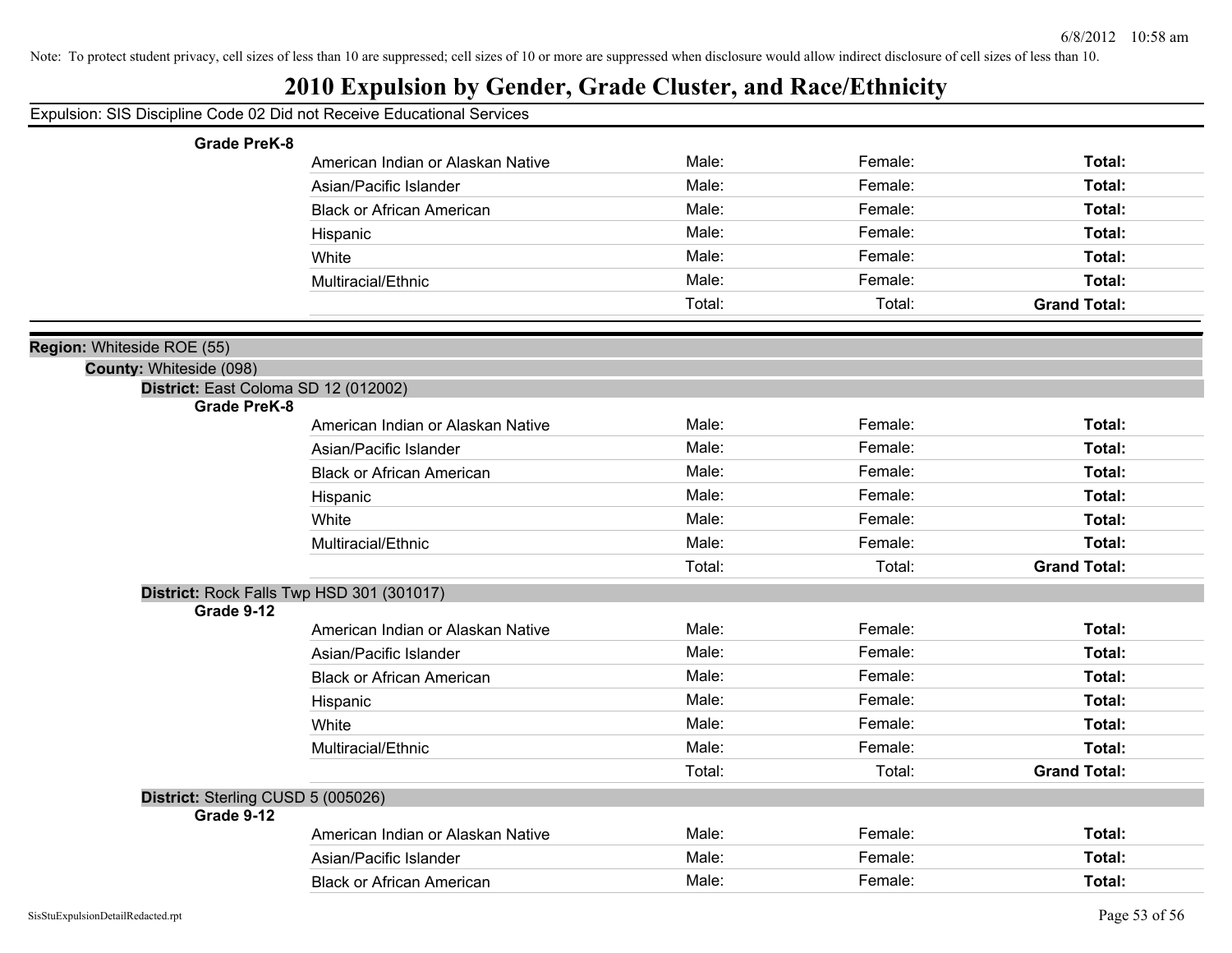|                           | Expulsion: SIS Discipline Code 02 Did not Receive Educational Services |        |    |         |    |                     |    |
|---------------------------|------------------------------------------------------------------------|--------|----|---------|----|---------------------|----|
|                           | Hispanic                                                               | Male:  |    | Female: |    | Total:              |    |
|                           | White                                                                  | Male:  |    | Female: |    | Total:              |    |
|                           | Multiracial/Ethnic                                                     | Male:  |    | Female: |    | Total:              |    |
|                           |                                                                        | Total: |    | Total:  |    | <b>Grand Total:</b> |    |
| Region: Will ROE (56)     |                                                                        |        |    |         |    |                     |    |
| <b>County: Will (099)</b> |                                                                        |        |    |         |    |                     |    |
|                           | District: Joliet PSD 86 (086005)                                       |        |    |         |    |                     |    |
| <b>Grade PreK-8</b>       | American Indian or Alaskan Native                                      | Male:  |    | Female: |    | Total:              |    |
|                           |                                                                        | Male:  |    | Female: |    | Total:              |    |
|                           | Asian/Pacific Islander<br><b>Black or African American</b>             | Male:  |    | Female: |    | Total:              |    |
|                           |                                                                        | Male:  |    | Female: |    |                     |    |
|                           | Hispanic                                                               |        |    |         |    | Total:              |    |
|                           | White                                                                  | Male:  |    | Female: |    | Total:              |    |
|                           | Multiracial/Ethnic                                                     | Male:  |    | Female: |    | Total:              |    |
|                           |                                                                        | Total: |    | Total:  |    | <b>Grand Total:</b> | 11 |
| Grade 9-12                | District: Joliet Twp HSD 204 (204017)                                  |        |    |         |    |                     |    |
|                           | American Indian or Alaskan Native                                      | Male:  |    | Female: |    | Total:              |    |
|                           | Asian/Pacific Islander                                                 | Male:  |    | Female: |    | Total:              |    |
|                           | <b>Black or African American</b>                                       | Male:  |    | Female: |    | Total:              | 19 |
|                           | Hispanic                                                               | Male:  |    | Female: |    | Total:              |    |
|                           | White                                                                  | Male:  |    | Female: |    | Total:              |    |
|                           | Multiracial/Ethnic                                                     | Male:  |    | Female: |    | Total:              |    |
|                           |                                                                        | Total: | 24 | Total:  | 10 | <b>Grand Total:</b> | 34 |
| <b>Grade PreK-8</b>       | District: Laraway CCSD 70C (070C04)                                    |        |    |         |    |                     |    |
|                           | American Indian or Alaskan Native                                      | Male:  |    | Female: |    | Total:              |    |
|                           | Asian/Pacific Islander                                                 | Male:  |    | Female: |    | Total:              |    |
|                           | <b>Black or African American</b>                                       | Male:  |    | Female: |    | Total:              |    |
|                           | Hispanic                                                               | Male:  |    | Female: |    | Total:              |    |
|                           | White                                                                  | Male:  |    | Female: |    | Total:              |    |
|                           | Multiracial/Ethnic                                                     | Male:  |    | Female: |    | Total:              |    |
|                           |                                                                        | Total: |    | Total:  |    | <b>Grand Total:</b> |    |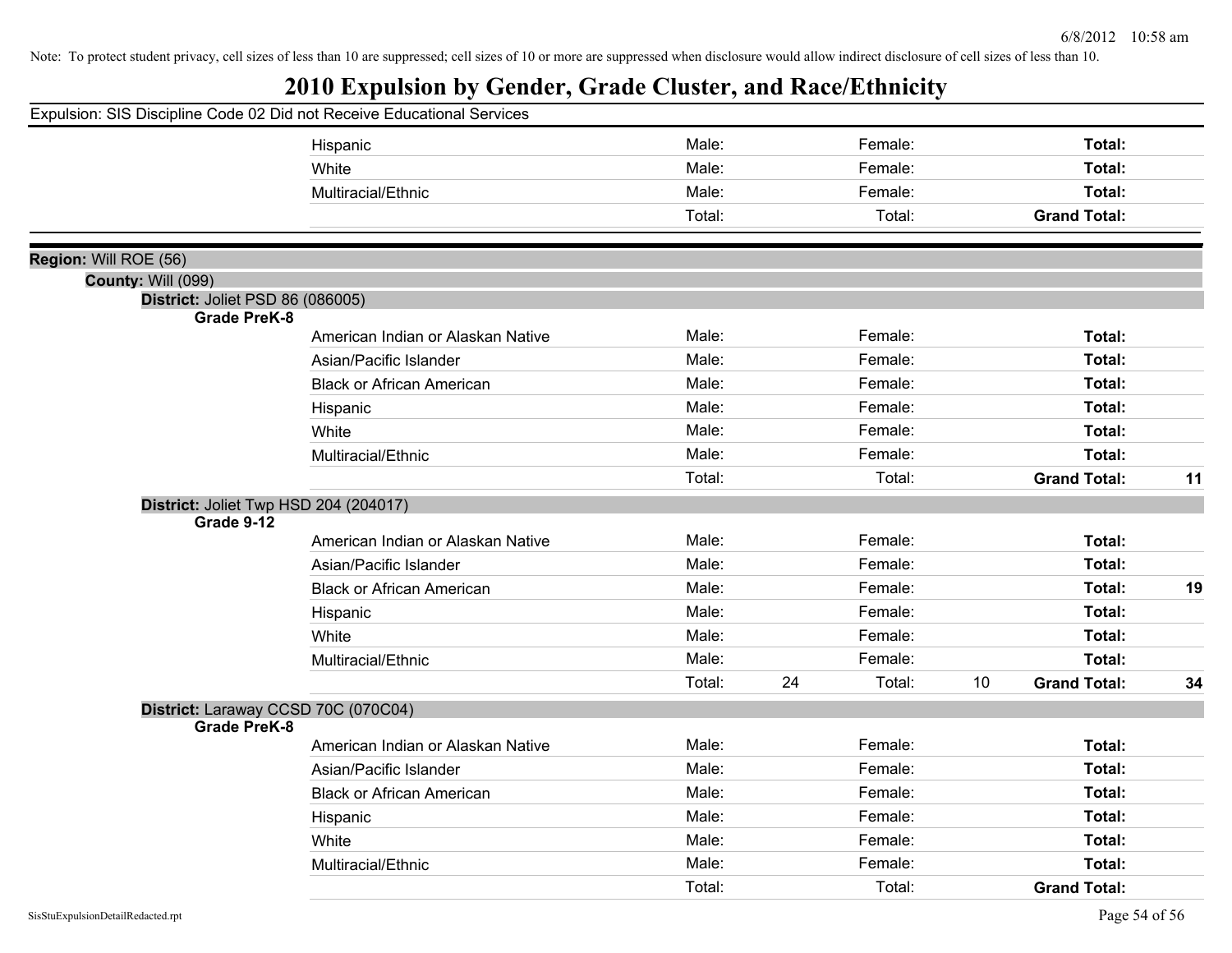## **2010 Expulsion by Gender, Grade Cluster, and Race/Ethnicity**

| District: Plainfield SD 202 (202022)<br><b>Grade PreK-8</b> |                                          |        |         |                     |    |
|-------------------------------------------------------------|------------------------------------------|--------|---------|---------------------|----|
|                                                             | American Indian or Alaskan Native        | Male:  | Female: | Total:              |    |
|                                                             | Asian/Pacific Islander                   | Male:  | Female: | <b>Total:</b>       |    |
|                                                             | <b>Black or African American</b>         | Male:  | Female: | Total:              |    |
|                                                             | Hispanic                                 | Male:  | Female: | Total:              |    |
|                                                             | White                                    | Male:  | Female: | Total:              |    |
|                                                             | Multiracial/Ethnic                       | Male:  | Female: | Total:              |    |
|                                                             |                                          | Total: | Total:  | <b>Grand Total:</b> |    |
| Grade 9-12                                                  |                                          |        |         |                     |    |
|                                                             | American Indian or Alaskan Native        | Male:  | Female: | Total:              |    |
|                                                             | Asian/Pacific Islander                   | Male:  | Female: | Total:              |    |
|                                                             | <b>Black or African American</b>         | Male:  | Female: | Total:              |    |
|                                                             | Hispanic                                 | Male:  | Female: | Total:              |    |
|                                                             | White                                    | Male:  | Female: | Total:              | 10 |
|                                                             | Multiracial/Ethnic                       | Male:  | Female: | Total:              |    |
|                                                             |                                          | Total: | Total:  | <b>Grand Total:</b> | 22 |
| District: Troy CCSD 30C (030C04)                            |                                          |        |         |                     |    |
| <b>Grade PreK-8</b>                                         |                                          |        |         |                     |    |
|                                                             | American Indian or Alaskan Native        | Male:  | Female: | Total:              |    |
|                                                             | Asian/Pacific Islander                   | Male:  | Female: | Total:              |    |
|                                                             | <b>Black or African American</b>         | Male:  | Female: | Total:              |    |
|                                                             | Hispanic                                 | Male:  | Female: | Total:              |    |
|                                                             | White                                    | Male:  | Female: | Total:              |    |
|                                                             | Multiracial/Ethnic                       | Male:  | Female: | Total:              |    |
|                                                             |                                          | Total: | Total:  | <b>Grand Total:</b> |    |
|                                                             | District: Valley View CUSD 365U (365U26) |        |         |                     |    |
| <b>Grade PreK-8</b>                                         |                                          |        |         |                     |    |
|                                                             | American Indian or Alaskan Native        | Male:  | Female: | Total:              |    |
|                                                             | Asian/Pacific Islander                   | Male:  | Female: | <b>Total:</b>       |    |
|                                                             | <b>Black or African American</b>         | Male:  | Female: | Total:              |    |
|                                                             | Hispanic                                 | Male:  | Female: | Total:              |    |
|                                                             | White                                    | Male:  | Female: | Total:              |    |